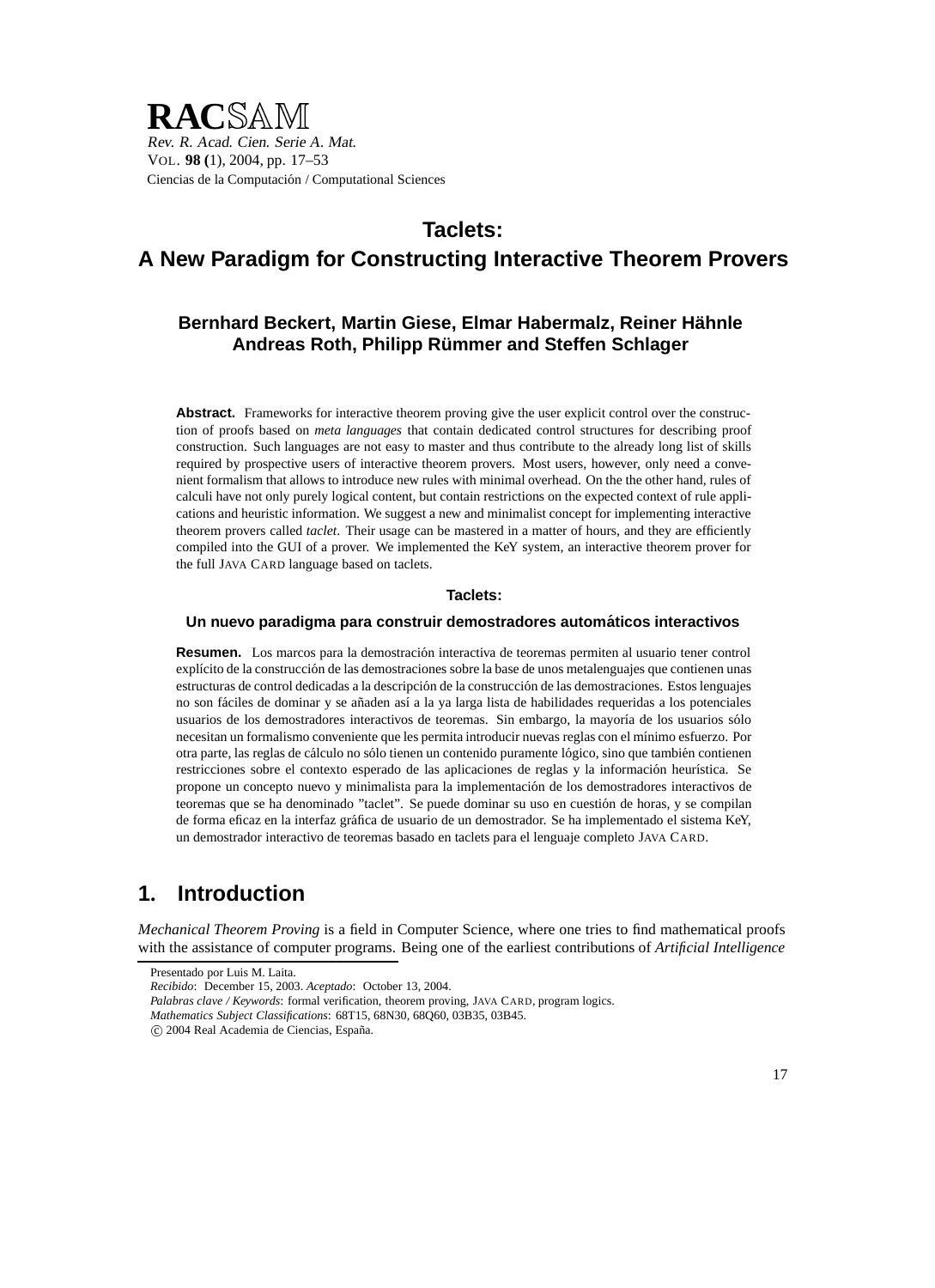*(AI)*, the original motivation was the automation of theorem proving as a task for which human intelligence and creativity seemed indispensable. Like many other AI problems, theorem proving is first and foremost a *search* problem. Typically, one formalises the theorem to be proven in a suitable logic that comes with a sound and complete calculus so that one can systematically search for a proof that employs the rules of the logic calculus at hand.

Despite some early successes, progress in emulating human mathematicians was limited, though. On the other hand, mechanical theorem proving techniques turned out to be very effective in *technical applications* (mainly in computer science itself), where human provers are hampered by lack of intuitiveness or the sheer size of problems. Hardware and software systems of considerable size have been mechanically proven to be correct with the help of computer programs.

Today, theorem proving is a flourishing field of computer science, with new applications surfacing constantly. Most work is concerned with *fully automatic* theorem proving. Although nice when it works, for many complex applications it is simply not feasible. A typical example is software verification. Consider a partial correctness assertion of a program  $\alpha$ : whenever precondition  $\phi$  holds and  $\alpha$  terminates, then in the final state of  $\alpha$  postcondition  $\psi$  holds. Formalised in a suitable program logic with a relative complete calculus (for example, Hoare logic) proving a partial correctness assertion is a problem that can be tackled with theorem proving methods. Unfortunately, one does not get very far with fully automated proof search. It is instructive to look at the reasons for this:

- The rules of Hoare calculus (and any other non-trivial program logic) contain a number of rules that have an infinite local search space. For example, if  $\alpha$  contains loops or is recursive one must use induction for proving correctness. This requires to find a suitable induction hypothesis. <sup>1</sup>
- $\bullet$  A partial correctness proof of  $\alpha$ , in general, makes use of properties of the datatypes that are occur in  $\alpha$ . Even standard datatypes (e.g. lists, arrays) have theories of considerable size, not to speak of more realistic datatypes such as JAVA's int or String types. In consequence, at any time during a proof hundreds or even thousands of logical rules are applicable.
- The previous point is compounded by the necessity to formulate frequently needed properties of datatypes as explicit *lemmas* in order to keep the proof size manageable at all. It is a longstanding open problem in automated proof search to devise filters that keep only the "useful" of all found lemmas. In practice, lemma finding mechanisms often cause more harm than they help, because they increase the local search space even further.

From the late 1970s onwards frameworks for *interactive* theorem proving appeared that gave the user explicit control over the construction of proofs. They feature *meta languages* that contain dedicated control structures for the description of proof construction and for combination of new proof rules (lemmas). One of the earliest and still the most widely used meta language is the functional programming language ML. It introduced two important concepts: *tactics* are ML programs that add new rule applications to a given formal proof (this may involve search for sequences of rule applications that finish part of the current proof); *tacticals* are higher-order combinators that allow to compose new tactics from given ones.

Many interactive theorem provers (e.g. HOL, Nuprl, Coq, Isabelle) take a *foundational* approach: from a small set of *primitive* rules (for example, the axioms of ZF set theory) all other rules have to be proven. In some cases the system even enforces that only tactics and proofs can be derived which are justifiable relative to this small set of primitive rules.

Other provers (e.g. KIV, PVS, KeY) take a *pragmatic* approach. Here, the set of primitive rules is considerably larger; it is not fixed a priori and depends on the target programming language or even on the datatypes occurring in the program to be verified. Validity of rules typically is not enforced by the system,

<sup>1</sup>This situation is inevitable in software verification, because statements about non-trivial programming languages go beyond the expressivity of first-order logic. In program logics that directly represent the target programs one has typically to find suitable induction hypotheses while in program logics that encode programs as higher-order formulas, the problem reappears as higher-order quantifier elimination.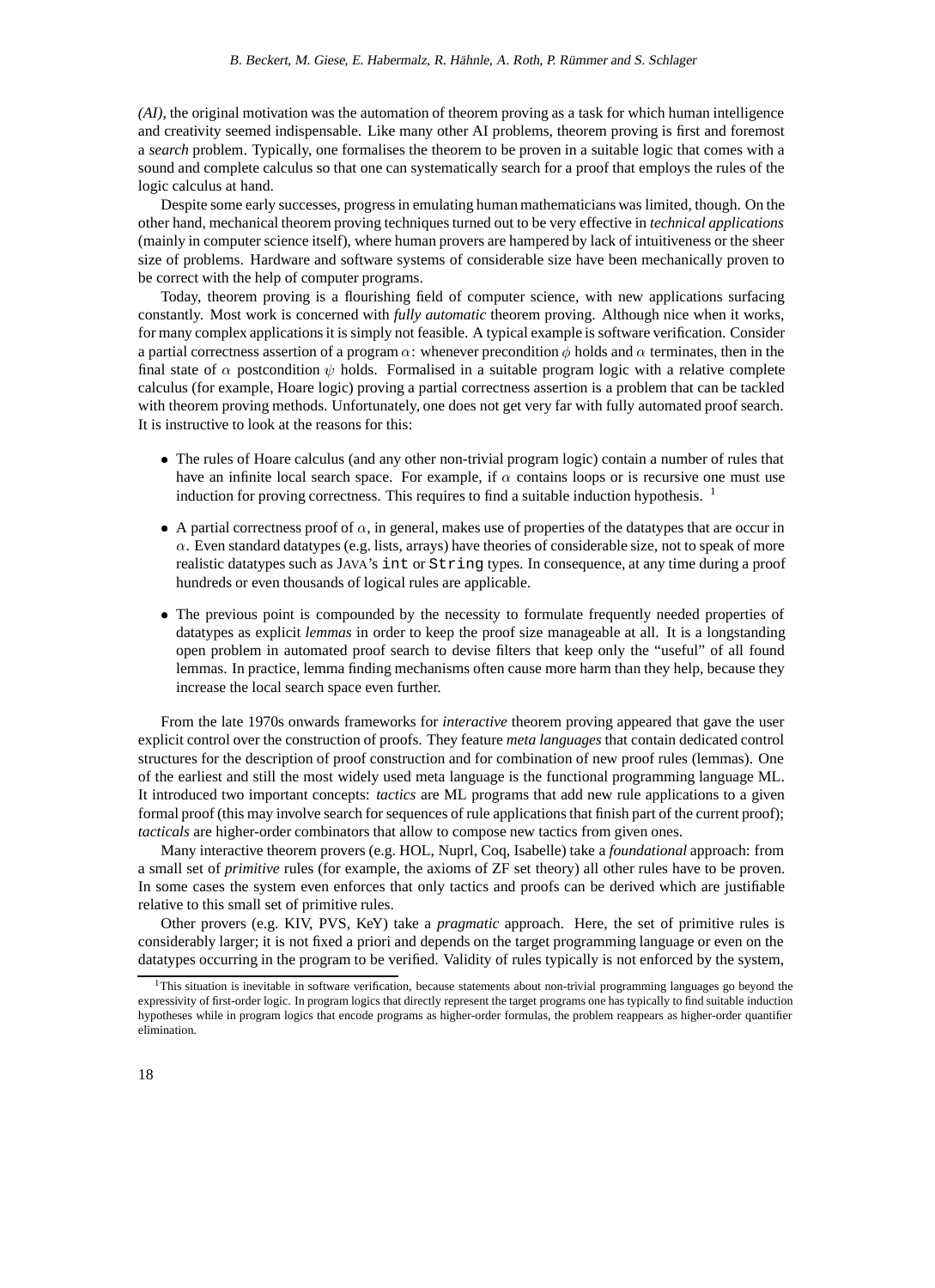but can be optionally proven. A closer look reveals a number of quite different purposes that tactics are used for:

- **Proof search:** for example, a tactic called "Blast tac" [20] is the main tool for automated proof search in Isabelle.
- **Derived Rules:** these can be lemmas that capture properties of datatypes or optimised derivable rules only applicable in specialized contexts. They are introduced by special purpose tactics. In foundational systems, a justification must or at least should be included.
- **Heuristics:** many tactics contain implicit heuristic information about which rule should be preferably applied in what order, etc.

While meta languages are a powerful concept, their practical application is prone to a number of criticisms.

Languages like ML are non-trivial to master. Moreover, they introduce an additional language level (on top of the target language and the logic framework). One has tried to achieve more uniformity by giving an operational interpretation to the underlying logical framework which is then used as its own meta language [17], but this severely restricts the choice of logical framework and introduces certain inefficiencies. In the present work we suggest a more radical solution, namely, to get rid of meta languages altogether.

This step is motivated by additional observations from many years of using verification systems in practice: powerful and effective tactics involving *proof search* are only written by experts that are very familiar with the underlying prover. It seems more efficient then, to realise proof search directly in the *implementation language* of the prover that is suitable for this task. On the other hand, by far most tactics serve to introduce lemmas or to provide efficient specialisations of general purpose rules.<sup>2</sup> In order to achieve this, the overhead of learning to encode target objects in higher-order logic or to learn a meta language seems too high. In other respects, meta languages do not offer *enough* concepts: side conditions and heuristic information (when to apply rules automatically, precedence) are represented implicitly (and are often "buried") in the code of tactics.

In this paper we suggest a new concept for implementing interactive theorem provers that we call *taclet*. <sup>3</sup> As the name suggests, taclets can be considered as lightweight, stand-alone tactics. They have a simple syntax and semantics which can be mastered in a matter of hours. Taclets have means to represent explicitly (i) the pure logical content of a rule; (ii) restrictions or *guards* on the expected context and position of a rule application; (iii) heuristic information on whether and when a rule is applied automatically/interactively.

An important consequence of the simplicity of taclets is that they can be schematically compiled into the GUI of the prover: then, for example, a mouse click over a term displays all interactively applicable rules at the position of the pointer. Only rules whose guard is satisfied and that can be successfully matched with the current position are displayed. This reduces drastically the cognitive burden on the user.

This paper is organised as follows: in the next section we give an informal introduction into the design philosophy of taclets, and we explain the basic concepts. In the following two sections we define formally syntax and semantics of taclets. In Sect. 5**.** we describe how the semantics of taclets affects a taclets-based prover from the user's point of view. As explained above, the taclets approach does not subscribe to a foundational design philosophy, but still one can (and should) address correctness. This is done in Sect. 6**.** Taclets are not merely a theoretical concept but are implemented and used successfully in the KeY [1; 2] system: Sect. 7**.** describes the implementation and Sect. 8**.** documents major case studies realised with the help of taclets. We close by giving related and future work.

<sup>&</sup>lt;sup>2</sup>We are aware that the original intent of meta languages was the ability to "script" proofs (with intermittent search), but at least in our experience this is not the way in which meta languages are actually used.

<sup>3</sup>Taclets were first introduced under the name of *schematic theory specific rules (STSR)* by Habermalz [13; 14].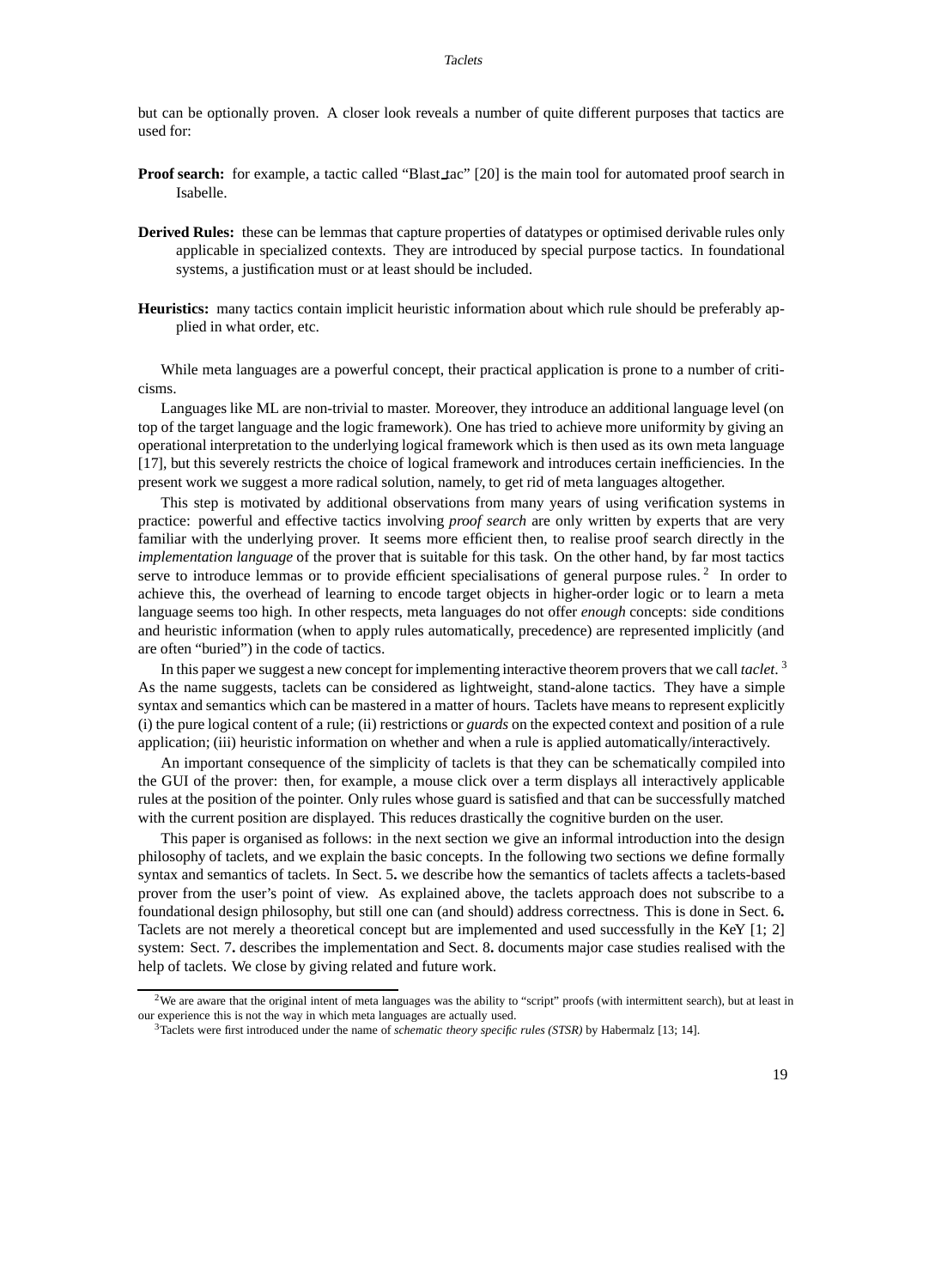## **2. Design and Concepts of the Taclet Language**

### **2.1. Design Philosophy and Basic Definitions**

Interactive proof systems are usually based on sequent-style calculi. We follow that approach, i.e., *taclets are a language for describing and implementing sequent calculi*.

**Definition 1** *A* sequent *is of the form*  $\Gamma \vdash \Delta$ , where  $\Gamma$ ,  $\Delta$  are duplicate-free lists of formulas. The left*hand side*  $\Gamma$  *is called* antecedent *and the right-hand side*  $\Delta$  *is called* succedent *of the sequent.* 

Usually (exceptions are rare), the semantics of a sequent  $\Gamma \vdash \Delta$  is the same as that of the formula  $\bigwedge \Gamma \to \bigvee \Delta$ . Thus, in a sound and complete calculus,  $\Gamma \vdash \Delta$  is derivable iff  $\bigwedge \Gamma \to \bigvee \Delta$  is valid. Intuitively, the formulas in the antecendent are conjunctively connected; and the formulas in the succedent are disjunctively connected.

A further basic design philosophy of our taclet language is to give up the total generality of logical frameworks. Taclets support the large but restricted class of calculi for *first-order (multi-)modal logic* (with constant domains). The logics we consider must have vocabularies satisfying the following definition.

**Definition 2** *A* vocabulary  $\Sigma$  contains at least (a) a set of constant and function symbols and (b) a set *of predicate symbols. It may also contain a finite set of sorts, in which case the constant, function, and predicate symbols may be sorted. In addition, there is a set of object variables.*

The formal syntax and semantics in Sections 3**.** and 4**.** is based on such vocabularies.

We trade generality for the advantages of a well-defined application domain. Before describing these advantages, we first note that the class of first-order modal logic is a good choice. It encompasses most logics used in the important and successful application areas of Logic in Computer Science and Logic in Artificial Intelligence, including: classical first-order predicate logic, Hoare logic and (first-order) dynamic logic, description logic, (first-order) temporal logic, propositional modal logic, etc.

The main type of logic not in the supported class is higher-order logic. The taclet language itself, however, *does* have higher-order concepts such that, for example, induction rules are easy to express.

The main advantage of only considering a restricted class of logics, is that a large part of the techniques and algorithms for proof search and construction can be implemented once and for all as part of the taclet system—even parts that in logical frameworks have to be implemented as tactics.

Most of the rules in calculi for first-order modal logic follow certain recurring patterns. They can be expressed schematically with a small number of concepts and mechanisms in our taclet language.

**Definition 3** *A* rule *R* is a binary relation between (a) the set of all tuples of sequents and (b) the set of all *sequents. If*  $R(\langle P_1,\ldots,P_k\rangle, C)$  ( $k\geq 0$ ), then the conclusion C is derivable from the premisses  $P_1,\ldots,P_k$ *using rule R.* 

*A* calculus *is a set of rules.*

**Definition 4** *The set of sequents that are derivable in a calculus is the smallest set such that: If there is a rule in that allows to derive a sequent from premisses that are all derivable in , then is derivable*  $in C$ .

A *proof* for a sequent  $S$  is a derivation of  $S$  written as an upside-down tree with root  $S$ .

The following definition makes use of the notion of *schema variables*. They represent concrete syntactical elements (e.g. terms or formulas). Every schema variable is assigned a type that determines which kind of concrete elements are represented by such a schema variable. Sect. 3**.** will define this concept in detail.

**Definition 5** *A* rule schema *is of the form*

$$
\frac{P_1 \quad P_2 \quad \cdots \quad P_k}{C} \qquad (k \ge 0)
$$

20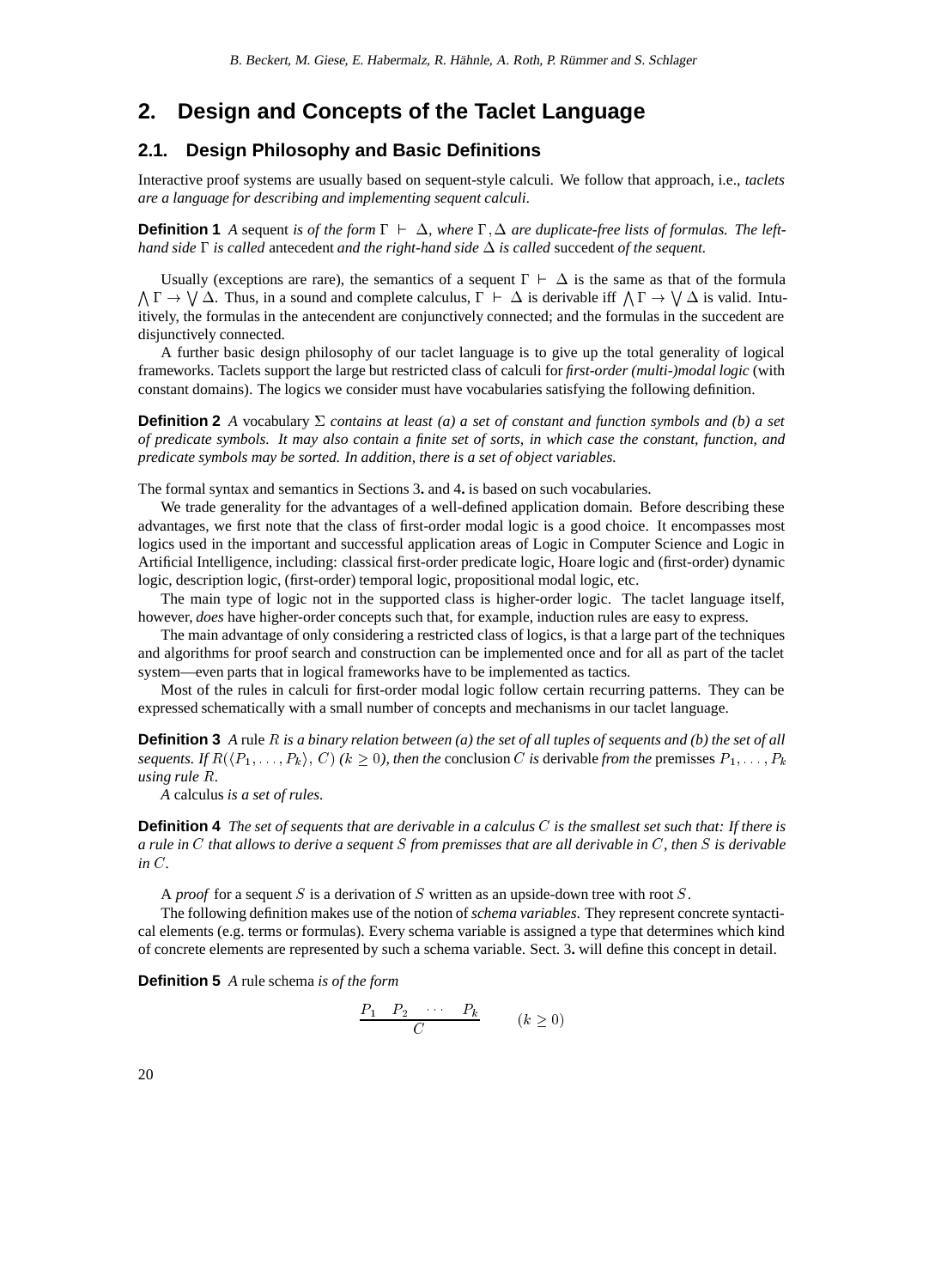*where*  $P_1, \ldots, P_k$  and C are schematic sequents, i.e., sequents containing schema variables.

*A rule schema*  $P_1 \cdots P_k$  / C represents a rule R if the following equivalence holds: a sequent  $C^*$  is derivable from premisses  $P_1^*,\ldots,P_k^*$  iff  $P_1^*\cdots P_k^*$  /  $C^*$  is an instance of the rule schema. Schema instances *are constructed by instantiating the schema variables with syntactical constructs (terms, formulas, etc.) which are compliant to the types of the schema variables.*

As usual, one rule schema represents infinitely many rules, namely, its instances.

The basic actions in proof construction that are used in our taclet language (and turn out to be sufficient to implement most rules for first-order modal logic) are:

- A sequent is recognised as an axiom, and the corresponding proof branch is closed.
- A formula in a sequent that is a rule premiss is modified. A single formula (in the conclusion of the rule) is chosen to be in focus. It can be modified or deleted from the sequent. Note, that we do not allow more than one formula to be modified by a rule application.
- Formulas are added to a sequent. The number of formulas that are added is finite and is the same for all possible applications of the same rule schema.
- The proof branches. The number of new branches is the same for all possible applications of the same rule schema.
- Whether the rule schema is applicable and what the result of the application is, may depend on the presence of certain formulas in the conclusion.

The core of the taclet language, i.e., the constructs for using the above schematic concepts, are described in Sect. 2**.**2**.** They are sufficient to implement a sound and complete sequent calculus for propositional logic, as well as rules for theory reasoning and equality rewriting.

There are often cases, however, where the basic concepts listed above are not sufficient for describing a rule. Even if its general form adheres to the above patterns, there may be details in a rule that cannot be expressed schematically. For example, in rules for handling first-order quantifiers, there is usually a restriction that variables or (Skolem) constants introduced by a rule application must not already occur in the sequent. When a rule is described schematically, such constraints are usually added as a note to the schema.

To express constraints and other rule features that are not expressible in a schematic way, additional concepts are introduced in Sect. 2**.**3**.** With these, the taclet language can be used to describe calculi for first-order and non-classical (modal) logic. The feasibility of describing calculi for quite complex logics is shown by our implementation of a dynamic logic for JAVA CARD, as well as other case studies (see Sect. 8**.**)

Due to the restriction that a rule application can only modify a single formula, labelled deduction has to be used for modal logic. Calculi that implement state transitions by deleting all formulas not true in a successor state cannot be implemented. This is not a principal problem as there are labelled deduction calculi for all important modal logics [8].

Furthermore, we introduce constructs into the taclet language that increase the efficiency of automation and improve user interaction. They are explained in Sect. 2**.**3**.**2**.** and 2**.**3**.**3**.**

### **2.2. Basic Concepts**

A very basic information contained in a derivation rule is which term or formula is modified by applying the rule. The taclet language offers the keyword find to express this information. Using this keyword it is already possible to write axioms in taclet notation. Axioms are rules without premisses and allow closing branches in a proof tree. The fact that a taclet is an axiom is expressed using the keyword close goal.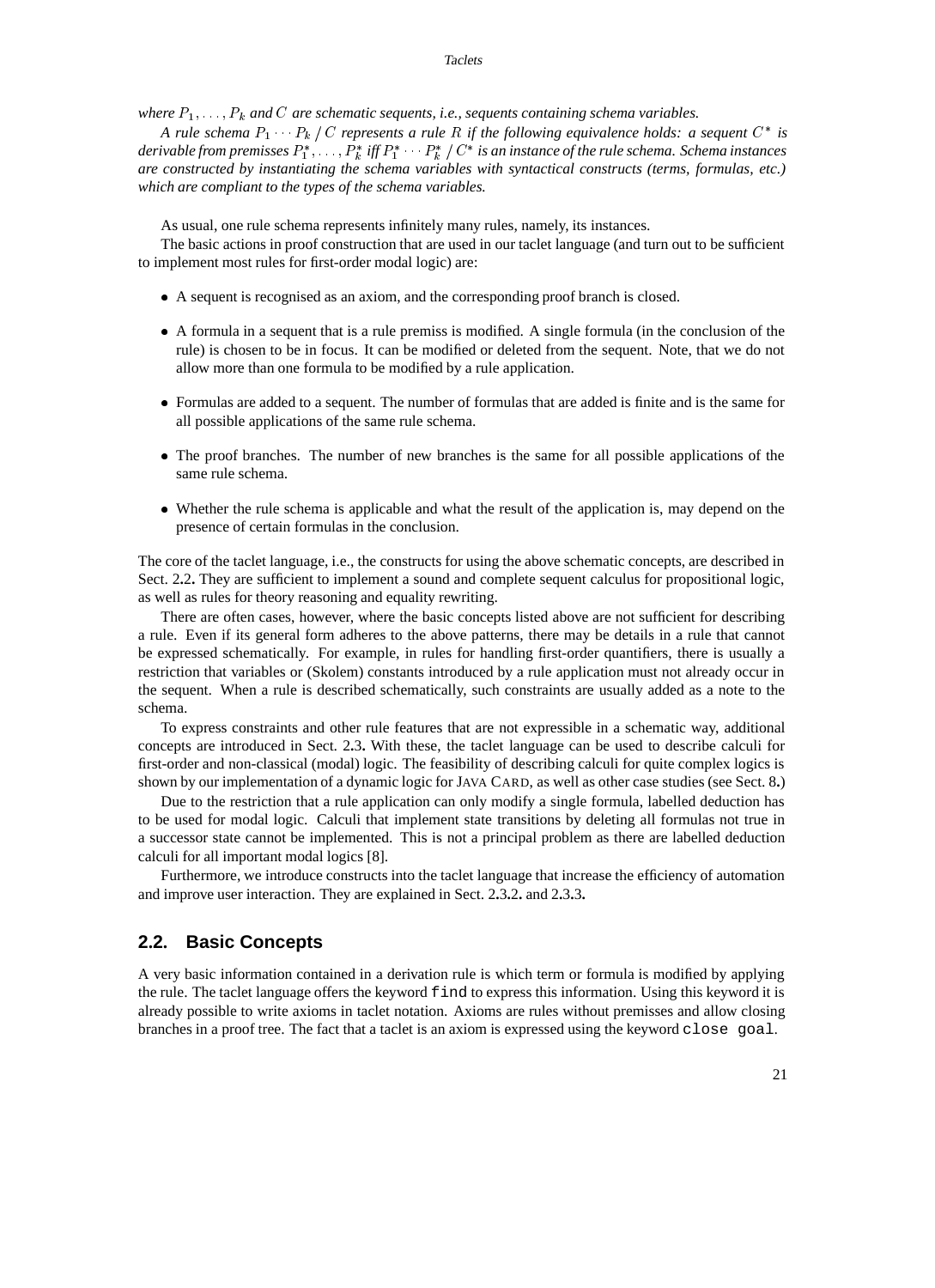The first example is a simplified<sup>4</sup> taclet representing an axiom that allows to close a branch in a proof provided that its leaf is labelled with a sequent containing a conjunction of an arbitrary formula  $\phi$  and its negation  $\neg \phi$  in the antecedent.

find 
$$
(\phi \land \neg \phi \vdash)
$$
 close goal

The expression within parentheses after the keyword find defines a pattern that must be matched (in this taclet  $\phi$  matches formulas) in the actual proof problem in order for the taclet being applicable. This means, the find-clause defines where the taclet and, therefore, its logical information is applicable.

The expression in the find-clause contains *schema variables*. A schema variable has a type that defines which expression the variable can stand for (a precise definition is given in Sect. 3**.**1**.**) In our example, the schema variable  $\phi$  can stand for an arbitrary formula. The taclet language has a set of built-in types of schema variables that are necessary for implementing any kind of logic, e.g. types for matching variables, terms, and formulas.

For being able to express derivation rules that modify a term or a formula (specified in the find-clause) the taclet language offers the keyword replacewith.

As an example for a taclet using the replacewith-clause we consider a simple derivation rule for propositional logic. If one wants to prove the validity of an implication  $\phi \to \psi$ , i.e. derivability of the sequent  $\vdash \phi \to \psi$ , one has to show that  $\phi$  is false or  $\psi$  is true. In taclet notation this corresponds to

find 
$$
(\vdash \phi \rightarrow \psi)
$$
 replacewith $(\phi \vdash \psi)$ . (1)

When this taclet is applied a new proof goal is created from the previous one by replacing the expression matched in the find-part with the accordingly instantiated expression in the replacewith-part.

Fig. 1 shows how the information expressed in the find-clause is automatically compiled into the graphical user interface: The user points with the mouse on the term or formula he or she wants to modify and the focused term or formula is highlighted by the system automatically (see Sect. 7**.**1**.**). A mouse-click offers the set of taclets that are applicable to the focused term or formula. The figure also shows that the actual taclet is displayed as a tool-tip when the user points on a taclet name with the mouse cursor.<sup>5</sup> See [11] for a discussion of the graphical user interface of the KeY system.

Besides rules that modify a term or a formula there are rules that add formulas (but not terms) to a sequent. In the taclet language this can be expressed using the keyword add. An example for a taclet that requires the add-clause is the so-called *cut-rule*. This rule has two premisses and allows to eliminate a formula that is contained in the antecedent of one premiss and in the succedent of the other. If applied from bottom to top this rule allows to add arbitrary formulas to the proof (hence, the keyword "add").

add 
$$
(\phi \vdash)
$$
 i add  $(\vdash \phi)$ 

Note that the cut-rule taclet does not contain a find-clause, i.e. the taclet is always applicable.

As already mentioned, the cut-rule has two premisses which are reflected by the two add-clauses in the taclet. The consequence of applying a taclet with several replacewith- and/or add-clauses is that the proof is split into several subproofs, i.e., the proof branches.

The above examples contained exclusively either add- or replacewith-clauses, however, it is legal to use both in one and the same taclet.

For the soundness of some rules the context formulas in the sequent, i.e. the formulas except for the one in focus, are crucial. Consider as an example the rule which states, that in order to show that  $\phi \to \psi$ holds it is sufficient to prove  $\psi$  *if* we know that  $\phi$  holds or, speaking in terms of a sequent calculus, that  $\phi$ is contained in the antecedent. This informal description of the rule has already introduced the keyword  $if$ 

<sup>&</sup>lt;sup>4</sup>In this section we omit the names of taclets and use usual mathematical notation for denoting their the logical content.

<sup>5</sup>The taclet shown in the tool-tip in Fig. 1 is written in the concrete syntax used in the KeY system. E.g., the sequent symbol is denoted by  $==$  instead of  $\vdash$ .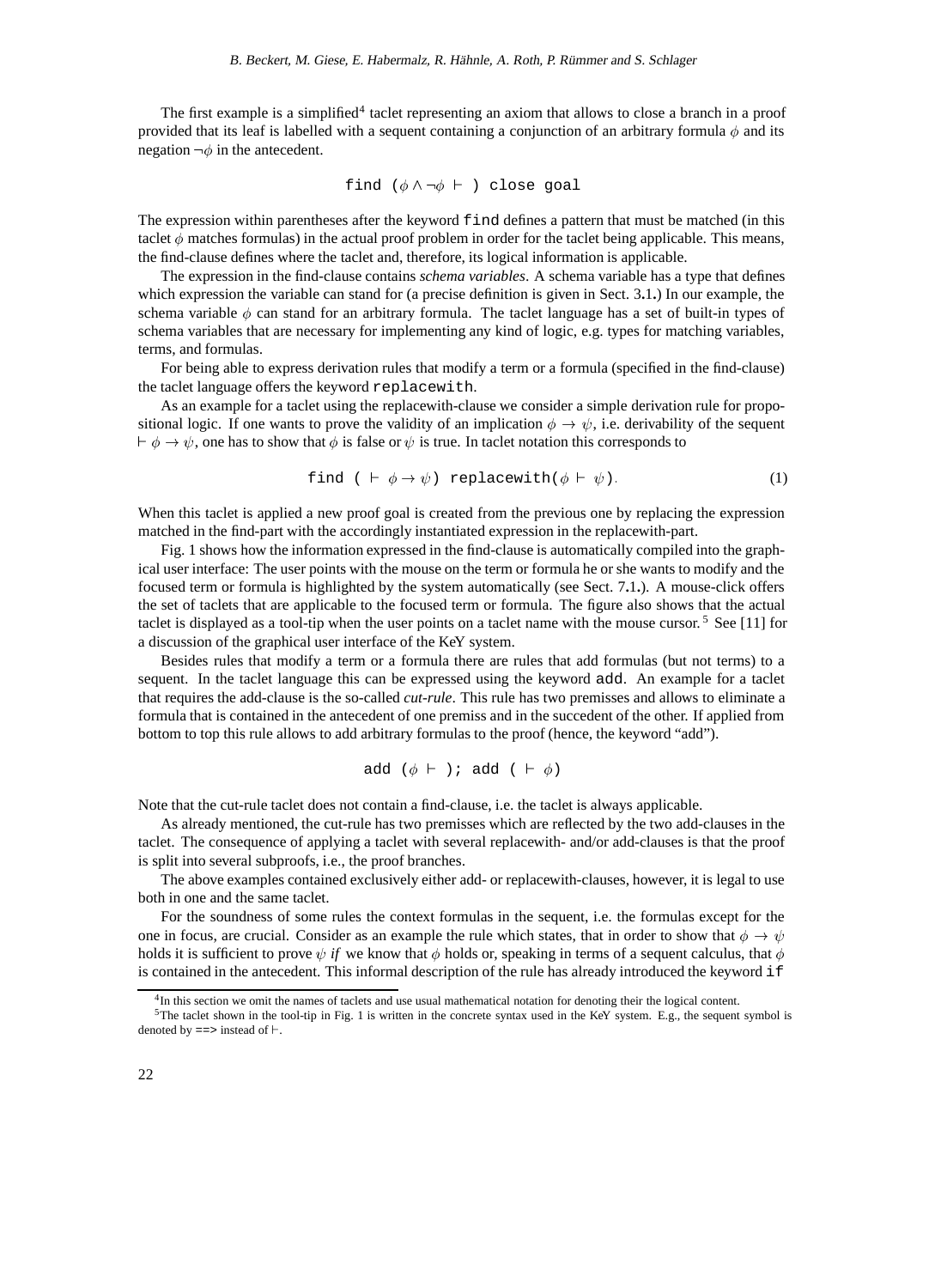**Taclets** 



Figure 1. Applicable Taclets for the Formula in Focus

that allows us to express a condition on the applicability of a taclet. Thus, in taclet notation this rule looks like

if ( $\phi$   $\vdash$  ) find (  $\vdash$   $\phi$   $\rightarrow$   $\psi$ ) replacewith (  $\vdash$   $\psi$ ).

If  $\phi$  is contained in the antecedent and  $\phi \to \psi$  in the succedent of a sequent then this taclet is applicable and  $\phi \to \psi$  can be replaced with  $\psi$ . If  $\phi$  is not contained in the antecedent the user can first apply the cut-rule for  $\phi$ . As a result the proof is split into two branches: In the one branch it has to be shown that  $\phi$  can be deduced from the formulas contained in the antecedent and in the second branch  $\phi$  is added to the antecedent which then allows to apply the above taclet. Such a situation occurs quite often and it is tedious to first apply the cut-rule in order to satisfy the condition in the if-clause. Taclets offer a neat way to overcome this inconvenience by allowing the application of taclets even if the if-clause is not satisfied. To ensure soundness the derivability of the formula in the if-clause has to be established in a subproof. Thus, the application of a taclet with a non-matched if-clause can be seen as an implicit application of the cut-rule.

The concepts we have presented in this section are sufficient to implement a complete sequent calculus for propositional logic within a few minutes.

#### **2.3. Advanced Concepts**

In this section we present advanced concepts of the taclet language. First, we show how quantifiers and substitution in first-order logic can be handled. Then we explain concepts for increasing efficiency and improving user interaction. Finally, we show an example of a dynamic logic calculus implemented with taclets.

#### **2.3.1. First-order Concepts**

As an example we consider the rule for handling universal quantifiers in first-order logic. In usual textbook notation the rule looks as follows:<sup>6</sup>

$$
\frac{\forall x.\phi, \phi_x^t \ \vdash}{\forall x.\phi \ \vdash}
$$

<sup>&</sup>lt;sup>6</sup>For simplicity we omitted the schema variables denoting the side formulas of the sequent, i.e. the formulas that are not affected by the rule.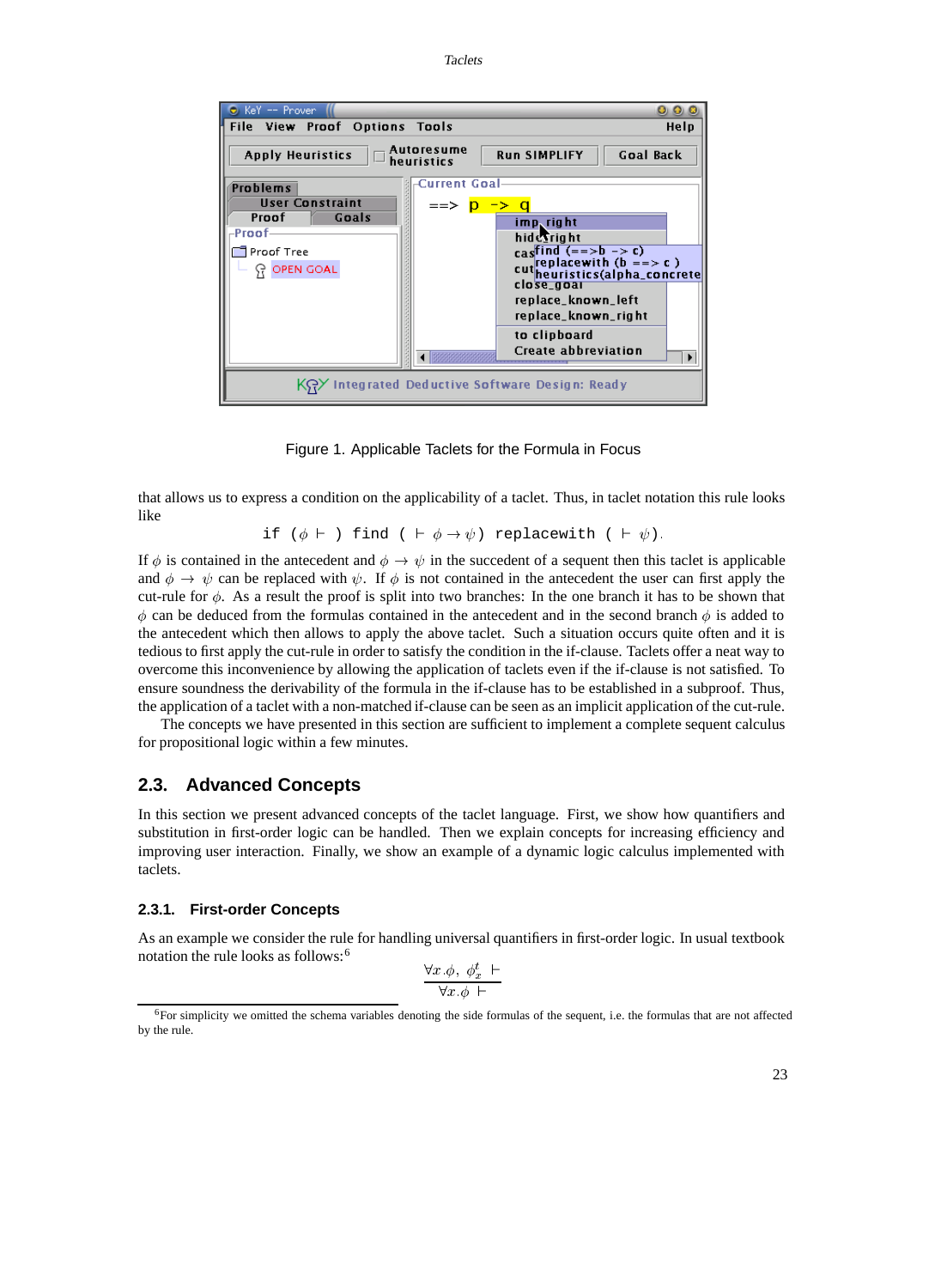For the soundness of this rule it is crucial that term  $t$  does not contain free variables that become bound in  $\phi$  after substituting t for x. To avoid those problems a sufficient restriction is to forbid free variables at all (see Sect. 3**.**2**.**). Then, in taclet notation this restriction does not have to be specified explicitly and the quantifier rule can be written as

find 
$$
(\forall x.\phi \vdash)
$$
 add  $(\phi_x^t \vdash)$ . (2)

When this taclet is applied an instantiation dialog pops up asking the user for the desired instance of term  $t$ . Either the user fills in the term manually or, if the desired term is already contained in the sequent, he or she can also use drag-and-drop instead (we will mention more features improving user interaction in Sect. 2**.**3**.**3**.**)

Sometimes a substitution requires a condition on the variables involved, e.g. that a variable introduced must be "new" or that a variable may not occur free in some term. For this purpose, the taclet language offers the keyword varcond followed by the required condition, e.g. varcond  $(x \text{ not free in})$  $\phi$ ).

#### **2.3.2. Concepts for Automation**

So far we have presented taclets that can only be applied interactively, however, for increased efficiency automation is required.

Taclets can be marked for automatic application using the keyword heuristics followed by a list of names denoting heuristics this taclet should belong to. If one of those heuristics is activated by the user this taclet can be applied automatically. Consider the following example, showing a taclet that simplifies arithmetic expressions by replacing  $x + 0$  by  $x$ .

find  $(x + 0)$  replacewith  $(x)$  heuristics (simplify, arithmetic)

This taclet can be applied automatically if the user activates the heuristic "simplify" or "arithmetic". Which taclet is applied next is determined by a feature vector which is evaluated by the taclet interpreter. The feature vector is a weighted sum of priorities which can be assigned to heuristics and a parameter which guarantees fairness, i.e. every applicable rule is eventually applied.

The concept of automatic taclet application allows the definition of domain-specific heuristics, e.g. for integer arithmetic, which can be turned on and off by the user if required.

Note, that the previous taclet is the first example for a taclet where the find- and replacewith-clause do not contain the sequent symbol  $\vdash$  as it was the case in all the examples before. The crucial difference is that a find-clause without sequent symbol can match arbitrarily *nested* terms or formulas on either sides of the sequent, whereas a find-clause containing a sequent symbol merely matches *top level* formulas on the side of the sequent defined in the find-clause.

#### **2.3.3. Concepts for Improving User interaction**

In the previous sections we already mentioned some of the concepts that are designed for improving user interaction:

- Selection of the term or formula in focus is done by pointing with the mouse cursor on it.
- The term or formula currently in focus is highlighted automatically.
- Only taclets that are applicable to the term or formula in focus are offered to the user.
- Drag-and-drop can be used for specifying the arguments in instantiation dialogues.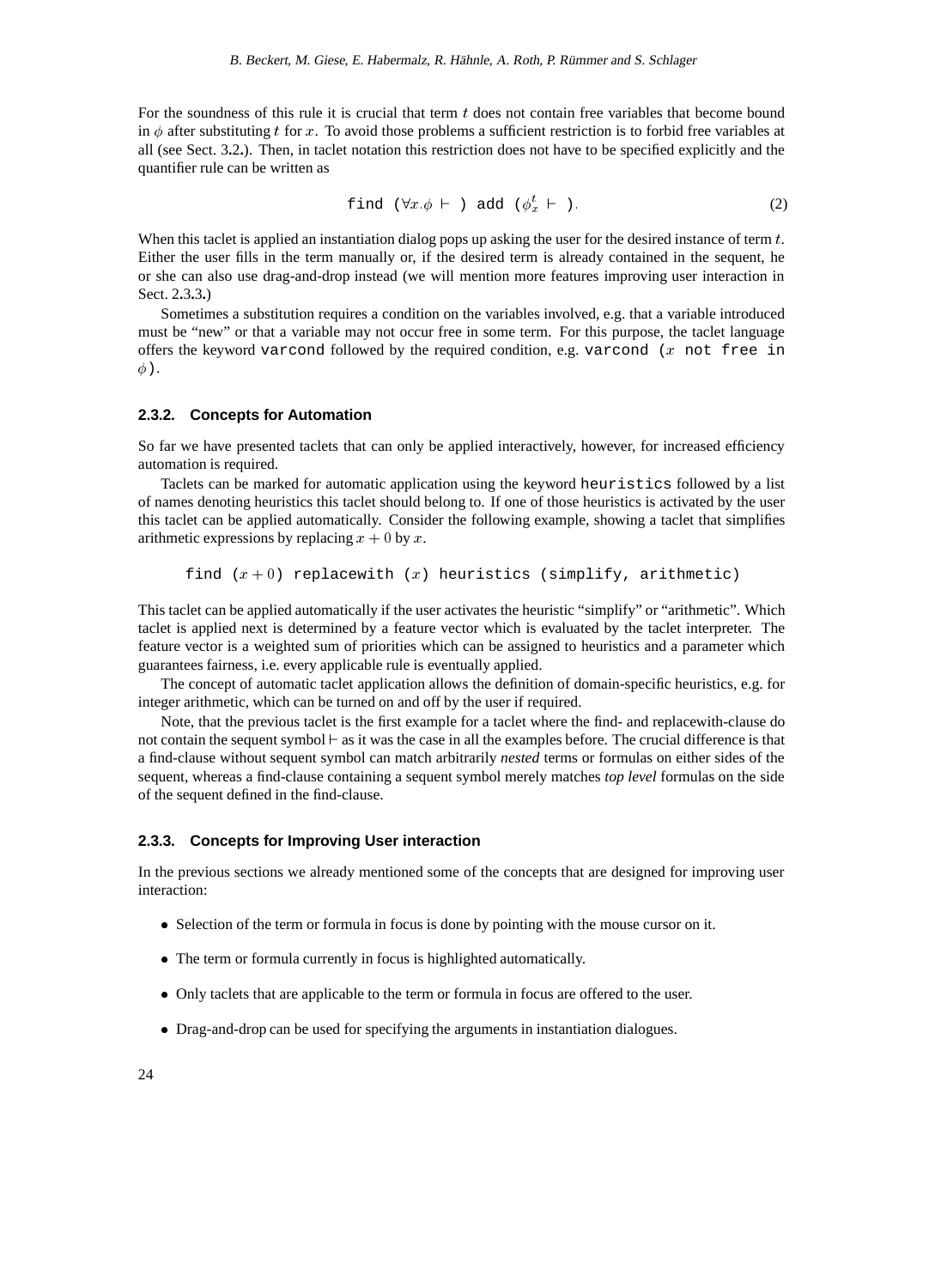#### **Taclets**



Figure 2. Annotated Proof Tree after Applying Taclet for Induction

In the following we introduce additional concepts that have not been mentioned yet.

In Sect. 2**.**3**.**1**.** we presented a taclet for handling universal quantifiers in the antecedent. Another point of view on the quantifier rule is to focus on the term to instantiate—provided it is contained in the sequent and not on the quantified formula, i.e. the user points and clicks on the term he or she wants to instantiate and not on the quantified formula. Then, the system offers possible choices of quantified formulas  $\frac{7}{1}$  that can be instantiated with the selected term. If there is only one possibility no user interaction is required. A taclet expressing this point of view is

if 
$$
(\forall x.\phi \vdash)
$$
 find  $(t)$  add  $(\phi_x^t \vdash)$ .

Instead of clicking on the desired term and then choosing the quantifier taclet, the application of this taclet can also be triggered by drag-and-drop: the user drags the desired term and drops it onto the quantified formula he or she wants to instantiate. This feature demonstrates how taclets are "compiled" into the graphical user interface of the prover improving the user interaction significantly.

Often proofs are branching heavily, in particular proofs in program verification, which makes it difficult to keep track of the whole proof. To diminish this problem the implementation of the taclet language in the KeY system allows to annotate add- and replacewith-clauses with labels that are displayed in the nodes of the proof tree after the taclet is applied. Fig. 2 shows a proof tree after applying the following taclet for induction where the three cases are labelled with "Base Case", "Step Case", and "Use Case".

```
"Base Case": add ( \vdash \phi^0_n );
"Step Case": add ( \vdash \forall n.(n \geq 0 \land \phi \rightarrow \phi_n^{n+1}));
"Use Case": add (\forall n.(n \geq 0 \rightarrow \phi) \vdash )
```
Finally, we compare the notation of sequent-style derivation rules in usual textbook notation (see Def. 5) and in taclet notation. As one can see from the example in Fig. 3, taclets describe merely the formulas or terms that are affected by the rule whereas the textbook-style notation also provides schema variables  $\Gamma, \Delta$ 

The system only offers formulas whose quantified variable is sort-compatible with the selected term.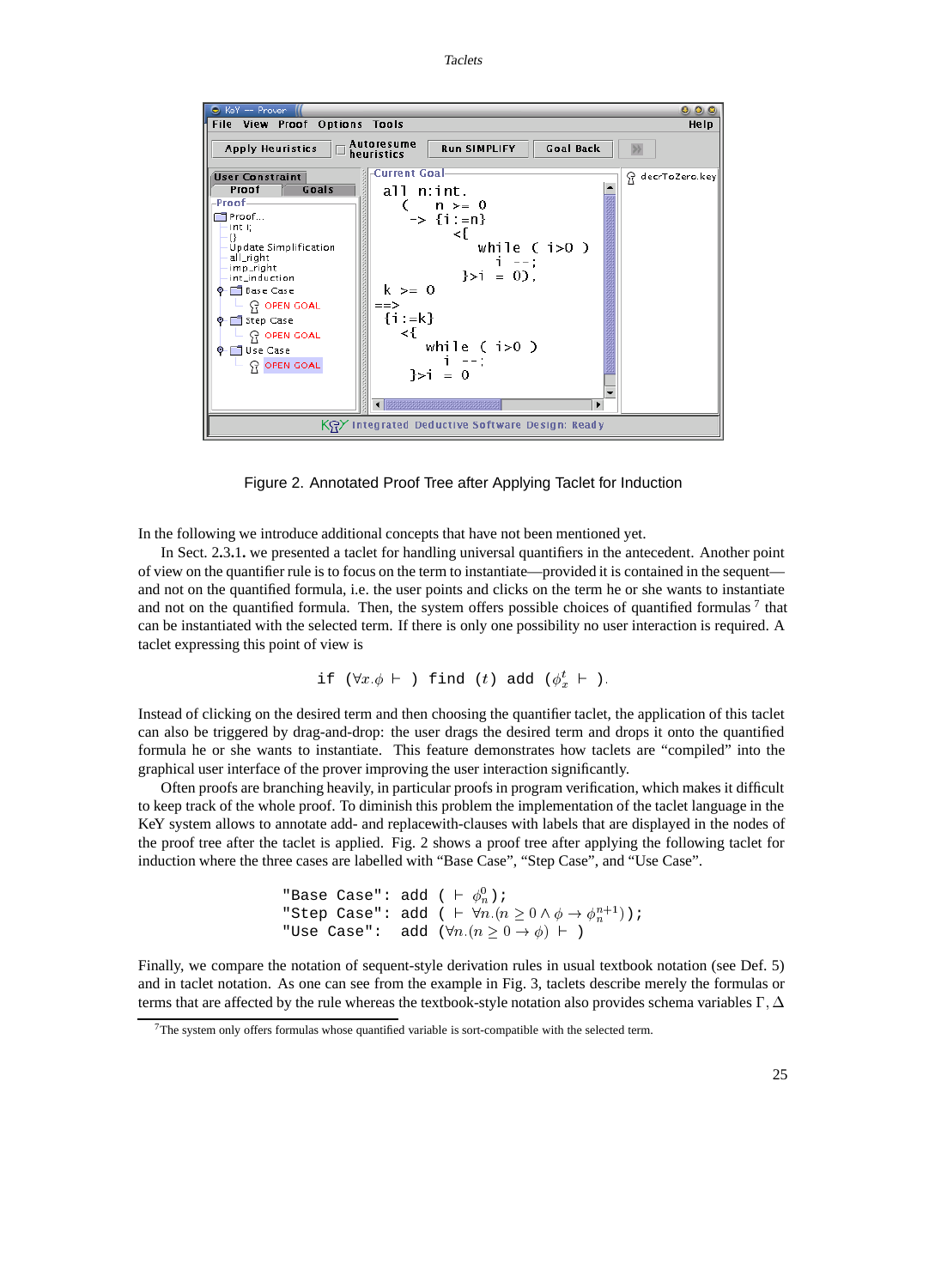

Figure 3. Textbook Notation vs. Taclet Notation of a Sequent-style Derivation Rule

for the remaining formulas in the sequent. Another difference is that rules in textbook-style notation are written from top to bottom but are applied from bottom to top in practice. In contrast, taclets are written in the same way as they are applied. It is simple to translate automatically from taclet notation into textbook notation. This allows to generate the documentation of the calculus rules in the usual textbook notation automatically from taclet files. Moreover, this ensures that the documentation and the actual set of taclets are always in sync.

#### **2.3.4. Concepts beyond First-order**

An advanced feature of the taclet language allows the introduction of additional taclets through the application of a taclet containing the keyword addrules followed by a template for the new taclet. Consider the taclet

find 
$$
(s = t \vdash)
$$
 addrules ( $\{\text{find}(s) replacewith (t)\}\$ ) (3)

which is an example for how equality can be handled. If the antecedent contains an equality that can be matched by  $s = t$  then applying this taclet results in a new taclet which allows to replace a term matched by s with a term matched by t. For example, applying the above taclet to the formula  $x = 0$  in the antecedent of some sequent results in the additional taclet

find 
$$
(x)
$$
 replacewith  $(0)$ <sup>8</sup>

Due to the addrules-clause the set of taclets is not fixed but can grow dynamically in the course of a proof. Note, that the generated taclets are not sound in general but only in the context where the taclet containing the addrules-clause was applied (soundness of taclets is discussed in Sect.6**.**)

So far we have shown examples for taclets representing calculus rules for propositional and first-order logic. However, taclets are not restricted to these two logics and in the remainder of this section we will present an example of a taclet from a calculus for dynamic logic for JAVA CARD [3]. This program logic, for short JAVA CARD DL, is the logical basis of the KeY system and allows reasoning about JAVA CARD programs.

The example we present is a taclet for handling the if-then-else statement in JAVA CARD.

find ((... if (#se) #s0 else #s1...)
$$
\phi
$$
)  
replacewith ( #se = true  $\rightarrow$  (...#s0...) $\phi$   
 $\land$  #se = false  $\rightarrow$  (...#s1...) $\phi$ ) (4)

The basic idea of the taclet is to split the if-then-else statement into two statements representing the possible branches (see the replacewith-clause). As you can see, JAVA CARD DL formulas may contain actual program code within its *diamond* operators  $\langle \cdot \rangle^9$ , in our case an extension of JAVA CARD called *schematic* JAVA CARD. This extension of JAVA CARD which is defined in Sect. 3**.**3**.** allows a JAVA CARD program to

<sup>&</sup>lt;sup>8</sup>As will be explained in Def. 19, in fact the taclet find (s) replacewith (t) is added to the set of available taclets and the instantiations  $x$  for  $s$  and  $0$  for  $t$  are attached to the new taclet. However, the user does not notice the difference.

<sup>&</sup>lt;sup>9</sup>Informally speaking, the formula  $\langle p \rangle \phi$  states that program p terminates and formula  $\phi$  holds in the program's final state(s).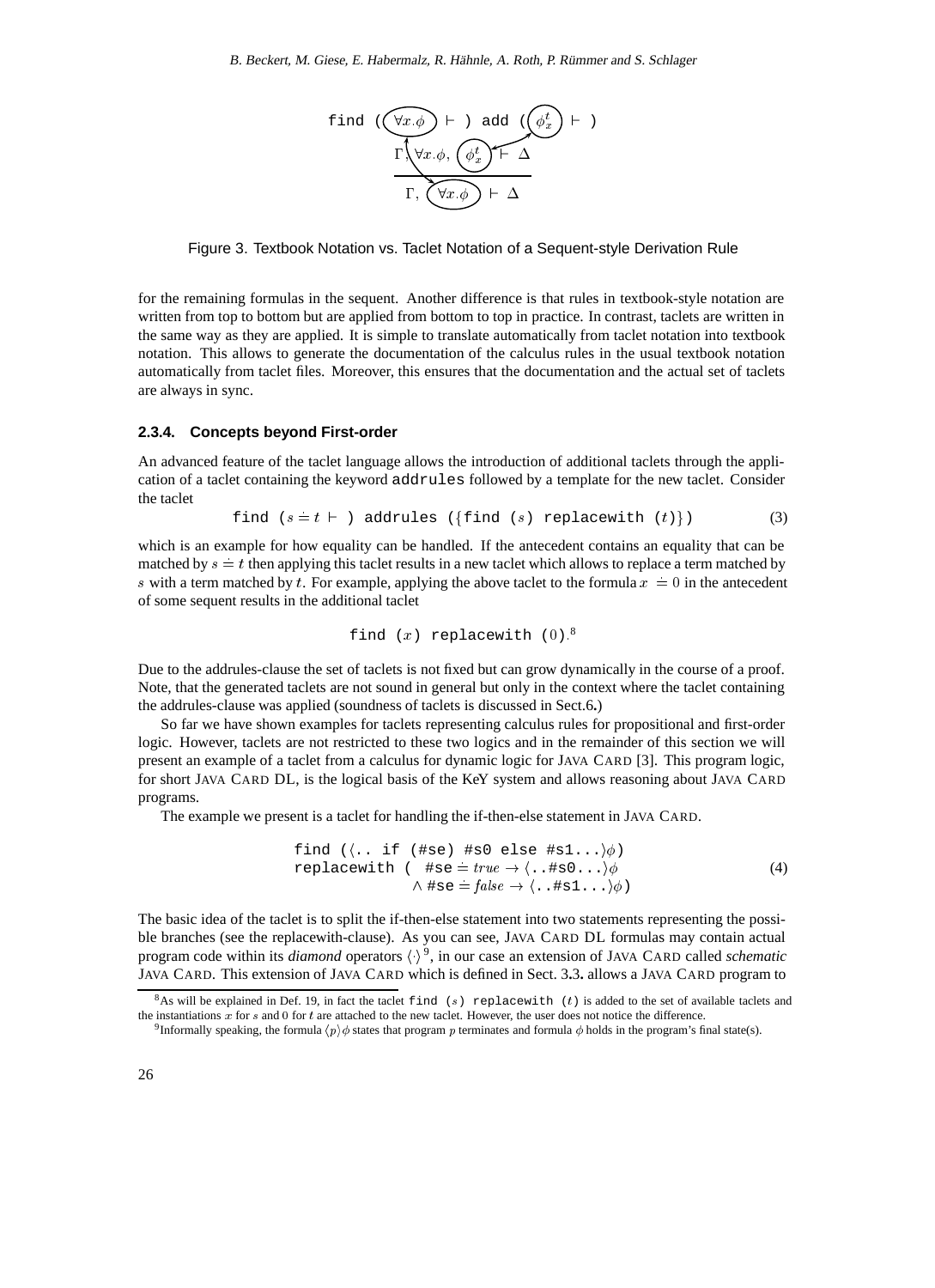contain schema variables (in the example, #se, #s0, and #s1 are schema variables) which match certain JAVA CARD expressions. In the example, #se stands for expressions without side-effects and #s0, #s1 stand for arbitrary JAVA CARD statements.

As already mentioned, the taclet language contains a set of pre-defined schema variable types for basic constituents like terms and formulas. The schema variables for JAVA CARD expressions can be seen as a user-defined extension of the type system of schema variables to cope with advanced features of a specific logic. This shows the flexibility of the taclet language and, in fact, replacing JAVA CARD with another language would be relatively easy.

Another feature of taclets for JAVA CARD DL, that is explained in greater detail in Sect. 4**.**3**.**, is the use of .. and ... in (4). Roughly speaking, these elements determine that taclet (4) is applicable at a formula that possibly has, e.g., opening braces or opening try-blocks *before* an if statement of the appropriate form, and that possibly has arbitrary statements, closing braces, or catch-blocks *after* it. This corresponds to the fact that the JAVA CARD DL calculus is always working on the first *active* statement of the program contained in a modal operator [3].

## **3. Formal Taclet Syntax**

As already pointed out, the concept of taclets is applicable to every sorted first-order (modal) logic. The syntax of the logic of interest (for which taclets are defined) is at least required to have a sorted first-order vocabulary  $\Sigma$  containing function, predicate, and sort symbols. For the time being, sorts are assumed to be flat (i.e. unordered), a restriction which is (concerning the taclet concept) easily changeable. Furthermore, the logic provides junctors  $\mathcal{J}$ , quantifiers  $\mathcal{Q}$ , and modal operators  $\mathcal{M}$ . A sorted first order logic can be regarded as a simple instance of this characterisation.

In the next subsection a basic version of taclets for such a logic is introduced. Minor modifications of the taclet definition turn out to be necessary if more specific logics are considered. By example of the dynamic logic JAVA CARD DL we describe these subsequently.

### **3.1. A Basic Version of Taclets**

Crucial to the formal definition of taclets is the notion of *schematic terms*, *schematic formulas*, and *schematic sequents*. Essentially, they are just normal terms, formulas, or sequents (resp.) of a logic of interest which contain *schema variables* as additional elements. Schema variables are distinct from the elements of the vocabulary. Schematic terms, formulas, and sequents are defined in the same way as it would have been done for the respective elements of the original logic. A *type* is assigned to each schema variable which is needed to determine how schematic elements are mapped to concrete elements, when a taclet is applied. We allow schema variables to occur as basic terms and, if they have the special type Formula, as basic formulas. Furthermore we disallow the occurrence of object variables and allow only special schema variables (of type Variable) to be bound by quantifiers and substitution operators.

**Definition 6** *A* schema variable *is a symbol distinct from any other symbol of the first-order vocabulary. A* schema variable type *is assigned to each schema variable which is either* Term*,* Variable *or* Formula*. If the type is* Term *or* Variable *the schema variable is additionally assigned a sort of the vocabulary.*

*Given a set SV of schema variables and the vocabulary*  $\Sigma$ , the set *STerm sv of schematic terms is defined to be the smallest set such that*

- *for all*  $sv \in SV$  *of type* Term *or* Variable:  $sv \in STerm$  *sv*;
- for all function symbols  $f \in \Sigma$  of arity n and argument sorts  $S_1, \ldots, S_n$  and for all  $t_1, \ldots, t_n \in$  $STerm_{SV}$  with sorts  $S_1, \ldots, S_n$ :  $f(t_1, \ldots, t_n) \in STerm_{SV}$ .

 $Given\;SV$  and  $\Sigma$ , the set  $SFor_{SV}$  of schematic formulas is the smallest set such that: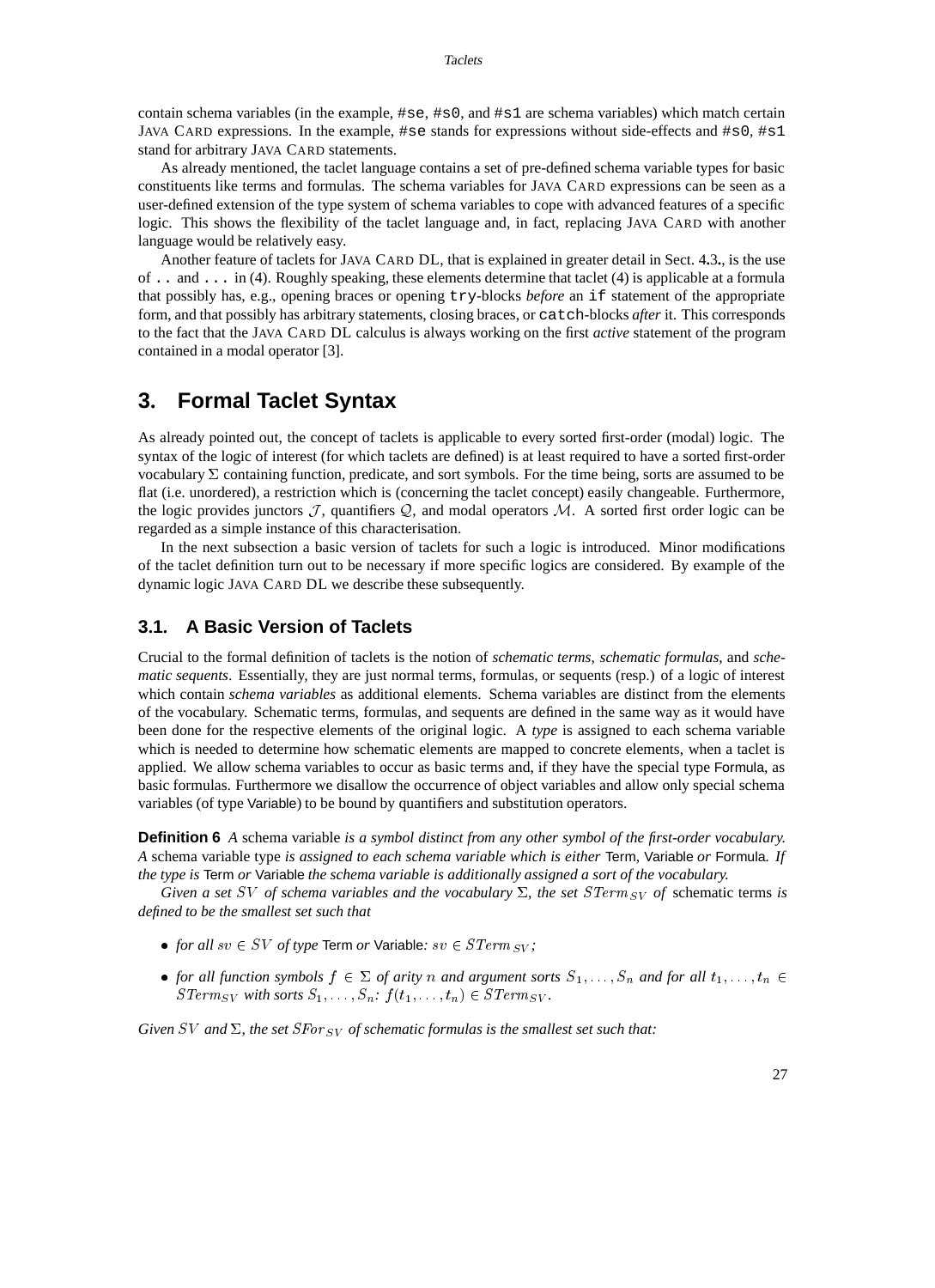- for all  $sv \in SV$  of type Formula:  $sv \in SFor_{SV}$ ,
- for all predicate symbols  $p \in \Sigma$  of arity n and argument sorts  $S_1, \ldots, S_n$  and for all  $t_1, \ldots, t_n \in$  $STerm_{SV}$  with sorts  $S_1, \ldots, S_n: p(t_1, \ldots, t_n) \in SFor_{SV}$ ,
- for all  $Q \in \mathcal{Q}$ , all  $\phi \in SFor_{SV}$ , and all  $sv \in SV$  of type Variable:  $Qsv.\phi \in SFor_{SV}$ ,
- for all  $sv \in SV$  of type Variable,  $t \in STerm_{SV}$  (with the same sort as  $sv$ ), and  $\phi \in SFor_{SV}$ :  $\phi_{sv}^t \in SFor_{SV}$  (the substitution operator),
- for all junctors  $\circ \in \mathcal{J}$  of arity n and all  $\phi_1, \ldots, \phi_n \in SFor_{SV}: \circ(\phi_1, \ldots, \phi_n) \in SFor_{SV}$ ,
- for all modal operators  $m \in M$  of arity n and all  $\phi_1, \ldots, \phi_n \in S\text{For } sy: m(\phi_1, \ldots, \phi_n) \in S\text{For } sy$  $SFor_{SV}.$

*A* schematic sequent *for schema variables SV and a signature*  $\Sigma$  *is of the form*  $\Gamma \vdash \Delta$  *of duplicatefree finite sequences*  $\Gamma$  (the antecedent) and  $\Delta$  (the succedent) over the closed formulas of SFor  $_{SV}$ . All schematic sequents for SV and  $\Sigma$  form the set  $SSeq_{SV}$ .

As has been shown in Sect. 2**.**3**.**4**.**, taclets can syntactically contain other taclets. Hence, definitions 7 to 9 that formally define taclets are simultaneous.

Schematic formulas and terms occur in taclets to describe both, the applicability of the taclet as well as the effects that its application will have. The elements of this "effect part" of a taclet are called *goal templates* and are defined as follows:

**Definition 7** Let SV be a set of schema variables,  $rw \in SSeq_{SV} \cup STerm_{SV} \cup \{\perp\}$ , add  $\in SSeq_{SV}$ , and be  $\alpha$ dd Taclets a set of taclets (see Def. 9). Then  $(rw, \alpha dd, \alpha ddTaclets)$  is a goal template over SV. At *least one of rw, add, or add Taclets has to be non-empty however, i.e. the tuple*  $(\bot, \vdash, \emptyset)$  *is disallowed. In concrete syntax we write*

replacewith  $([rw])$  add  $([add])$  addrules  $([addTacles])$ 

*if*  $\lceil rw\rceil$ ,  $\lceil add\rceil$  are the representations of rw, add (resp.) in concrete syntax and  $\lceil addTaclets\rceil$  is a comma*separated list of taclets in concrete syntax representing (each taclet either attached with a name or enclosed by curly brackets). If*  $rw = \perp$ ,  $add = \vdash$ ,  $or$   $addTaclets = \emptyset$  the respective part is empty in *concrete syntax.*

Goal templates in taclets comprise knowledge about how new goals are supposed to be built when a taclet is applied. The basis of constructing these goals is always one given goal which is mainly characterised by the *find-part* of a taclet.

Note, that the *add Taclets* set of a goal template may contain taclets with goal templates which themselves have a non-empty  $addTaclets$  set, and so on. It is not clear whether such taclets are useful, but they are well-defined.

To avoid invalid instantiations there is another small but vital part of taclets called *variable conditions*.

**Definition 8** *Suppose SV is a set of schema variables. If*  $var \in SV$  *is of type Variable,*  $sv_0 \in SV$  *of type* Term *or* Formula *and*  $sv_1 \in SV$  *of type* Term *then* variable conditions *over SV* are:

- $\bullet$  var not free in  $sv_0$
- $sv_1$  new depending on  $sv_0$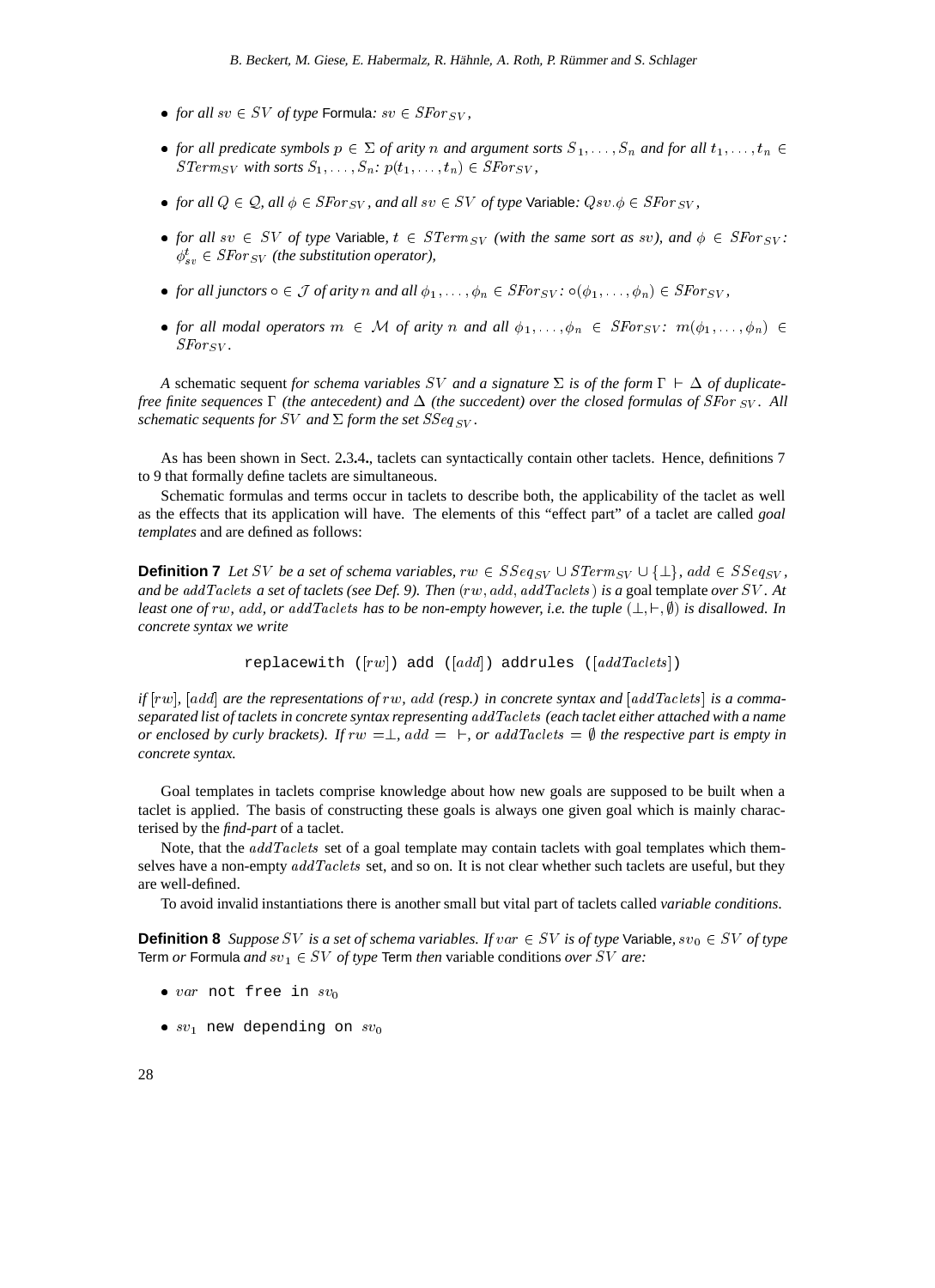Another main constituent of taclets (apart from goal templates, find-part and variable conditions), the *if-part*, captures conditions on the original sequent which must additionally be valid. The *heuristics-part* contains information on how taclets are to be applied in automated mode (see Sect. 5**.**2**.**). From the syntax perspective it is sufficient to require that there is a fixed set of names for heuristics available.

Taclets are designed to be used in an *interactive* prover. Thus, in the KeY system a *name* is required to help users to understand the effect of a taclet. In this formal description however, names are omitted. All parts are optional, which is represented by the symbol  $\perp$ , the empty set  $\emptyset$ , or the empty sequent  $\vdash$ .

**Definition 9** *Suppose SV* is a set of schema variables,  $GT$  is a set of goal templates over  $SV$ , the find $p$ art  $f \in STerm_{SV} \cup SFor_{SV} \cup SSeq_{SV} \cup \{\perp\}$ , the if-part ifseq  $\in SSeq_{SV}$ , VC is a set of variable *conditions over*  $SV$ , and  $H$  is a set of heuristics names. Then  $(f, ifseq, VC, GT, H)$  is a taclet over  $SV$  if *the following conditions hold:*

- If  $f \in SSeq_{SV}$  then  $f$  contains exactly one top level formula.
- $f$  and  $GT$  are compatible, i.e. for all  $(rw, add, addTaclets) \in GT$ : If  $f \in SSeq_{SV}$  then  $rw \in SSeq_{SV} \cup \{\perp\},\$ *if*  $f \in STerm_{SV}$  then  $rw \in STerm_{SV} \cup \{\perp\}$  and (if  $rw \neq \perp$ ) the sorts of f and  $rw$  are the same, if  $f \in S\!_{SY}$  then  $rw \in S\!F$  or  $_{SV} \cup \{\perp\}$ , *if*  $f = \perp$  *then*  $rw = \perp$ *.*
- *and the additional syntactical conditions as described in Sect. 3***.***2***.**

*A taclet is written in concrete syntax as follows:*

```
if ([ifseq]) find ([f]) varcond ([VC]) [GT] heuristics ([H])
```
*Here,* [GT] is a semicolon-separated list of goal templates in the syntax of Def. 7; [H] and [VC] are commaseparated lists of heuristics and variable conditions;  $[ifseq]$  and  $[f]$  are the representations for ifseq and *f* (resp.). As with goal templates, if a part equals  $\perp$  or  $\emptyset$  the whole part is skipped in concrete syntax, if *ifseq*  $=$   $\vdash$  *the if-part is skipped. If*  $GT = \emptyset$ *, we write* close goal *in concrete syntax. The name n for a taclet is made explicit in concrete syntax as follows: n* { ... }.

Apart from these constituent parts, taclets can contain additional information to ease the interaction with a user, such as a more extensive display name, labels for each goal template, etc., as pointed out in Sect. 2**.**3**.**3**.**

### **3.2. Additional Syntactical Conditions on Taclets**

This subsection imposes additional conditions on taclets which basically exist to exclude certain taclets which would, if applied, destroy well-formedness properties of the resulting formulas, or that would produce other undesirable effects. The situation is comparable to static type checking of programs: Problematic programs (or taclets) are detected earlier than at run time. If realisations of taclets choose to allow the existence of taclets that are never applicable and opt to to take care of the occurring problems at run time, then ignoring the conditions of this section is permitted. Since even users with little experience with formal logic should be enabled to define new taclets (which are then verified with methods explained in Sect. 6**.**), the check of these conditions is recommended, however.

Moreover, the conditions presented here depend on the desired properties of the resulting sequents: If free logic variables in top level formulas are not allowed (as in the KeY system), the last two conditions can be required, otherwise they do not make sense to be imposed.

**Condition 1 (Avoid ambiguous variable binding)** *Let be a schema variable occurring in a taclet t* with type Variable, if seq the if-part of t and f its find-part. There can be at most one quantifier that binds *an occurrence of v in ifseq or f.*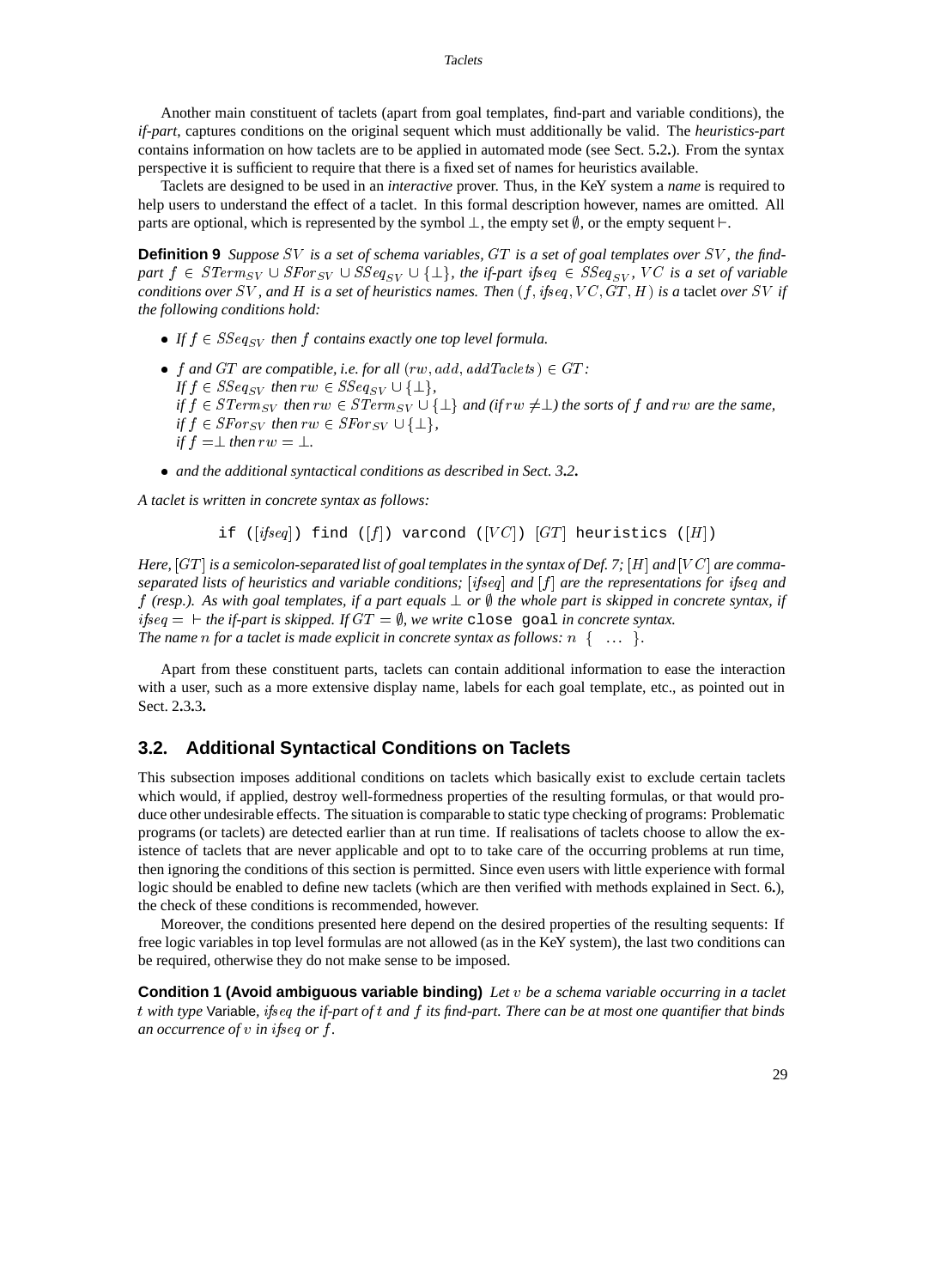With this condition it is taken into account that the effect of binding variables is well-defined. A taclet find( $\forall v.b \land \neg \forall v.b \vdash$ ) close goal is certainly expected to be applicable at the antecedent of a sequent  $\forall x. p(x) \land \neg \forall y. p(y)$  | though no matching instantiation of v exists; v would have to be mapped to both  $x$  and  $y$ . Such ambiguous situations are simply avoided by prohibiting the above taclet by applying the condition from above.

**Condition 2 (Prevent introduction of free variables)** *Let be a schema variable occurring in a taclet with type* Variable*. All occurrences of in must be bound.*

Together with the fact that only schema variables of type Variable are bound in schematic formulas and the next condition, this prevents variables to occur freely in a result of a taclet application.

**Condition 3 (Prevent introduction of free variables)** *Let be a taclet and its variable conditions. The prefix*  $\Pi(\underline{sv})$  *of an occurrence*  $\underline{sv}$  *of a schema variable sv with type* Formula *or* Term *in t is defined as*

> $\Pi(\underline{sv})$  =  $\{v \mid v \text{ is of type } \forall v \text{ is a } s \text{ is in the scope of } v\}$  $\setminus \{v | (v \text{ not free in } sv) \in VC\}.$

*Suppose V* are all occurrences of a schema variable v in a t with type Formula or Term. Then, for all  $u_1, u_2 \in V$ , the prefixes of  $u_1$  and  $u_2$  must be the same, i.e.  $\Pi(u_1) = \Pi(u_2)$ , and we can define the prefix of  $v$  as  $\Pi(v) := \Pi(\underline{v}_1).$ 

This condition prevents the introduction of a taclet like find ( $\forall sv.b$ ) replacewith(b), which possibly introduces free logic variables into a top level formula. Note, that this taclet can easily be made valid by adding the variable condition  $sv$  not free in  $b$ . With this extension, it would remove "unused" all-quantifiers.

### **3.3. Taclets for Java Card DL**

If taclets are equipped with further types of schema variables and special variable conditions they can easily be adapted to cope with logics that have special modal operators and calculi that have rules specific to these modal operators. Here, we describe some issues of the syntax of taclets for JAVA CARD DL [3].

JAVA CARD DL is captured by the characterisation of logics for which taclets are defined in Sect. 2**.**2**.** The speciality of this logic is that the modalities M consist of *base modal operators*  $\mathcal{M}^0$  which are parameterised with sequences of JAVA CARD statements. For example, for the base modal operator  $\langle \cdot \rangle \in \mathcal{M}^0$ and a (legal) sequence  $\alpha$  of JAVA CARD DL statements,  $\langle \alpha \rangle \in \mathcal{M}$ . Schematic transformations within these programs  $\alpha$  have to be covered by taclets as well in order to provide means to implement a JAVA CARD DL calculus [3] with taclets. Moreover, like taclets must introduce new symbols as in Def. 8, it is also necessary that taclet applications introduce new, so far unused program variables. Therefore additional variable conditions are provided, which also make a new program variable to have a certain JAVA type.

We essentially refine the definitions 6 to 9. If it is not clear from the context the suffix "... for JAVA CARD DL" is used to refer to the re-definitions.

**Definition 10** *Schema variables are defined as in Def. 6 but schema variables may have (in addition to those defined there) one of these additional schema variable types* <sup>10</sup>*:* ProgramVariable*,* SimpleExpression*,* NonSimpleExpression*,* Expression*,* Statement*.*

Possible variable conditions are those defined in Def. 8 and the following  $(pv_0, pv_1 \in SV$  of type ProgramVariable*, a primitive* JAVA CARD *type):*

• typeof  $(pv_1)$   $pv_0$  new

<sup>&</sup>lt;sup>10</sup>We only give an extract of the types existing in the KeY system. There, a few more special-purpose schema variable types have been defined.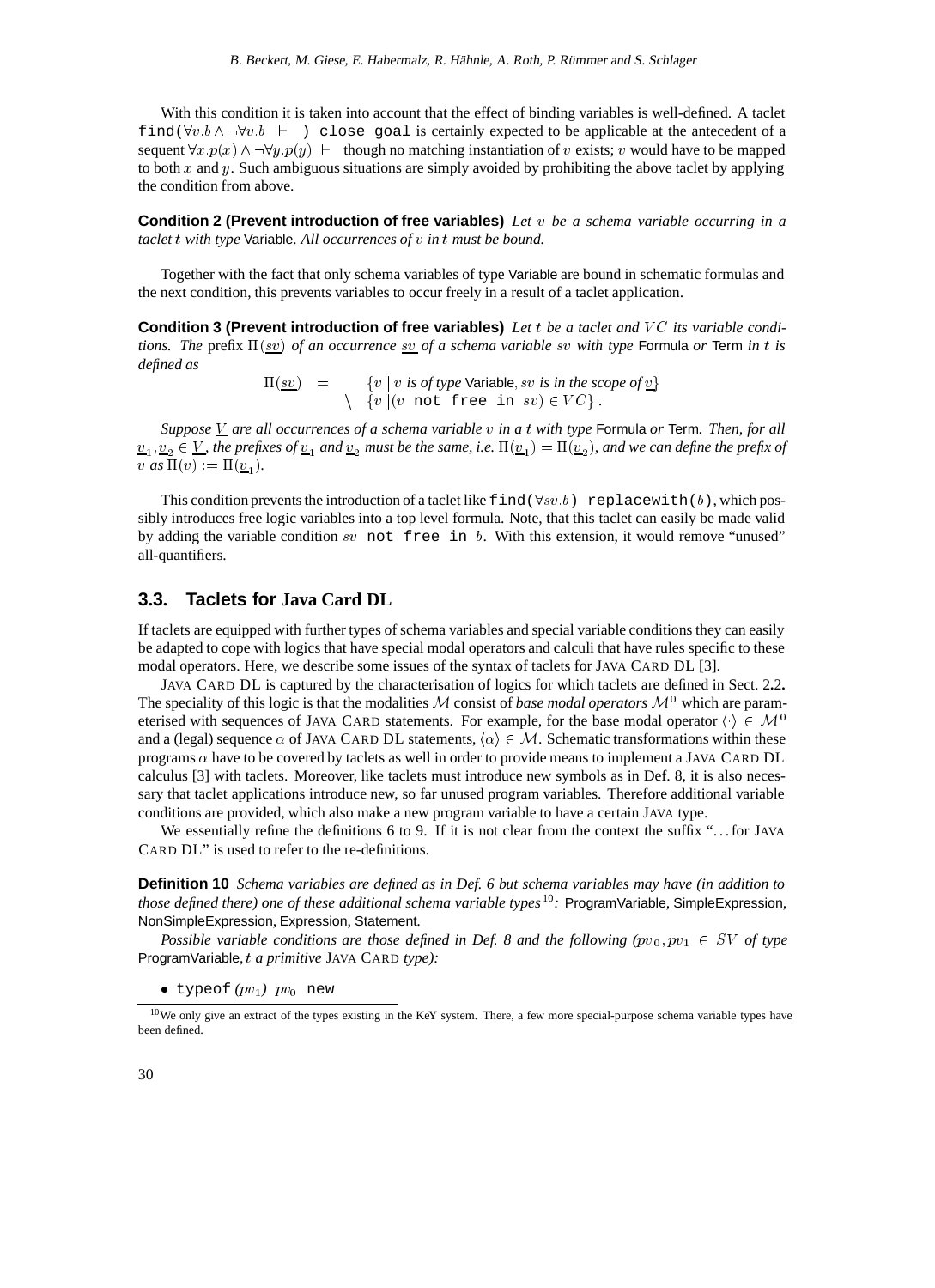$\bullet$  *t*  $pv_0$  new.

*Schematic terms are defined as in Def. 6.*

JAVA CARD DL contains JAVA CARD programs as parameters of its modal operators. In order to process such programs by taclets we introduce *SchemaJava* programs in the definition of schematic formulas which provide schematic elements in JAVA CARD programs as it was done for the basic version of taclets. As will be pointed out later (in Sect. 4**.**3**.**), there is a need for another extension, which is called *meta construct*. Such constructs resemble functions in having a fixed number of parameters. There are only a few predefined meta constructs available. Both, meta constructs and schema variables that can occur in SchemaJava are denoted in such a way that they can be distinguished from other regular JAVA program elements, e.g. by making use of special non-JAVA identifiers that all start with a #-sign.

For the purpose of the subsequent definition we abstract from the concrete JAVA CARD syntax and assume JAVA CARD program elements to be given as abstract syntax trees.

Definition 11 Suppose JavaProgElem is the set of all JAVA program elements. The set  $\it Schema\, Java_S^0{}_V$  over a set  $SV$  of schema variables is defined to be the smallest set such that

- if  $\alpha \in JavaProgElement$  and  $\alpha'$  is obtained by replacing in  $\alpha$  arbitrary (or no) subtrees by an arbitrary  $sv \in SV$ , then  $\alpha' \in Schema Jawa_{SV}^0$ ,
- *if*  $mc$  is a meta construct of arity  $n, \alpha_1, \ldots, \alpha_n \in Schema Java^0_{SV}$ *then*  $mc(\alpha_1, \ldots, \alpha_n) \in Schema Jawa_{SV}^0$ .

*Then, the set of* SchemaJava programs *over SV* is defined as follows

$$
Schema Java_{SV} = Schema Java_{SV}^{\circ} \cup \{ \dots \alpha \dots \mid \alpha \in Schema Java_{SV}^{\circ} \}
$$

*The construct*  $\ldots \alpha \ldots$  *is called* schematic program context *(see Sect. 4.3.).* 

For the conciseness of the SchemaJava definition, conditions on where schema variables of certain types can be placed have been omitted here: Schema variables of type Statementshould, for instance, be required to occur only where JAVA statements are expected.

Finally, the definition of schematic formulas and taclets can be concluded in the natural way. The definition depends of course on the modal operators of the underlying JAVA CARD DL.

**Definition 12** *Schema formulas for* JAVA CARD DL *are defined as in Def. 6 with this modification: The* modal operators  ${\cal M}$  consist of the base modal operators  ${\cal M}^0$  parameterised with sequences of SchemaJava *statements. Schematic sequents, goal templates and taclets are defined as in the rest of definitions 6 to 9.*

## **4. Semantics**

The semantics of taclets is to a high degree related to the user interaction model of a taclet-based interactive prover. Since it should be the responsibility of a concrete prover realisation to determine how interaction is designed, the semantics of a proof system based on taclets should not be described in all details. However, there are some fixed obligatory rules to such a system, which are described in this and the next section. First, some basic definitions are given that introduce the terms which enable us to describe how taclets are applied. The definitions are almost general enough to handle taclets for JAVA CARD DL. However, they have to be slightly adapted to capture the fact that instantiations to JAVA CARD programs are possible and to reflect the semantics of the schema variables and variable conditions for JAVA CARD DL. There are also two more substantial extensions to handle a complex program logic like JAVA CARD DL, which we will investigate in Sect. 4**.**3**.**

The basic notions to describe the behaviour of taclets are *instantiation* and *application*. They denote the two basic phases of working with taclets: first, it is determined if a taclet is applicable and under which circumstances, i.e. how the schematic terms are mapped to concrete ones occurring in the goal being worked on, and second, a taclet is applied producing a number of new goals (with possibly more taclets attached).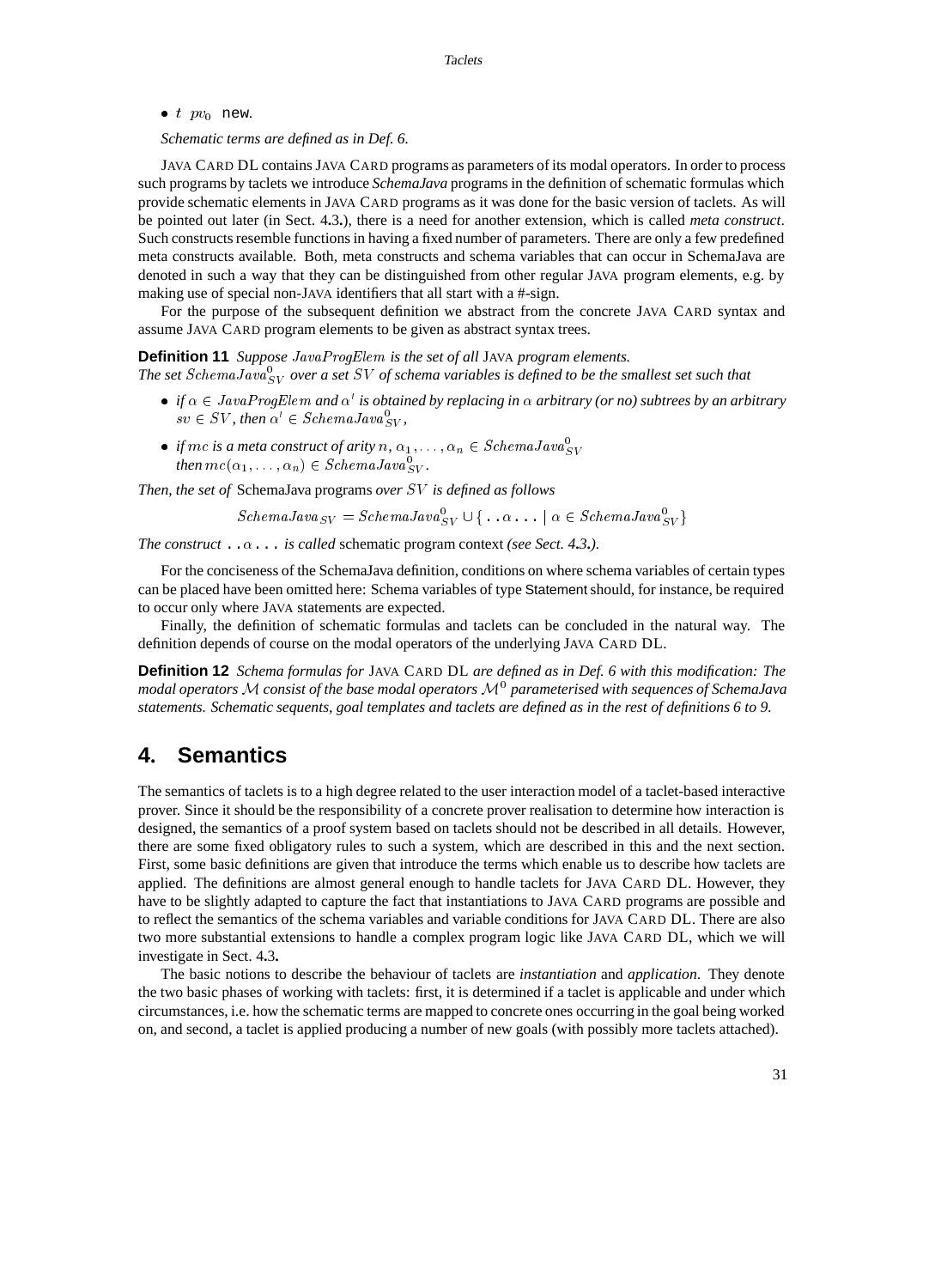| $type_{sv}$         | condition on an instantiation $\iota(sv)$                             |  |  |
|---------------------|-----------------------------------------------------------------------|--|--|
| Variable            | $\iota(sv) \in V$ is of sort sort <sub>sv</sub>                       |  |  |
| Term                | $u(sv) \in Term_V$ is of sort sort <sub>sy</sub>                      |  |  |
| Formula             | $\iota(sv)\in For_V$                                                  |  |  |
| ProgramVariable     | $u(sv) \in JavaProg\,Elem$ is a program variable or                   |  |  |
|                     | a static field reference with                                         |  |  |
|                     | side effect free prefix                                               |  |  |
|                     | $u(sv) \in JavaProg\,Elem$ satisfies the ProgramVariable condition or |  |  |
|                     | is a (negated) literal or                                             |  |  |
| SimpleExpression    | is an instance of expression with a                                   |  |  |
|                     | program variable or null as first argument                            |  |  |
| NonSimpleExpression | $u(sv) \in JavaProgElem$ is an expression and does                    |  |  |
|                     | not satisfy the Simple Expression condition                           |  |  |
| Expression          | $\iota(sv) \in JavaProgElement$ is an expression                      |  |  |
| Statement           | $u(sv) \in JavaProgElem$ is a statement                               |  |  |

Table 1. Conditions on the instantiations of schema variables

### **4.1. Instantiations**

An instantiation is first of all a (partial) map from schema variables to concrete terms and formulas for which certain conditions depending on the type and the sort of the schema variable have to hold. Given the first-order signature and a set  $V$  of object variables that can be bound by the quantifiers, the concrete terms, formulas and sequents are called  $Term_V$ ,  $For_V$ , and  $Seq_V$ . When taclets are applied, we are interested in such instantiations that map *all* schema variables of the taclet because otherwise schema variables would possibly intrude into concrete sequents.

**Definition 13** An instantiation of a set of schema variables SV is a partial map

$$
\iota: SV \longrightarrow Term_V \cup For_V
$$

*if, for all*  $sv \in SV$  and their types type<sub>sv</sub> (and sorts sort<sub>sv</sub>),  $\iota(sv)$  satisfies the conditions described in Table 1 for  $type_{sv}$  (and  $sort_{sv}$ ).

*The instantiation is* complete *if the map is total. An instantiation of a schema term (a schema formula, a schema sequent) is an instantiation of all the schema variables that occur in . An instantiation of a goal template is an instantiation of all the schema variables that occur in the rw- and the add-part. An* instantiation of a taclet t is an instantiation of all the schema variables that occur in t without those that *occur only in the add Taclets part of a goal template of t.* 

 $\iota$  is canonically continued on  $STerm_{SV},$   $SFor_{SV},$  and  $SSeq_{SV}$ :

$$
\iota: STerm_{SV} \cup SFor_{SV} \cup SSeq_{SV} \longrightarrow Term_V \cup For_V \cup Seq_V
$$
  

$$
\iota(op(t_1, ..., t_n)) = \begin{cases} \iota(op) & \text{if } n = 0 \text{ and } op \in SV \\ op(\iota(t_1), ..., \iota(t_n)) & \text{otherwise}^{11} \end{cases}
$$

Not all instantiations are meaningful, especially conditions imposed on taclets by their variable conditions should be met. It can be required that the instantiation of a schema variable must be a *skolem* term using a new, so far unused, function symbol. Another condition restricts the free variables occurring in an instantiation. This enables to strictly check that no free variables can intrude into a formula through a taclet application. When defining this property the *variable prefix* already defined in Cond. 3 is reused. For

<sup>&</sup>lt;sup>11</sup>We assume in this case that substitutions (that are syntactic elements of  $SFor_{SV}$ ) are applied here in a collision resolving way on formulas.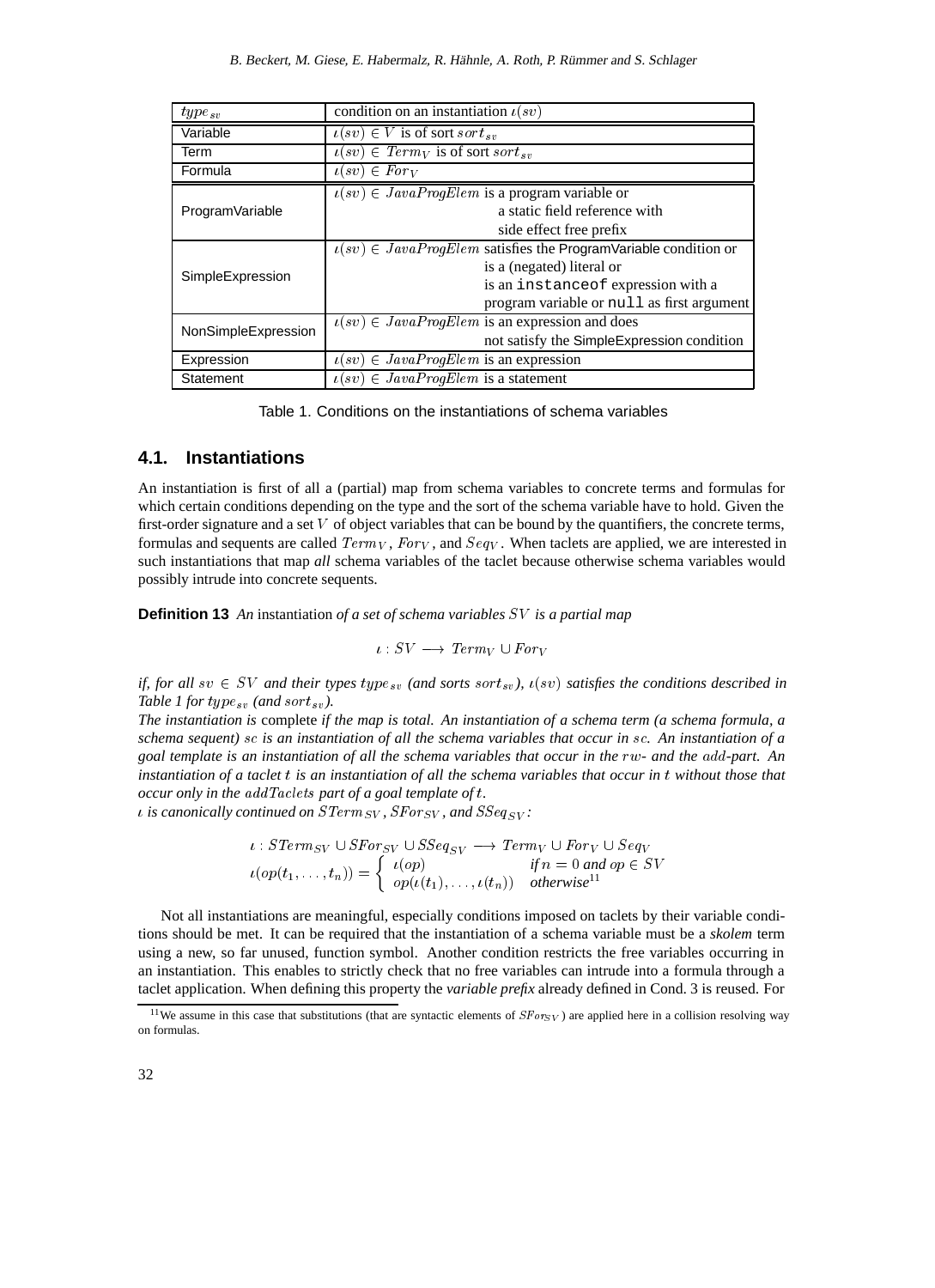taclets with a sequent as find-part, the variable prefix describes exactly those schema variables (that match on bound variables) whose instantiation may occur in the instantiation of this variable. The check for the variable condition is thus merely a lookup in the prefix. For taclets with a term as find-part, additional free logic variables can be allowed in the instantiations, namely those bound above the position where the taclet is applied.

In all of the following definitions we assume a fixed set of schema variables  $SV$  to be given which taclets and their elements are built over.

**Definition 14** The variable conditions VC of a taclet  $t = (f, ifseq, VC, GT, H)$  are satisfied by the instantiation  $\iota$  at the occurrence focus of a term, formula, or sequent focus, if

- for every  $sv \in SV$  of type Formula or Term and all free variables x in  $\iota(sv)$ :
	- $x \in \{ \iota(var) \mid var \in \Pi(sv) \}$  (as in Cond. 3), or
	- $\mathbf{r}$  **–** *there is only one goal template* (*rw*, add, add Taclets)  $\in$  GT with  $rw \neq \perp$ ; further: for this  $rw \in STerm_{SV} \cup SFor_{SV}$ , sv occurs only in  $rw$  and  $f$ , and  $x$  is bound above focus;
- whenever there is a variable condition (sv<sub>0</sub> new depending on  $sv_1 \in VC$  and  $\iota(sv_0)$ ,  $\iota(sv_1)$ are defined then  $\iota(sv_0)$  is a new skolem constant.<sup>12</sup>

#### **4.2. Taclet Application**

Instantiations allow us to speak of *applicability* of a taclet. If there are instantiations that unify a concrete occurrence and a find-part of a taclet then the taclet is called applicable at that occurrence. Furthermore we are interested in such instantiations that make taclets applicable and call them *matching*.

**Definition 15** A taclet  $t = (f, ifseq, VC, GT, H)$  is applicable at an occurrence focus of a term, formula, or sequent focus, if there is an instantiation  $\iota$  of f such that,

- *if focus is a term or formula and*  $f \in STerm_{SV} \cup SFor_{SV}: \iota(f) = focus;$
- *if focus occurs on top level,*  $f \in SSeq_{SV}$ ,  $f_{\text{for}}$  the single formula in f, further focus and  $f_{\text{for}}$  are *either both in the antecedent or both in the succedent:*  $\iota(f_{\text{for}}) = \text{focus};$
- *if focus is a sequent and*  $f = \perp : \iota$  *is empty;*
- the variable conditions  $VC$  of t are satisfied by  $\iota$  at focus.

Such an instantiation  $\iota$  is then called a matching instantiation for t and focus.

Note, that *occurrences* of terms, formulas, or sequents are considered. This is justified because the find-part of a taclet considers occurrences as well, i.e. when it is a schematic sequent and thus requires an occurrence of a formula in either the antecedent or the succedent.

**Example 1** *The taclet (1) in Sect.* 2*. <i>is applicable at the top level occurrence of the formula*  $p(c) \rightarrow p(d)$ *in the sequent*  $p(d)$   $\vdash$   $p(c)$   $\rightarrow$   $p(d)$  *because* 

- there is an instantiation  $\iota$  which maps  $\phi$  to  $p(c)$  and  $\psi$  to  $p(d)$ ,
- both occurrences, the one in the find-part and  $p(c) \rightarrow p(d)$ , are in the succedent, and

 $12$ In this article we do not describe how skolemisation is performed. A skolem term usually depends on some meta-variables (i.e. free variables for the purpose of the automated proof search) occurring in another term. In order to pass this other term to the prover the second argument  $sv_1$  is needed. In its simplest form a skolem function (instead of a skolem constant) will be used with the meta-variables of  $\iota(s v_1)$  as arguments.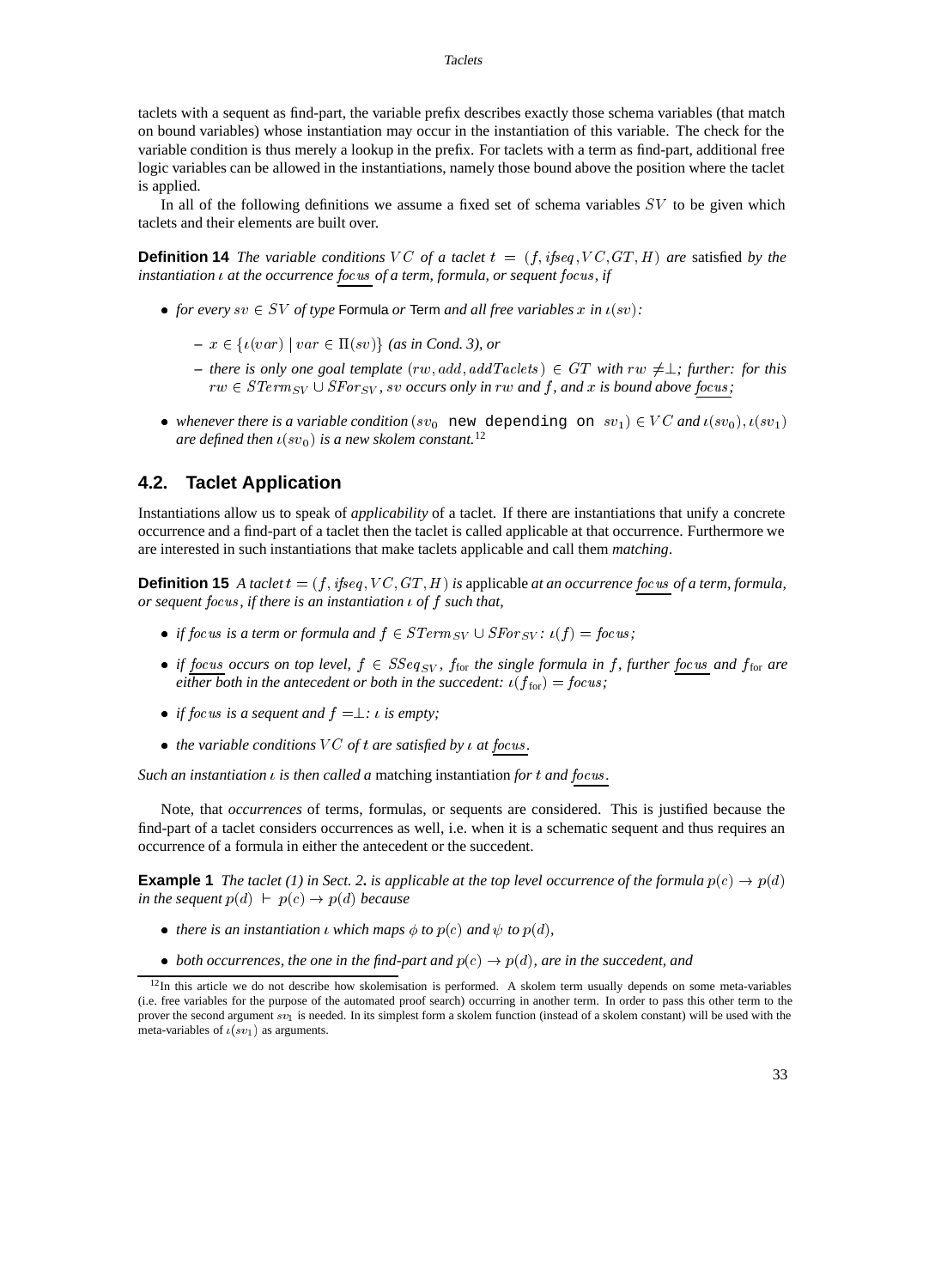*no variable condition is violated.*

The following straight-forward definition helps to cleanly define the subsequent notion of a *result of a taclet application*.

**Definition 16** *A sequent seq includes a sequent seq' if, for all top level formulas*  $\phi$  *of the antecedent of*  $seq', \, \phi$  is also in the antecedent of  $seq$  and, for all top level formulas  $\psi$  of the succedent of  $seq', \, \psi$  is also *in the succedent of seq.* 

Basically, taclets get applied by instantiating the goal templates of a taclet using complete and matching instantiations. Thus, first the effect of instantiating a goal template is defined. There, special care has to be taken of the different kinds of rewrite-parts of a goal template, i.e. whether the focus occurrence is on top level in either the antecedent or the succedent, or if a term is rewritten.

Taclets add those taclets that are defined in their  $addTaclets$  set dynamically to the rule base of subsequent goals. Instantiations made to the "mother taclet" should of course have an effect on the "child taclet". The latter are however not instantiated directly, since this would violate their well-formedness. Instead the instantiation of the taclet application they stem from is "memorised" by creating a pair of the taclet to be added and the instantiation restricted to the schema variables occurring in the new taclet. This has the consequence that implementing provers have to manage taclets with partial instantiations instead of taclets only (see Def. 20).

**Definition 17** *Suppose seq is a sequent and focus is an occurrence of a term, formula, or sequent focus* in seq. Suppose further  $gt = (rw, add, addTaclets)$  is a goal template,  $\iota$  is a complete instantiation for  $gt$ . *The sequent*  $seq' \in SSeq_{SV}$  *and the set T are defined as follows* 

- **•** seq' equals seq except for the fact that
	- $-$  if  $rw \in STerm_{SV} \cup SFor_{SV}:$  focus is replaced with  $\iota(rw)$ ,
	- $-$  *if*  $rw \in SSeq_{SV}$ : focus is removed and seq' includes  $\iota(rw)$ ,
	- $-$  seq' includes  $\iota(add)$ .
- $\bullet$   $T = \{ (t, |t|_{SV_t}) \mid t \in addTaclets \}$ . With  $SV_t$ , we denoted the schema variables occurring in a *taclet .*

*The* result of a gt-application on focus and seq with  $\iota$  is the tuple (seq', T) if seq' is a well-formed *sequent (otherwise the result is not defined).*

The if-part of a taclet requires special treatment. Here, two cases have to be distinguished: Either the required if-part is already contained in the sequent, or it is not. In the first case, the taclet simply gets applied. In the latter, it must be proven that the facts required by the if-part are actually fulfilled; this is done by creating an additional goal, the *if-cut-application*, which "negates" the if-part, i.e. adds the (instantiated) antecedent of the if-part as conjunction to the succedent and handles the succedent of the if-part analogously. This can easily be simulated by performing the corresponding cuts manually.

**Definition 18** *Suppose ifseq*  $\in$  *SSeq<sub>SV</sub>*, *i* is a complete instantiation for ifseq. The result of an if-cutapplication of ifseq  $= \phi_1, \ldots, \phi_n \vdash \psi_1, \ldots, \psi_m$  on a sequent seq with  $\iota$  is a sequent seq' such that seq equals seq' with the exception that,

$$
\vdash \bigwedge_{i=1,...,n} \iota(\phi_i) \land \bigwedge_{j=1,...,m} \neg \iota(\psi_j)
$$

*is included in .*

34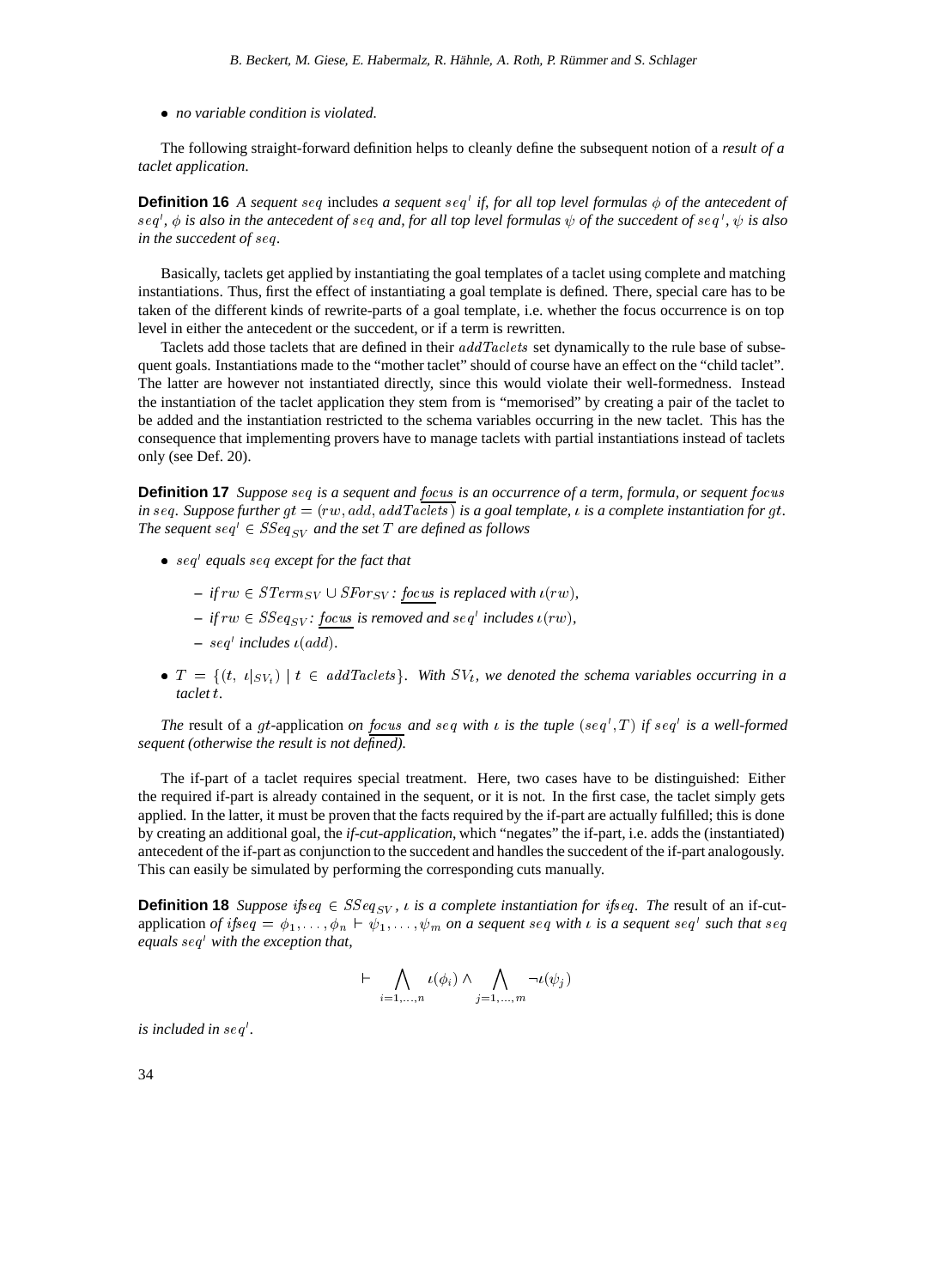The actual taclet *application* is now simple to define: it is just the list of the results of its goal template applications plus (possibly) the if-cut-application. Furthermore, it is possible to add the sequent of the if-part to the result of every goal template application.

**Definition 19** *Suppose again seq to be a sequent and focus to be an occurrence of a term, formula, or*  ${sequent \, focus \, in \, seq.\, Let \, t = (f, \, ifseq, \, VC, GT, \, H) \, be \, a \, tacket \, add \, (i) \, \iota \, a \, matching \, instantiation \, for \, t \, and}$ focus. Suppose (ii) *i* is complete (for t).

The result of a *t*-application on *focus* and seq with *i* is the tuple  $((seq_1, T_1), \ldots, (seq_n, T_n))$  with these *properties:*

- *if*  $\iota$ (*ifseq*) is included in seq then  $n = \#(GT)$  otherwise:  $n = \#(GT) + 1$ ,  $T_n = \emptyset$ , and seq<sub>n</sub> is the *if-cut-application of ifseq on seq with*  $\iota$ *.*
- for all  $gt_i \in GT$  ( $i = 1, ..., \#(GT)$ ):  $(seq'_i, T_i)$  is the result of the  $gt_i$ -application on focus and  $seq'$  with  $\iota$ . For all  $i = 1, \ldots, \#(GT)$ ,  $seq_i$  equals  $seq'_i$  but includes  $\iota(ifseq)$ .

If there is a  $gt \in GT$  for which the result of the gt-application on focus and seq with  $\iota$  is not defined then *the result of the -application is not defined either.*

Note again, that two basic conditions are required in the above definition of a taclet application: An instantiation must be *(i)* complete and *(ii)* matching, otherwise an application is not defined. A taclet-based system must disallow applications with incomplete or not matching instantiations.

Now, some properties of taclet-based provers can be defined. We specify the system's state to include at least a set of open goals. In reality, it might be preferable to regard a proof tree as the state of the prover, in order to inspect older goals and to undo proof steps manually. Of course, the latter view subsumes the former one because the leaves of the proof tree would be seen as the open goals of the state defined here. With this notion of state, a proof step, i.e. an application of a taclet, can be regarded as a state transition between the states. Simply put, the semantics of a taclet is defined to be a relation between sets of goals.

**Definition 20** *A* state *of a taclet-based system consists (at least) of a set of* goals*. Each of the goals* contains a sequent and a set of pairs  $(t, t)$ , the taclet set, where t is a taclet and  $t$  an instantiation of t.

 $If \epsilon_t$  denotes the empty instantiation of a taclet t, and there is a fixed set of base taclets, *i.e.* those taclets *a proof is started with, then an* initial state *consists (at least) of a goal with a sequent and a taclet set*  $T = \{(t, \epsilon_t) \mid t \text{ is a base tackle}\}.$ 

*A* proof step is a pair  $(s_1, s_2)$  of states if there are g, focus, t,  $\iota'$ , and  $\iota$  with

- *1.*  $\boldsymbol{g}$  is a goal with the sequent seq and the taclet set T from s<sub>1</sub>,
- 2. focus is an occurrence of a term (formula, or sequent) focus in seq,
- 3.  $(t, t') \in T$ ,
- *4.* ! *is an instantiation of with the properties:*
	- for all schema variables sv of t,  $\iota'(sv)$  defined implies  $\iota'(sv) = \iota(sv)$ ,
	- *is complete,*
	- $\iota$  is matching for  $t$  and focus,
	- the result of the *t*-application on focus and seq with  $\iota$  is defined.
- 5.  $s_2$  equals  $s_1$  except that g is replaced with n new goals  $g_1, \ldots, g_n$ . A goal  $g_i$  contains the sequent  $seq_i$  and the taclet set  $T_i$  such that  $((seq_1, T_1), \ldots, (seq_n, T_n))$  is the result of the t-application on focus and seq with *ı*.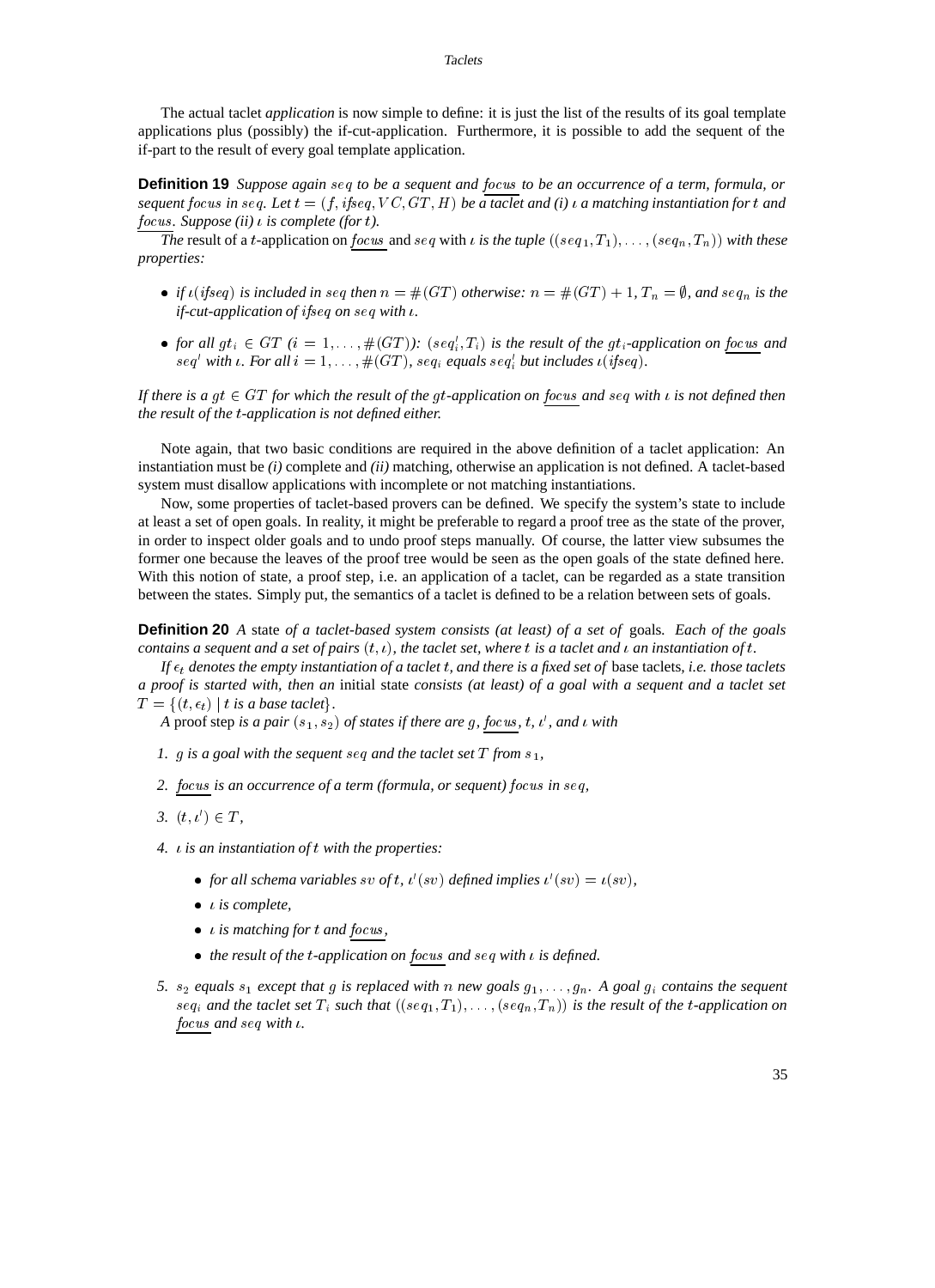A lot is deliberately left open in this definition, especially how a goal, a focus term or formula, a taclet, and an instantiation is chosen in a proof step. These decisions depend on the actual realisation of the taclet-based prover and, moreover, on the mode a user is working in. We look at the two basic modes, the interactive and the automated mode in more detail in Sect. 5**.**

**Example 2** *Consider the taclet (3) from Sect.* 2. Let us call it  $t_1$  and the taclet in its set add Taclets is *called*  $t_2$ . Furthermore, we take a state  $s_1$  that contains a goal  $g_1$ . Goal  $g_1$  consists of the taclet set T (with  $(t_1, \emptyset) \in T$  *and the following sequent seq*<sub>1</sub>*:* 

$$
c = 0 + f(c) = f(0)
$$

*There is a complete instantiation*  $\iota_1$  of  $t_1$  which maps s to c and t to 0. Taclet  $t_1$  is applicable at the *antecedent formula of*  $seq_1$  with  $\iota_1$ . Thus, if there is a state  $s_2$  which equals  $s_1$  except for the fact that  $g_1$ is replaced with a goal  $g_2$  that consists of a taclet set  $T \cup \{(t_2, t_1)\}$  and of  $seq_2 = seq_1$ , then  $(s_1, s_2)$  is a *valid proof step.*

*Furthermore,*  $(s_2, s_3)$  is a valid proof step if  $s_3$  equals  $s_2$  except that  $g_2$  is replaced by a new goal  $g_3$ *containing the same taclet set as but the sequent*

$$
c = 0 + f(0) = f(0)
$$

*The reason is, that there is an instantiation*  $\iota_2 = \iota_1$  which is matching (and already complete) for t and the *occurrence of c in the succedent of seq<sub>2</sub>.* 

Some modal logics distinguish between rigid and non-rigid terms. The first are independent of states, i.e. it is irrelevant if they occur after a modal operator or not, while the latter can be evaluated to different values, depending on their occurrence. It is therefore impossible to have an equation handling taclet like (3) from Sect. 2**.** for non-rigid terms. By distinguishing between schema variables that must be instantiated to rigid terms and others, the taclet can still be used if the involved schema variables match only on rigid terms.

This situation is still unsatisfactory since equations of non-rigid terms could not be handled by taclets. As an extension of the taclet mechanism it is therefore possible to make use of an additional "flag" called *same modality level* that requires taclet application positions to respect the occurrences of modalities before this position. With this possibility a similar taclet like the one above can be established which treats nonrigid terms. The correct handling of rigid and non-rigid terms has been implemented in the KeY system.

### **4.3. Adaptation for JAVA CARD DL**

The definitions above have already handled taclets in a general way. However, the schema variables that are specific to taclets for JAVA CARD DL are placeholders for JAVA CARD DL programs, not for terms or formulas. The definitions of instantiations have thus to be slightly adapted as follows:

**Definition 21** *The partial map* ! *in Def. 13 is extended to:*

! -  

*Analogously for the continuation:*

!  -   

*The instantiation conditions according to Def. 13 of the extra schema variables for* JAVA CARD DL *are as described in Table 1*<sup>13</sup>*. The meaning of the additional variable conditions (Def. 8) is given by*

36

 $13$ The terminology there refers to [12].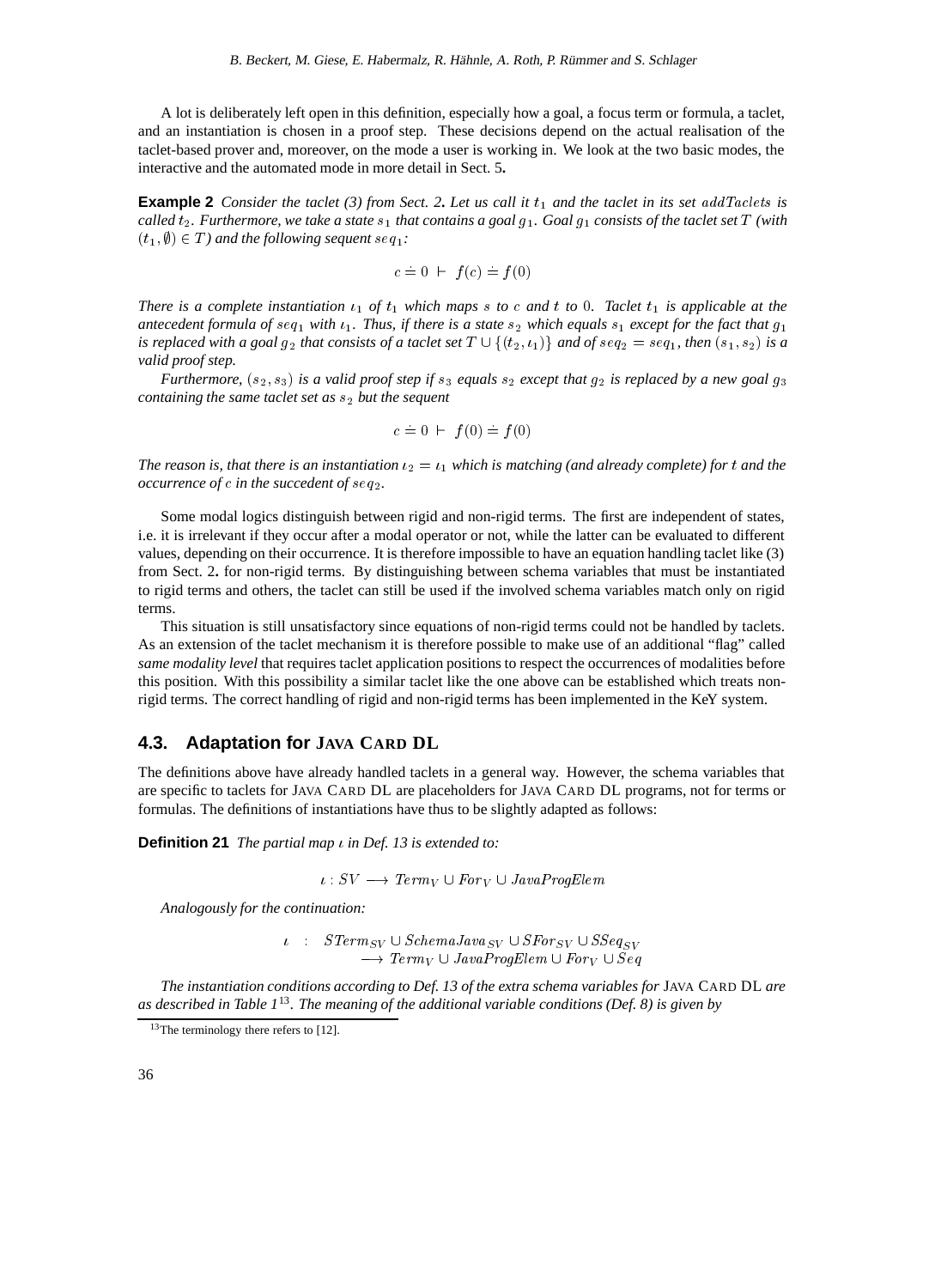- *if there is a variable condition*  $(t, pv \text{ new}) \in VC$  and  $\iota(pv)$  is defined then  $\iota(pv)$  is a program *variable that is new and is of the* JAVA *type .*
- if there is a variable condition  $(\text{type}(pv_1)$   $pv_0$  new  $) \in VC$  and  $\iota(pv_0), \iota(pv_1)$  are defined then  $\iota(pv_0)$  is a program variable that is new and is of the JAVA type that  $\iota(pv_1)$  is of.

Two further concepts needed for taclets for JAVA CARD DL have been omitted so far: the schematic program context (Def. 11) and meta constructs. Their introduction will show again how flexible the taclet framework is and how easily it is extensible for new tasks. Please note, that the introduction of these concepts is not an ad-hoc solution but can be carried out in the same manner in similar situations.

The schematic program context makes allowance for the fact that JAVA CARD DL rules operate on the first active statement of the program attached to a modal operator [3]. It is therefore crucial to have a schematic construct that consumes opening braces or try-blocks before the active statement and keeps track of the end of the active statement. This function is performed by the schematic program context which has already been provided syntactically in Def. 11. The next definition describes its meaning by a program transformation, called *context instantiation*, that puts the active statement into an appropriate context. The notion of instantiation must then be altered to contain such a specific program transformation. Note, that there is only one such program transformation per taclet instantiation because there is only one schematic program context available as its syntactical representation. This is however an arbitrary restriction as we will explain below.

The extension with *meta constructs* is necessary to increase the expressive power of JAVA CARD DL taclets. Without them it is still possible to model an impressively large, non-trivial part of JAVA CARD, e.g. the complete exception handling or the treatment of null pointer accesses. Nevertheless, some parts of the language—like dynamic method dispatching—cannot be treated in a purely schematic way.

Meta constructs are references to (meta) evaluation procedures that seamlessly transform given program elements into other program elements when a taclet is being applied. With meta constructs, the taclet language gains a very powerful instrument, which, if misused, could destroy its simplicity and elegance. Users are thus not allowed to invent new meta-constructs; a fixed small set of predefined meta constructs is provided instead. To implement the JAVA CARD DL calculus in KeY, surprisingly few were needed. They are mainly used to access type information on JAVA program elements, e.g. the subtype hierarchy of classes. We mention some of the meta constructs here:

- #method-call: Transforms its argument, which is a method reference into an if-else-cascade simulating dynamic binding by case distinction on the runtime type of the target object.
- #typeof: Delivers the static type of its argument expression.

Meta constructs and the schematic program context form the main additions to refine the definitions of instantiations and applications of taclets for JAVA CARD DL.

**Definition 22** *The evaluation procedure*  $S_{mc}$  *of a* meta construct *mc with arity n is a function that transforms an -tuple of program elements into a single program element.*

*A map cti : JavaProgElem*  $\longrightarrow$  *JavaProgElem is a (program)* context instantiation *if, for every*  $\alpha \in \textit{JavaProg}$  *lem,*  $\textit{cti}(\alpha)$  is a sequence of statements of which the first one contains  $\alpha$  and has only *opening braces, opening try blocks, and similar "inactive" parts of* JAVA CARD *in front.*

*An instantiation of a schema term (schema formula, goal template, taclet) for* JAVA CARD DL *is a* pair  $(\iota_0, cti)$  of an instantiation  $\iota_0$  of  $sc$  in the sense of Def. 13/21 and a context instantiation  $cti$ . The map  $\iota$  on Schema Java<sub>SV</sub> is then modified:

$$
\iota(op(\alpha_1, \ldots, \alpha_n)) = \iota_{\iota_0, \text{cti}}(op(\alpha_1, \ldots, \alpha_n)) = \begin{cases} \iota_0(op) & \text{if } n = 0 \text{ and } op \in SV \\ \text{cti}(\iota(\alpha_1)) & \text{if } n = 1, op(\alpha_1) = \ldots \alpha_1 \ldots \\ S_{mc}(\iota(\alpha_1), \ldots, \iota(\alpha_n)) & \text{if } op = mc \text{ is a meta construct} \\ op(\iota(\alpha_1), \ldots, \iota(\alpha_n)) & \text{otherwise} \end{cases}
$$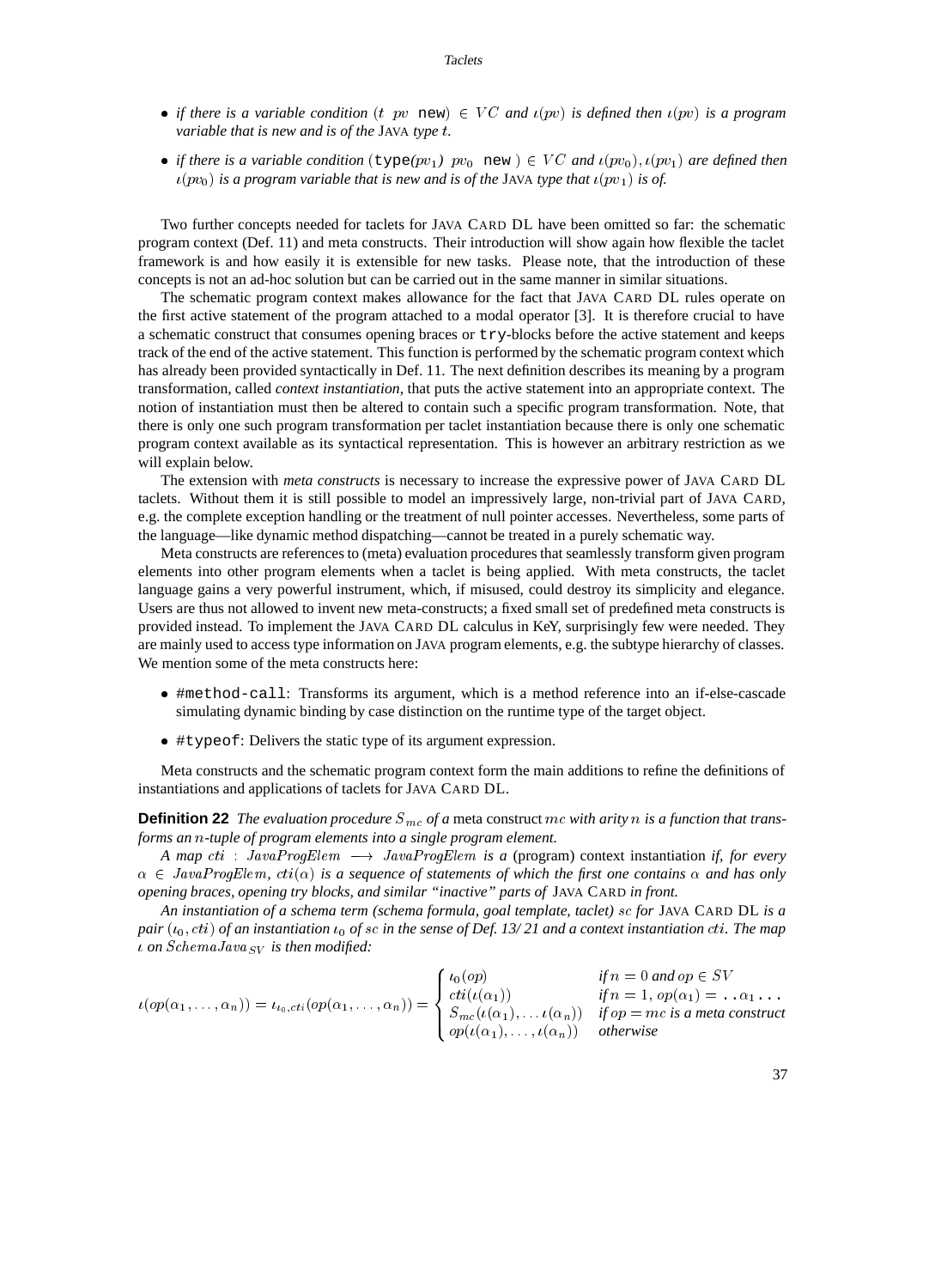An instantiation  $(\iota_0, cti)$  of a taclet is complete if  $\iota_0$  is complete. The definitions 15 to 20 are literally the *same for* JAVA CARD DL *taclets.*

**Example 3** *The taclet (4) from Sect. 2***.** *is applicable at an occurrence of a formula*

 $\langle$  try  $\{$  { if (true) i=0; else i++; i--;} } catch (Exception e) while  $(i>0);$   $i=0$ 

with a complete and matching instantiation  $\iota = (\iota_0, cti)$  defined as:

| sv | $t_0(sv)$              |  |                                                                                                  |
|----|------------------------|--|--------------------------------------------------------------------------------------------------|
|    | #se true               |  | $cti(\alpha) = \text{try} \{ \{ \alpha i--i \} \}$ catch (Exception e) $\{\}$<br>while $(i>0)$ ; |
|    | $ $ #s0   i=0;         |  |                                                                                                  |
|    | $\sharp s1 \quad i++;$ |  |                                                                                                  |
|    | $\mathbf{i} = 0$       |  |                                                                                                  |

*In the result of a taclet application the above occurrence is replaced by a formula:*

```
true \Rightarrow \left\{ \begin{array}{c} \{ \begin{array}{c} i=0 \colon i- i \end{array} \} \end{array} \right\} catch (Exception e) \{\}while (i>0);\rangle i =0\land true = false \rightarrow \langle try { { i++; i--;} } catch (Exception e) {}
                            while (i>0); i=0
```
This extension to an advanced notion of *instantiation* could of course be made more general by allowing more than one schematic program context. We would need to keep track of the different contexts by labelling them with names. This indicates that contexts are nothing else than schema variables that depend on a parameter. Adding the schematic program context to taclets is thus a seamless extension of the schema variable concept.

Finally, we give an example for a meta construct.

**Example 4** *We consider a taclet that handles a complex* throw *statement, like*

throw new NullPointerException();*.*

*First, the complex argument of the throw statement has to be evaluated by assigning it to a freshly introduced program variable. We observe that this program variable has to be declared locally, as required in* JAVA*. For this declaration the type of the complex expression is needed and, to obtain it, the meta construct* #typeof *is utilised. The definition of the taclet is*

> eval\_throw  $\{$  find( $\langle$ ..throw #nse;... $\rangle\phi$ ) varcond(typeof(#nse)  $\#v0$  new) replacewith(.. #typeof(#nse) #v0=#nse; throw  $\{\text{tv0}: \ldots \rangle \phi\}$ .

#nse *is a schema variable of type* NonSimpleExpression *which matches expressions possibly having side effects.* eval throw *is applicable at an occurrence of*

 $\langle$  throw new NullPointerException();  $\rangle$  *true*.

*The result of the evaluation of*  $S_{\text{\#typeof}}(t(\text{\#nse})) = S_{\text{\#typeof}}(\text{new NullPointerException}()$  *is a* JAVA *type reference to* NullPointerException*. In the result of the taclet application, the occurrence of the above formula is thus replaced with*

> NullPointerException e = new NullPointerException(); throw e;  $\rangle$  *true.*

38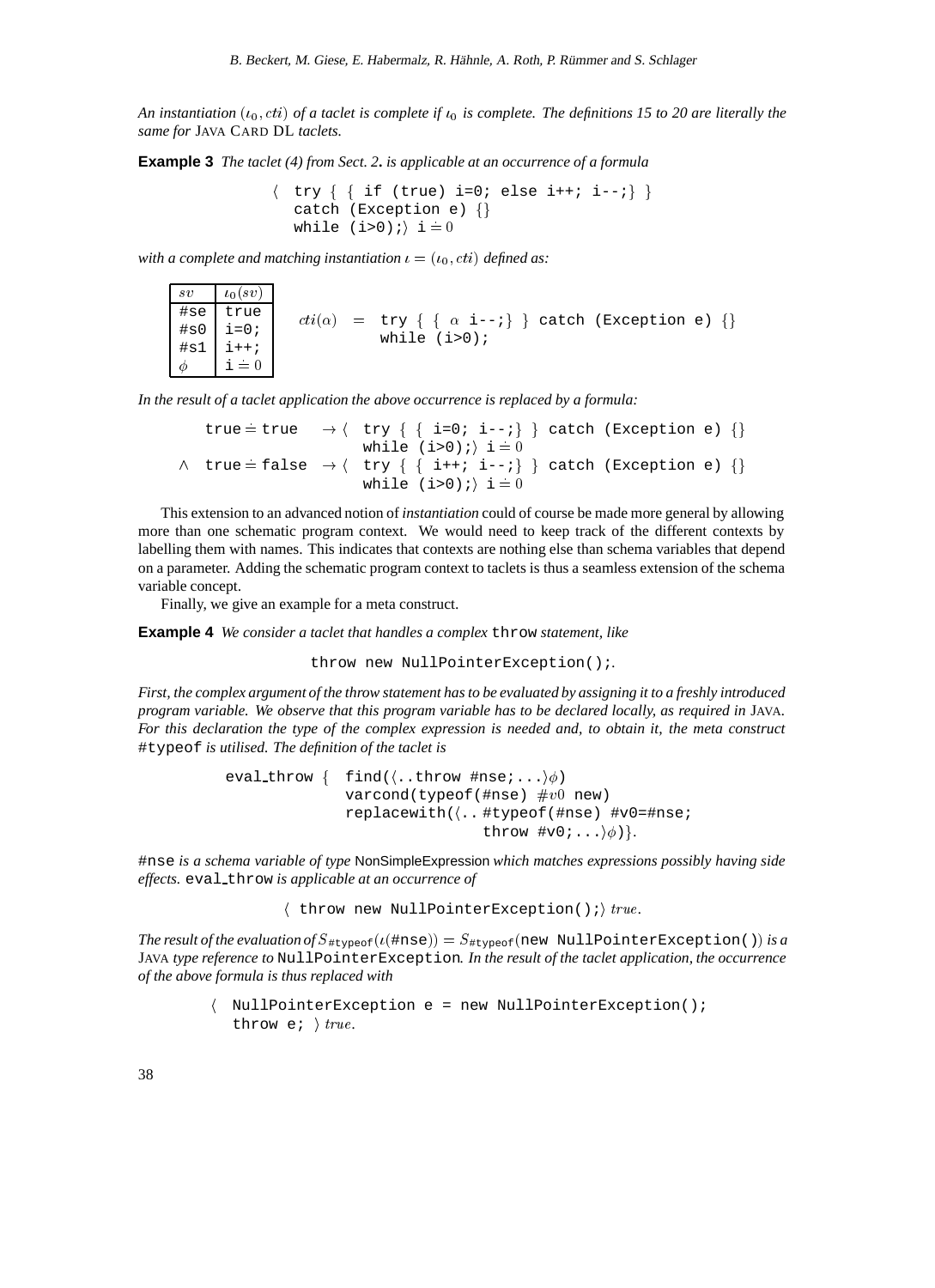## **5. Pragmatics**

This section describes how the semantics of taclets affects a taclet-based prover from the user's point of view. Though we abstract away from an actual implementation, the solutions are illustrated at examples of the implementation in the KeY system [1; 2]. A first implementation following similar guidelines as pointed out here was the prover IBiJa [23; 13]. Basically, there are two modes in which taclets are applied, the *interactive* and the *automated* mode. There may, however, be variations, e.g. in interactive mode users may opt for minimising their interaction with the prover by only offering taclets which will not require an if-cut, etc.

Let us assume a system that implements the abstract state transition system sketched in Def. 20. Let us further assume that the system is in state  $s<sub>0</sub>$ . We describe how, after a possible sequence of intermediate states, the next visible state is achieved.

### **5.1. Interactive Mode**

The interactive mode is characterised by the fact that the user is working on a single (*the current*) goal g (i.e. a sequent with a list of partially instantiated taclets) at a time by applying a taclet chosen by himself. Of course the user can choose another goal to become the *current* goal to be worked on. Fig. 1 shows how a user is working on the current goal.

In general, when a proof step is performed, Def. 20 requires us to provide (1) a goal, (2) a focused occurrence of a term, formula, or sequent, (3) a taclet and (4) an appropriate instantiation. Because of the agreement that a user is working only on a single goal at a time, requirement (1) is achieved quite naturally: The *current* goal is the goal for the taclet application.

A way to initiate the application of a taclet in interactive mode is to perform three interaction steps:

- 1. The user can *select* either the whole sequent or a part of it, such as a formula in the sequent or a subformula or subterm. By such a selection the user chooses a *focus occurrence* of a term (formula, sequent). Hereby prerequisite (2) is determined.
- 2. It is, after the selection, possible to request a list of taclets that are applicable (Def. 15) at the selected focus occurrence. Prerequisite (4) is now at least partially met. However the found instantiation might not be complete yet.
- 3. Then, from this list a taclet can be chosen for *application* by the user. By this decision, prerequisite (3) is satisfied.

The realisation of these initial steps in the KeY system has already been demonstrated in Sect. 2**.**2**.**

As we have already stated, the instantiation of the chosen taclet is possibly not complete yet. The matching instantiation must thus be completed before applying the taclet. In interactive mode it is most natural to ask the user to give instantiations of the schema variables that are missing in the matching instantiation. There are various possibilities on how such an interaction can be designed.

Again we just give an impression of the realisation in the KeY system. Fig. 4 shows a dialog that pops up when instantiations of some schema variable are missing and must be given by the user. In this example the application of the taclet all left (see (2) in Sect. 2**.**3**.**1**.**) requests the input of an instantiation for the schema variable t. The user chooses the ground term  $f(c)$  as instantiation. The instantiations (of the schema variables b and u) that are already given from matching the find-part of the taclet are also displayed but cannot be modified anymore. A status area at the bottom of the dialog gives information on the validity of the user instantiations.

By this user interaction, a complete matching instantiation  $\iota$  for the sequent of the current goal and the focus occurrence is obtained. According to Def. 20, there is thus a proof step  $(s_0, s_1)$ , where  $s_1$  is defined as in that definition. The system goes to state  $s_1$  and waits for new user interaction.  $s_1$  contains additional goals (possibly with additional, partially instantiated taclets) of which one becomes the new current goal. Which of the new goals is displayed is of course a question of the concrete realisation.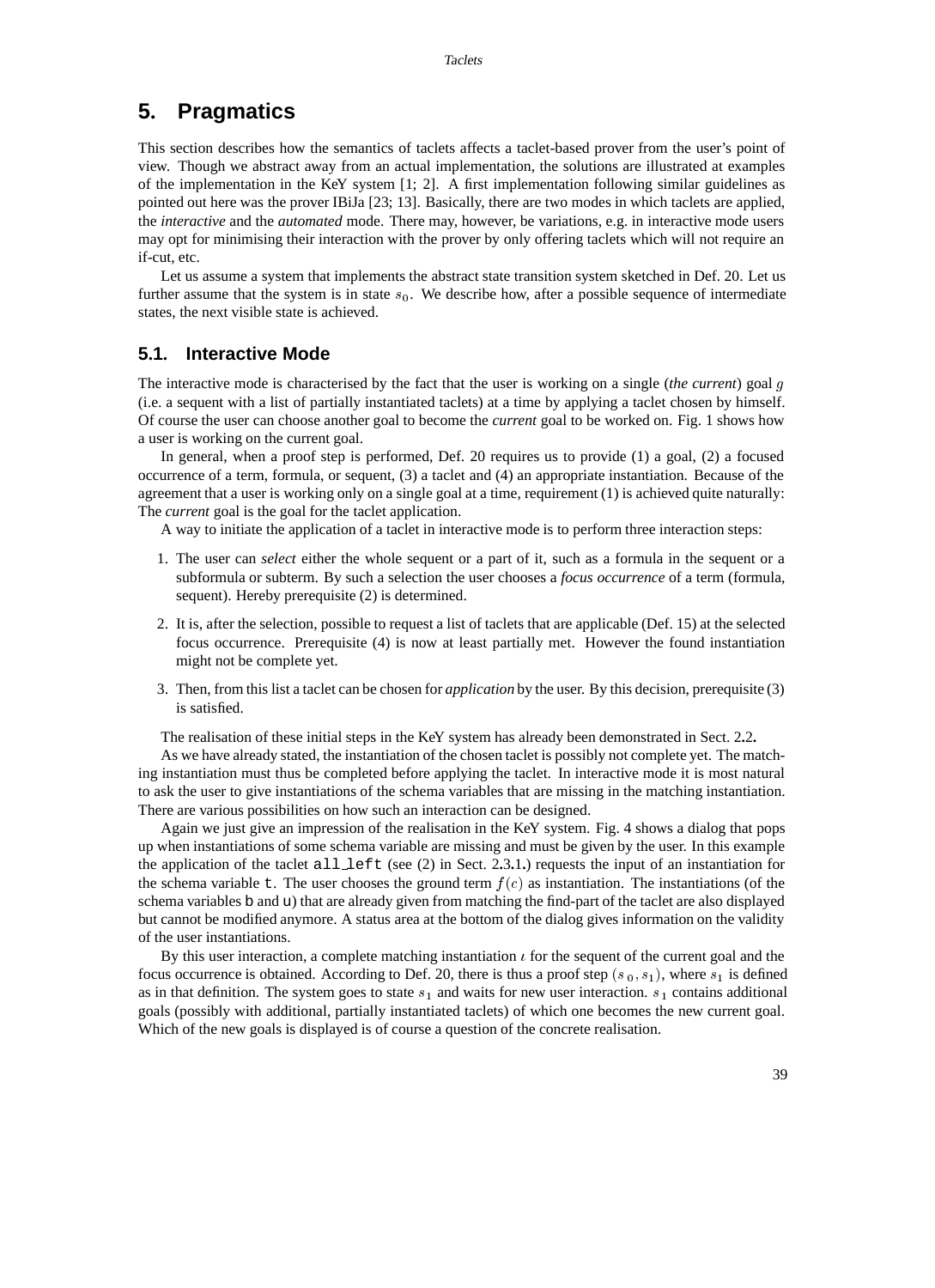| $\bullet$ Choose Taclet Instantiation<br>Ю<br>Selected Taclet - all_left<br>find (all $u:G, b == >$ )<br>$\text{add} (\{u/t\} \text{ } b \text{ } == \text{ } > )$<br>heuristics(gamma) |                             |  |  |  |
|-----------------------------------------------------------------------------------------------------------------------------------------------------------------------------------------|-----------------------------|--|--|--|
| Variable Instantiations<br>Alt 0                                                                                                                                                        |                             |  |  |  |
| Variable<br>b (formula)                                                                                                                                                                 | Instantiation<br>$p(x_1,y)$ |  |  |  |
| u (variable)                                                                                                                                                                            | v                           |  |  |  |
| t (G term)                                                                                                                                                                              | f(c)                        |  |  |  |
| $\nabla$ Check after each input<br>Instantiation is OK.                                                                                                                                 |                             |  |  |  |
| Cancel                                                                                                                                                                                  | Apply                       |  |  |  |

Figure 4. Instantiation Dialog in the KeY System

### **5.2. Automated Application**

Although taclets are specifically designed to be convenient for interactive proving, they are nevertheless well suited for automated proof search. Usually the automated mode can be started right away when being in interactive mode: After one or several interactive steps, a user can initiate the automated mode, or the automated mode is entered after every interactive taclet application.

With their *heuristics-part*, taclets may declare that they belong to a certain set of taclets which can be seen as a collection of rules suited for a certain task. The prover can refer to these collections and apply the taclets belonging to them according to a user selected strategy.

When the automated proof search is initiated, the proof system iterates without further user interaction over all (or only some) goals, including those that have already been produced by automated taclet applications: All taclets of such a goal and all occurrences of all terms and formulas and the whole sequent are searched for matching instantiations. A taclet and a fitting instantiation is chosen by the automated prover and if needed, the instantiation is completed. As in interactive mode, proof steps are performed according to Def. 20 producing several new goals with possibly more (partially instantiated) taclets attached to them.

Which taclets are chosen for application, and how the matching but incomplete instantiations are completed, depends on the sophistication of the implemented automated proof search. In the simplest realisation, only instantiations may be taken that are already complete by instantiating the find-part. When certain criteria are fulfilled, the automated application of taclets stops, and, if the proof is not closed (i.e. there are open goals left), the proof system switches back to interactive mode where the user can apply one or several steps interactively and (possibly) restart the automated proof search.

In the KeY system, the automated proof search can be started by clicking on a button called *Apply Heuristics* at the top of the prover window (see Fig. 1). Then a progress bar at the bottom of the window shows the ratio between the number of already executed taclet applications and a maximal number of applications settable by the user. The automated applications stop when this maximal number is reached or a state is reached where no more rules can be applied automatically or other conditions to stop the search are satisfied (e.g. a sufficient number of quantifier-rules are applied).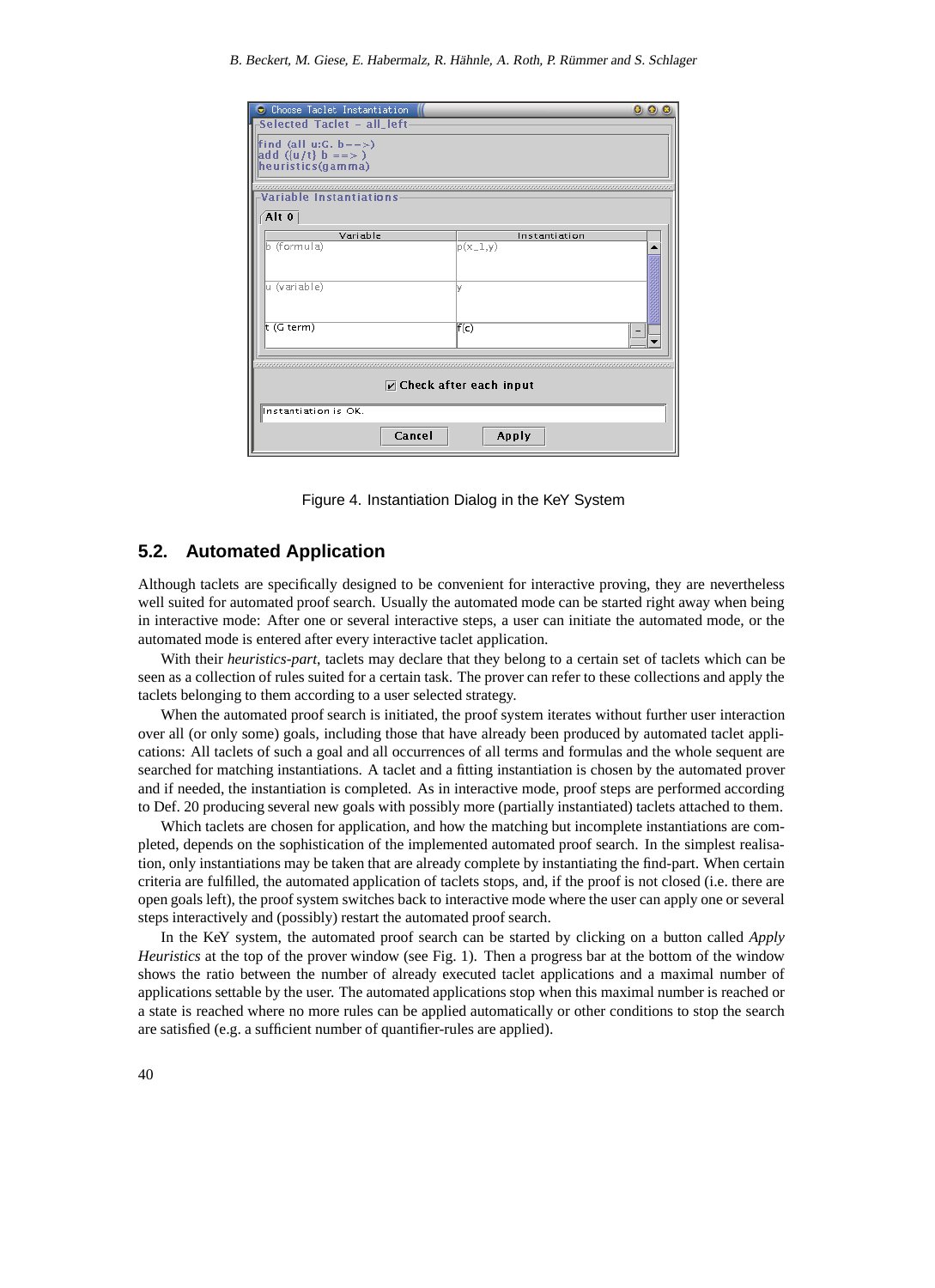## **6. Correctness**

Apologists of logical frameworks sometimes criticize pragmatic theorem proving approaches such as KIV, PVS or KeY, because it is possible to introduce unsound rules. But there are *two different* notions of correctness at work (see Fig. 5).



Figure 5. Different notions of correctness

Let us call *modelling correctness* (or *adequacy*) the property that the underlying informal model (programming language constructs, user requirements, etc.) has been faithfully captured in the logical formalism that is used. In the KeY framework, this means that the Kripke model semantics directly reflects the operational semantics stipulated in the JAVA language specification [12].

A different notion is *logical correctness*, that is, formal soundness of the rules of the calculus with respect to the semantics of the target programming language.

Modelling correctness is by its very nature an informal notion. It is straightforward to see in the case of JAVA CARD DL, because the definition of a JAVA CARD DL Kripke model is very close to the informal JAVA specification. What is more, even the *primitive rules* of the JAVA CARD DL calculus directly reflect this semantics (indicated by the dashed arrow). This is due to the transparency of dynamic logic with respect to the target language (programs are first-class citizens) and to the proof paradigm of symbolic execution. In fact, JAVA CARD DL taclets are executable, so one can evaluate them, for example, with JAVA compiler compliance tests.

To ensure modelling correctness in systems where programs and their semantics are encoded as higherorder logic formulas is an altogether much hairier issue, because it is far from obvious whether the operational semantics has been correctly modelled in higher-order logic.

On the other hand, logical correctness is for free in foundational theorem proving approaches. In the taclet/JAVA CARD DL setting, this is the more difficult part: a formal correctness proof of the JAVA CARD DL primitive rules can (if desired) be obtained by formalising and verifying them e.g. in Isabelle, which contains higher-order theories of syntax and semantics of a JAVA fragment. This takes care of logical correctness of those JAVA CARD DL taclets that stay within the limitations of Isabelle's JAVA fragment, and it has been done for some of the central rules.

As to *derivable rules*, if the formula matched by the find-sequent/term and the if-sequent is first-order, as well as the formulas/terms the taclet consists of, then it is possible to schematically generate proof obligations that ensure correctness of taclets. These proof obligations are then also first-order formulas. Similar proof obligations can be generated in the DL case, but need an extension of JAVA CARD DL by elements that can serve as skolem symbols for schema variables. This leads to the notion of an *anonymous program*. In the following subsections, we describe the construction of proof obligations for first-order taclets, and outline how to extend the definition to JAVA CARD DL. For a more detailed account see [6].

Alternatively, one could consider the correctness of certain instances of taclets and tactics instead of general correctness. In a foundational system one could justify concrete instances on-the-fly (whether that were feasible in practice is another question, though). A remedy to this kind of correctness problem in KeY is that JAVA CARD DL is expressive enough to prove relative correctness of programs. This technique allows to prove correctness of taclets that are derivable. Arguably, most lemmas and simplification rules are of this kind.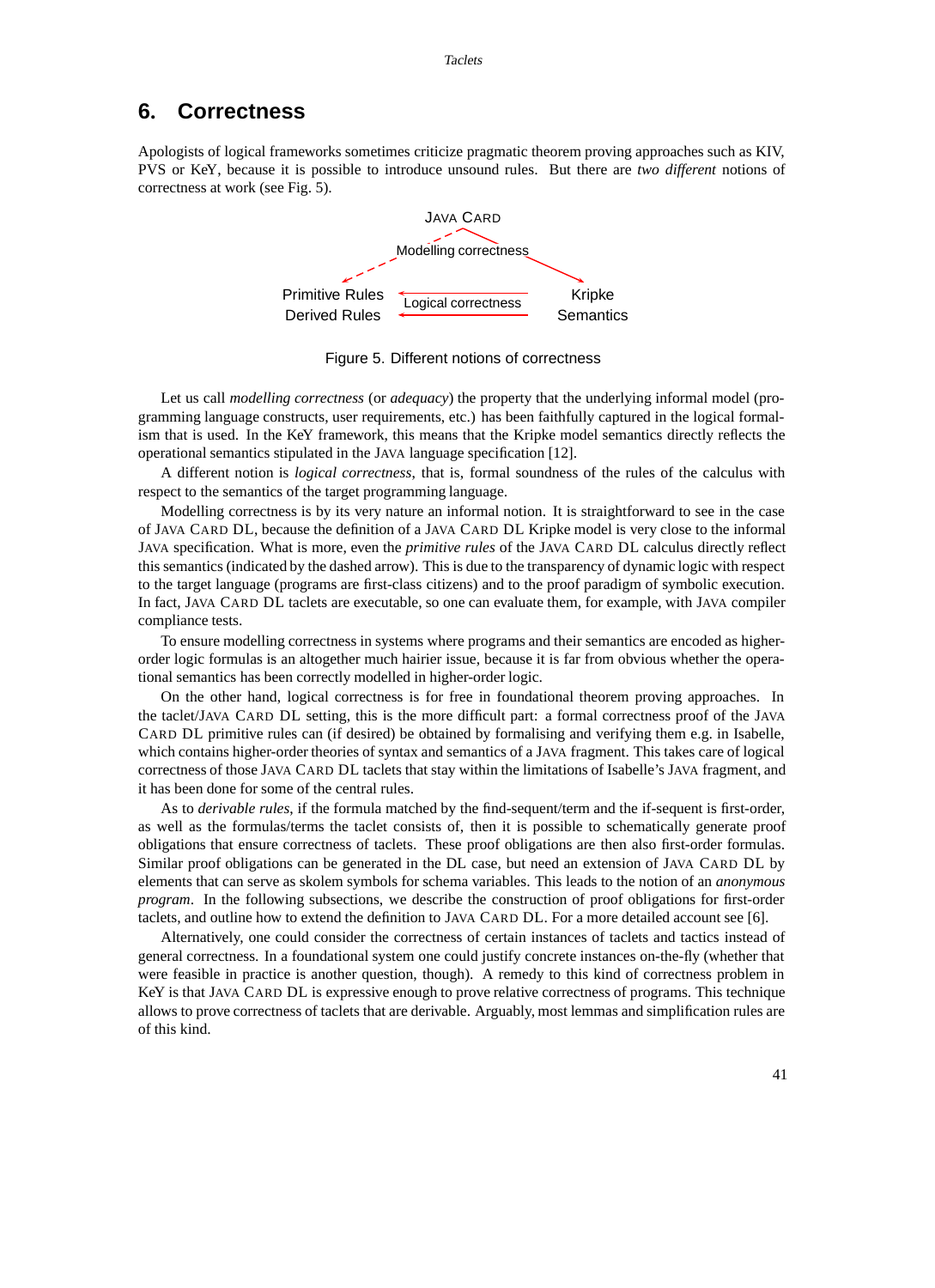### **6.1. Logical Correctness for First-order Logic**

In this section, we concentrate on the case of a typed first-order logic (without modal operators) and the basic taclet version of Sect. 3**.**1**.** We describe a way to reason about the logical correctness of such "firstorder" taclets. For that purpose, an effective construction of a *meaning formula*, which is essentially a first-order formula, of a taclet is defined to achieve a simpler but equivalent representation of its logical content.<sup>14</sup> The meaning formula of a taclet is valid if (and only if) all possible applications of the taclet are correct. To show that a taclet is correct—or to derive correct lemma taclets from existing rules—it is thus sufficient to prove the validity of the corresponding meaning formulas.

Meaning formulas in general contain schema variables, i.e. are schematic formulas. The second step of the presented construction thus transforms meaning formulas of taclets into real first-order formulas. This is achieved by replacing schema variables with skolem terms or formulas.

#### **6.1.1. Meaning Formulas**

In the whole section we write  $(\Gamma \vdash \Delta)^* := \bigwedge \Gamma \rightarrow \bigvee \Delta$  for the disjunction of the formulas of a sequent, which is in particular

 $( + \phi)^* = \phi,$   $(\phi +)^* = \neg \phi.$ 

Furthermore, in this section by the validity of a sequent we denote the validity of the disjunction  $(\Gamma \vdash \Delta)^*$ . We recall some well-known definitions, and continue Sect. 2**.**1**.** on the concept of *soundness*:

#### **Definition 23 (Soundness)** *A (sequent) calculus C* is sound, if only valid sequents are derivable in C.

This general definition does not refer to particular rules of a calculus  $C$ , but treats  $C$  as an abstract mechanism distinguishing a (recursively enumerable) set of derivable sequents. Using Def. 4, the usual sufficient condition can be obtained that associates the soundness of a calculus  $C$  with local properties of its rules  $R \in \mathbb{C}$ . Following Def. 3, thereby a rule R is considered to be a relation between tuples of sequents (the premisses) and single sequents (the conclusions):  $15$ 

**Lemma 1** A calculus C is sound, if for each rule  $R \in C$  and all tuples  $(\langle P_1, \ldots, P_k \rangle, Q) \in R$  the follow*ing implication holds:*

if 
$$
P_1, \ldots, P_k
$$
 are valid, then Q is valid. 
$$
(5)
$$

If condition (5) holds for all tuples  $(\langle P_1,\ldots,P_k\rangle, Q) \in R$  of a rule R, then this rule is also called *sound*.

In our case, the rules  $R_t$  of a calculus C are defined through taclets  $t = (f, ifseq, VC, GT, H)$  over a set  $SV$  of schema variables, and within the next paragraphs we discuss how Lem. 1 can be applied considering such a rule  $R_t \in C$ . For the time being, we ignore the addrules-parts of t, i.e. in all goal templates  $(rw, add, tac) \in GT$  the set tac of taclets is required to be empty. Furthermore, we assume that t is a taclet that is applied to top level formulas, i.e.  $f \in SSeq_{SV}$ . If we use the notation

 $(\Gamma_1 \vdash \Delta_1) \cup (\Gamma_2 \vdash \Delta_2)$  :=  $\Gamma_1, \Gamma_2 \vdash \Delta_1, \Delta_2$ 

for the union of two sequents (we assume that duplicate formulas are implicitly removed), then by Def. 20  $t$  represents the rule schema

$$
\frac{rw_1 \cup add_1 \cup ifseq}{f \cup ifseq} \cdot \frac{rw_2 \cup add_2 \cup ifseq}{f \cup ifseq} \cdot \dots \cdot \frac{rw_k \cup add_k \cup ifseq}{f \cup ifseq}
$$

<sup>14</sup>This method has originally been described in [13].

<sup>&</sup>lt;sup>15</sup>The converse of the following lemma does in general only hold for complete calculi  $C$ .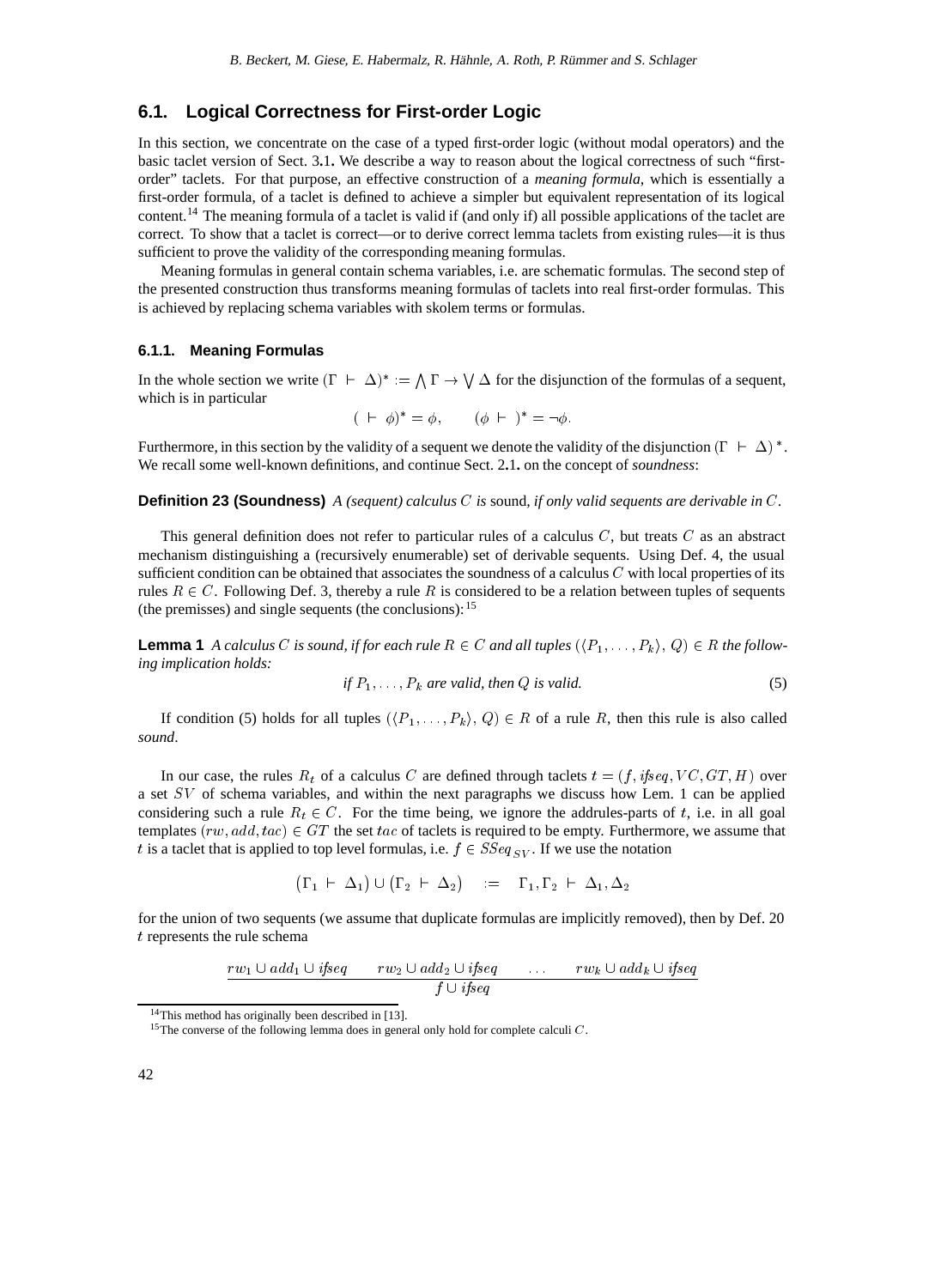where  $GT = \{ (rw_i, add_i, \emptyset) \mid i = 1, \ldots, k \}$  is the set of goal templates of t. To apply Lemma 1, it is then necessary to show implication (5) for the sequents

$$
P_i = \iota(rw_i \cup add_i \cup ifseq) \quad (i = 1, \ldots, k), \qquad Q = \iota(f \cup ifseq). \tag{6}
$$

and each instantiation  $\iota$  of the schema variables SV. Provided that t does not introduce skolem functions, i.e. does not contain a variable condition "new depending on", implication (5)—which poses a *global* derivation regarding the interpretation of all symbols—can be replaced with a stronger *local* implication. This argument also refers to the deduction theorem: <sup>16</sup>

$$
(P_1^* \wedge \ldots \wedge P_k^* \to Q^*) \text{ is valid.} \tag{7}
$$

Inserting the sequents (6) extracted from taclet  $t$  into (7) leads to a formula whose validity is sufficient for implication (5):

$$
P_1^* \wedge \ldots \wedge P_k^* \to Q^* = \bigwedge_{i=1}^k \iota(rw_i \cup add_i \cup ifseq)^* \to \iota(f \cup ifseq)^*.
$$
 (8)

We can now employ that  $\iota$  treats propositional junctors as a homomorphism (Def. 13), and that the operator  $( )^*$  is a morphism regarding the union of sequents up to propositional transformations:

$$
(P \cup Q)^* \equiv P^* \vee Q^*.
$$

Thus, formula (8) is equivalent to  $17$ 

$$
\iota\Big(\bigwedge_{i=1}^{k}(rw_i \cup add_i \cup ifseq)^* \to (f \cup ifseq)^*\Big)
$$
  
and to 
$$
\iota\Big(\bigwedge_{i=1}^{k}(rw_i^* \vee add_i^*) \to (f^* \vee ifseq^*)\Big).
$$
 (9)

If (9) is proved for all instantiations  $\iota$ , then the rule  $R_t$  represented by t will be sound.

The next definition contains the complete formulation of meaning formulas, which is based on (9) (without the instantiation  $\iota$ ), but additionally treats:

- The variable condition "new depending on", which is responsible for the creation of skolem functions, and for which existential quantifiers are added. Namely, if in implication (5) the sequents  $P_1, \ldots, P_k$  contain skolem symbols not occurring in Q, then these symbols can be regarded as universally quantified. Because the quantifiers are negated in (7) (on the left side of an implication), the whole meaning formula is existentially quantified.
- The addrules-parts of a taclet, which make an inductive definition of the meaning formula necessary. A taclet created by an addrules-statement upon application of another taclet can be seen as a family of formulas (namely all instances of its meaning formula) that is added to the antecedent of a sequent. Hence, the meaning formulas  $M(s)$  of inner taclets s essentially occur as negated formulas of the add-parts.

<sup>&</sup>lt;sup>16</sup>Actually, the new condition is not significantly stronger than (5) because of side formulas that can always be part of a sequent to which a rule is applied. Such formulas are not modified by the application.

<sup>&</sup>lt;sup>17</sup>Recall that *ifseq* occurs in the sequent on which  $t$  is applied.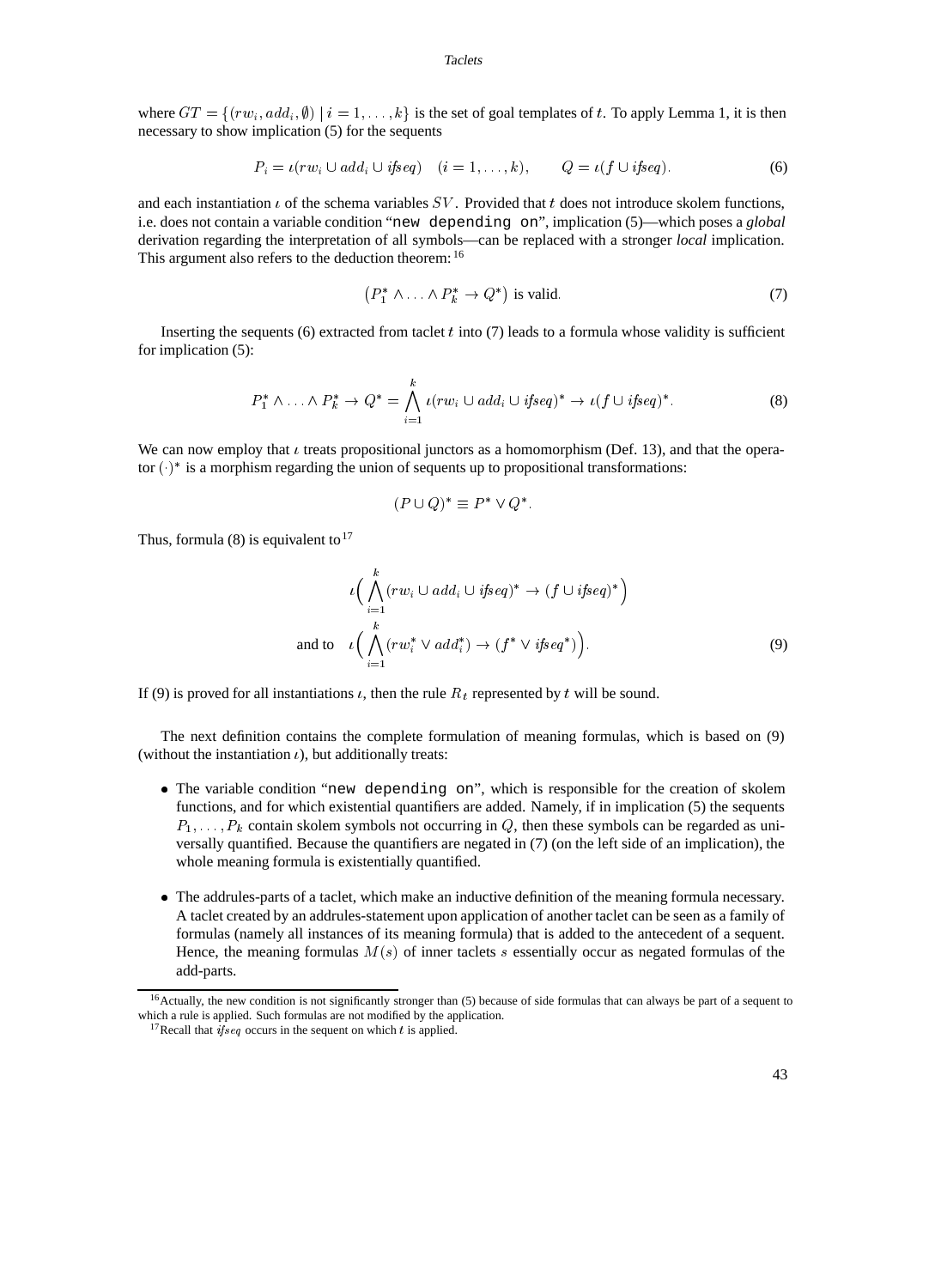• Taclets for which the find-part  $f$  and the replacewith-parts are not sequents but formulas or terms (like the inner taclet in (3)), and that rewrite subformulas or subterms. Such a taclet is reduced to a rule adding an equivalence or equation to the antecedent, which leads to a formula slightly different from (9), like (if  $f$  is a term):

$$
\iota\Big(\bigwedge_{i=1}^k (f\stackrel{\cdot}{=}rw_i\rightarrow add_i^*)\rightarrow ifseq^*\Big).
$$

Note that in this formula both f and  $rw_i$  are terms, to which the operator  $(\cdot)^*$  is therefore not applied, and that the equation  $f = rw_i$  is negated by the implication  $\rightarrow$  (as it is a formula of the antecedent).

For a shorter notation we define  $\perp^* := false$  ( $f = \perp$  is possible for certain taclets). Furthermore, we assume that goal templates of taclets always have a non-trivial replacewith-part (i.e. not  $\perp$ ; this can always be achieved by copying the find-part), except for taclets not having a find-part either. And finally, if a taclet together with the taclets contained in addrules-parts is regarded as a tree, we require that common schema variables of two taclets  $t_1, t_2$  in that tree also occur within a common ancestor  $t'$  (in the tree) outside of an addrules-part, and are therefore already instantiated when applying  $t'$  (see below for an example why this assumption is important).

**Definition 24 (Meaning Formula)** *Inductively, we define a map M* of meaning formulas. For this, we *first continue the operator to taclets:*

Let  $t = (f, ifseq, VC, GT, H)$  be a taclet over the set SV of schema variables. The unquantified *meaning formula is defined by*

$$
t^* := \bigwedge_{\substack{(rw, add, tac) \\ \in GT}} \Big(\bigwedge_{\substack{s \in \\ tac}} M(s) \to (rw^* \lor add^*)\Big) \to (f^* \lor i fseq^*)
$$

*if*  $f \in SSeq_{SV} \cup \{\perp\}$ , and by

$$
t^* := \bigwedge_{\substack{(rw, add, tac) \\ \in GT}} \Big(\bigwedge_{\substack{s \in \\ fac}} M(s) \to \big(f = rw \to add^*\big)\Big) \to ifseq^*
$$

*if*  $f \in STerm_{SV}$  or  $f \in SFor_{SV}$  (for the latter case,  $\dot{f}$  is replaced with  $\leftrightarrow$ ). Let  $sv_1, \ldots, sv_k \in SV$  be all schema variables such that a condition

$$
(sv_i \text{ new depending on } \ldots) \in VC
$$

*exists. The (quantified) meaning formula*  $M(t)$  *of t is given by* 

-

$$
M(t) := \exists x_1 \dots \exists x_k \phi
$$

where  $\phi$  is obtained from  $t^*$  by replacing each variable  $sv_i$  with a new schema variable  $x_i$  of type Variable *that has the same sort as*  $sv_i$ *.* 

**Example 5** *The taclet*  $t_1$  *defined by (1) in Sect. 2. represents the rule schema* 

$$
\frac{\phi + \psi}{\vdash \phi \rightarrow \psi}
$$

*and the meaning formula is the tautology*

$$
M(t_1) = (\underbrace{\neg \phi \lor \psi}_{=rw^*}) \to (\underbrace{\phi \to \psi}_{=f^*}) \equiv \neg (\phi \to \psi) \lor (\phi \to \psi).
$$

44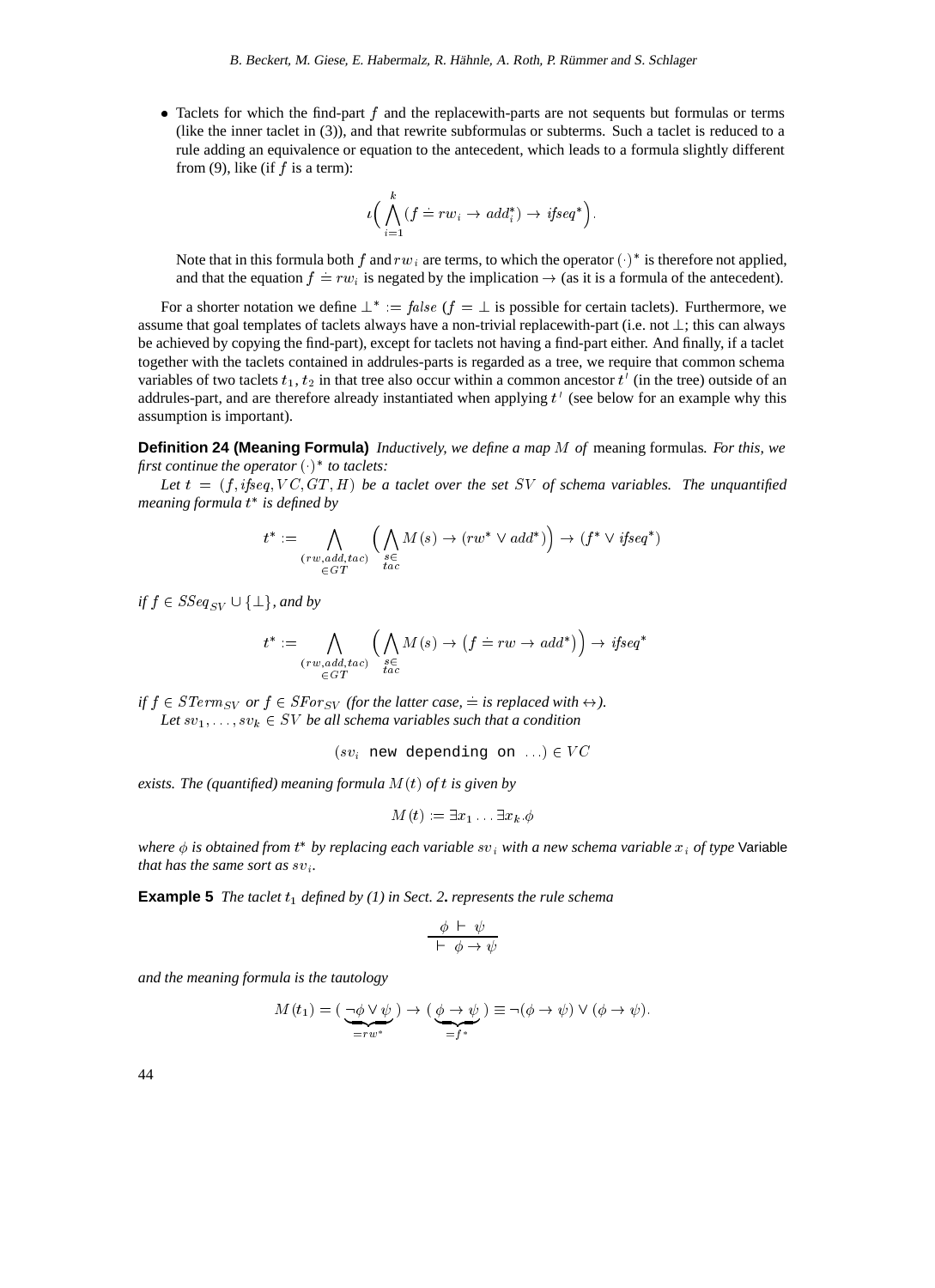As a more interesting example, we consider the taclet  $t_2$  defined by (3). We denote the taclet of the addrules*part by and obtain the two meaning formulas*

$$
M(t_3) = (s = t),
$$
  $M(t_2) = M(t_3) \vee \neg (s = t) = (s = t) \vee \neg (s = t).$ 

*Obviously,*  $M(t_3)$  is not a valid formula for most instantiations of the variables s and t, which reflects the *observation from Sect.* 2. *that the taclet*  $t_3$  *is not correct in general. As*  $M(t_2)$  *is a tautology, however,*  $t_3$  *is correct in situations in which*  $t_2$  can be applied, which distinguishes admissible instantiations of  $s$  and  $t$ .

A taclet that violates the assumption from above regarding common schema variables of inner taclets is the incorrect taclet

 $t$  { addrules (  $t_1$  { add (  $\vdash$   $\phi$ ) } ); addrules (  $t_2$  { add (  $\vdash$   $\neg \phi$ ) } ) }.

One might (wrongly) think that  $t$  implements the cut-rule, but in fact  $t$  can be used to add arbitrary formulas to a sequent. The "meaning formula" is the tautology  $M(t) \equiv \phi \vee \neg \phi$ , however, which does not reflect that the two occurrences of  $\phi$  can be instantiated independently when applying  $t_1$  and  $t_2$ . An adequate meaning formula, namely  $M(t) \equiv \phi \vee \neg \phi'$ , can be constructed by replacing one occurrence of  $\phi$  with a new schema variable  $\phi'$  (this does not alter the semantics of t).

#### **6.1.2. Proof Obligations**

Except for trivial taclets, the meaning formula  $M(t)$  of a taclet t contains schema variables that are placeholders for formulas or terms, which is inconvenient for proving  $M(t)$ . <sup>18</sup> Variables of these types do not occur bound within the formula, however (when considering validity, they can be regarded as implicitly universally quantified), and hence the validity of a meaning formula is not altered by replacing the schema variables with suitable skolem terms and formulas.

**Definition 25 (Proof Obligation)** Let  $t = (f, ifseq, VC, GT, H)$  be a taclet and  $M(t)$  the meaning *formula of t. Let* SV denote the set of schema variables that  $M(t)$  contains. We define a complete instanti*ation*  $\iota$  *of the variables*  $SV$ :

- If  $x \in SV$  is of type Variable, then  $\iota(x) \in V$  is a new (logical) variable of the same sort as x
- If  $sv \in SV$  is of type Term, then  $\iota(sv) = f_{Sk}(v_1, \ldots, v_l) \in \text{Term}_V$  is a term, where
	- $v_1, \ldots, v_l \in V$  with  $v_i = \iota(x_i)$  are the instantiations of  $x_1, \ldots, x_l$ , where the distinct schema *variables*  $x_1, \ldots, x_l \in SV$  *of type* Variable *are determined by the prefix of sv in t:*

$$
\Pi(sv)=\{x_1,\ldots,x_l\}
$$

- $f_{Sk}$  *is a new function symbol with the signature*  $S_1 \times \ldots \times S_l \rightarrow S$
- $S_1, \ldots, S_l$  are the sorts of  $v_1, \ldots, v_l$
- $S$  *is the sort of sv.*
- Analogously, if  $sv \in SV$  is a schema variable of type Formula, then  $\iota(sv) = p_{St}(v_1, \ldots, v_l) \in For_V$ *is a formula containing a new predicate symbol*  $p_{Sk}$ .

*The* proof obligation *for the taclet t is the formula*  $\phi_t^{po} := \iota(M(t))$ .<sup>19</sup>

 $18$ Besides that, the meaning formula does not contain information about all variable conditions of a taclet. Hence, it is necessary to treat a meaning formula in the context of the original taclet.

 $19$ To treat a calculus with meta-variables (see footnote 12), it is necessary to conduct supplementary checks regarding the variable conditions "new depending on", which are omitted in this article.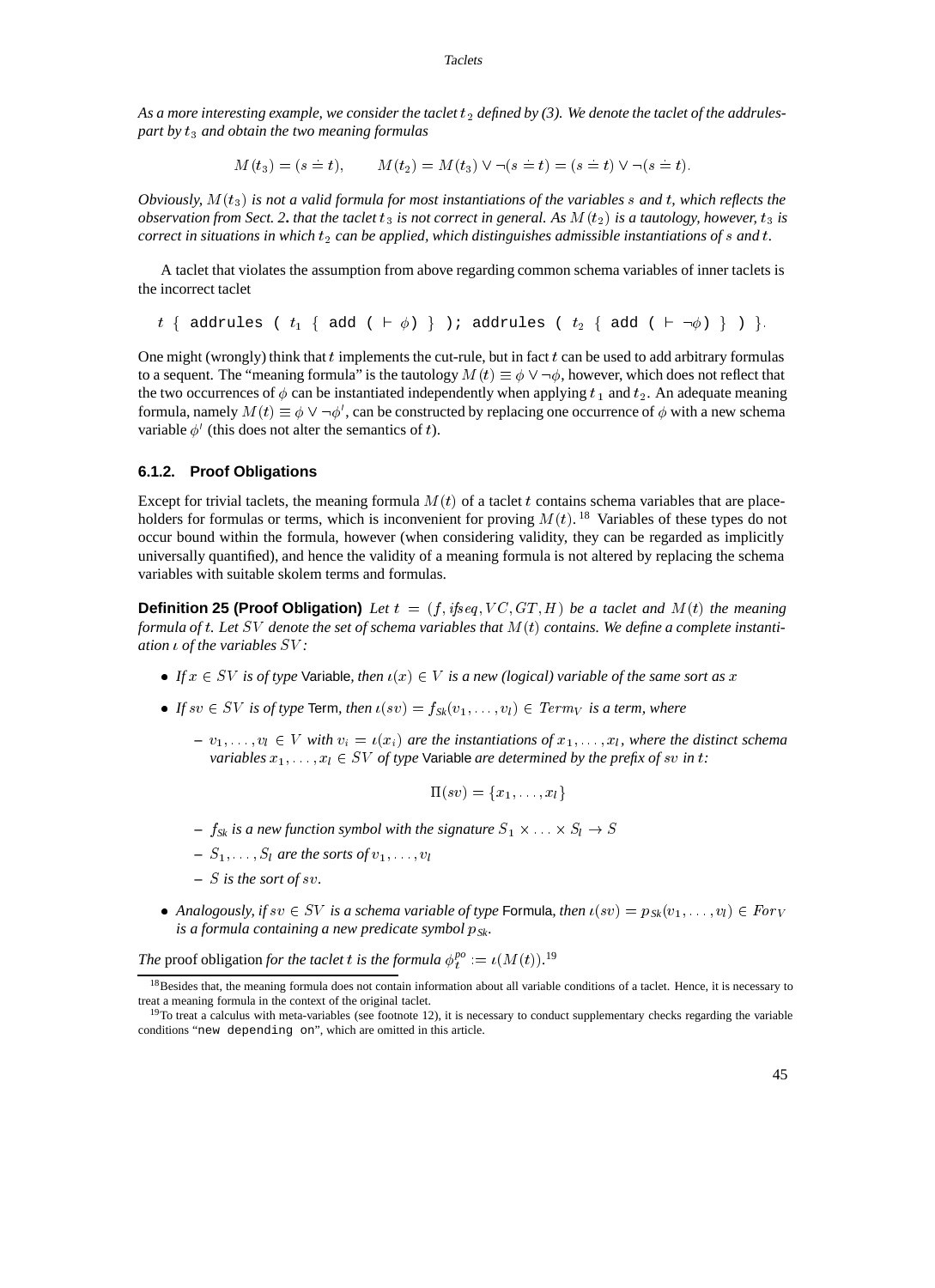A proof obligation that ensures the soundness of a taclet does only make sense in the context of an application mechanism for taclets. Thus, Def. 24 and 25 rely on the definition of allowed taclet applications, which is given in Sect. 4, e.g. the restriction that the only logical variables that can occur freely within instantiations of a schema variable are the instantiations of elements of the prefix set.<sup>20</sup> To verify (an implementation of) an application mechanism for taclets, as well as the definition of proof obligations, it is thus necessary to show that both are compatible.

Another important aspect of this compatibility is that schema variables of type Variable are instantiated with distinct logical variables in the proof obligation, which is not necessarily true when applying a taclet. This can either be resolved by modifying the proof obligation also to cover instantiations with non-distinct logical variables, or by a taclet application mechanism that recognises and avoids collisions between those variables (which is what has been implemented in the KeY system).

The compatibility of taclet application and proof obligations is formalised in the following lemma, which can also be regarded as the definition of correct taclet applications:

**Lemma 2** If the proof obligation  $\phi_t^{po}$  of a taclet t is valid, then implication (5) of Lemma 1 holds for all *premisses/conclusion pairs*  $(\langle P_1, \ldots, P_k \rangle, Q) \in R_t$  *of the rule*  $R_t$  *represented by t.* 

This lemma implies, in particular, that taclets whose proof obligation has been proved correct using a sound calculus (e.g. a calculus that is defined through a set of sound taclets) represent sound rules.

#### **Example 6** *For the taclet*

 $t$  { find (  $\vdash \forall x.\psi$ ) varcond ( $c$  new depending on  $\psi$ ) replacewith (  $\vdash \psi^c_x$ ) }

*which represents a skolemisation-rule for universally quantified formulas of the succedent, the meaning formula is ( is a new schema variable of type* Variable*)*

$$
M(t) = \exists v. (\psi_x^v \to \forall x. \psi).
$$

The prefix  $\Pi(\psi)$  of the formula schema variable  $\psi$  is  $\{x\}$  ( $x$  is bound by the quantifier and the substitution  $a$ bove both occurrences of  $\psi$ ), and hence the following proof obligation is derived:

$$
\phi_t^{po} = \exists y. (\psi_{\mathit{Sk}}(x)_{x}^{y} \rightarrow \forall x. \psi_{\mathit{Sk}}(x)) = \exists y. (\psi_{\mathit{Sk}}(y) \rightarrow \forall x. \psi_{\mathit{Sk}}(x)).
$$

#### **6.2. Logical Correctness for JAVA CARD DL**

As for first-order logic, it is possible to define proof obligations of taclets that contain elements of the dynamic logic JAVA CARD  $DL<sub>1</sub><sup>21</sup>$  or which can be applied to sequents of this kind, without moving to higher-order logic. Among others, problems that arise when leaving the first-order case are:

- JAVA CARD DL does not contain uninterpreted dynamic constructs like atomic programs (see [16]). As skolem symbols for schema variables representing program elements are needed, it is necessary to introduce such symbols by extending the logic.
- Skolem symbols that are introduced for term and formula schema variables are required to be nonrigid, i.e. their interpretation may depend on the state and may be affected by modal operators, because such a behaviour is possible for instantiations of the schema variables. This disqualifies ordinary functions and predicates as in Def. 25.

<sup>&</sup>lt;sup>20</sup>Except for variables bound above  $focus$ , which in certain situations are also allowed to occur freely; see Def. 14.

<sup>&</sup>lt;sup>21</sup>Other first-order modal logics can be treated similarly. While in any case the definition of the meaning formula of a taclet can be retained almost without modifications, the main issue when considering other logics is to find (or to define) suitable skolem symbols for new kinds of schema variables.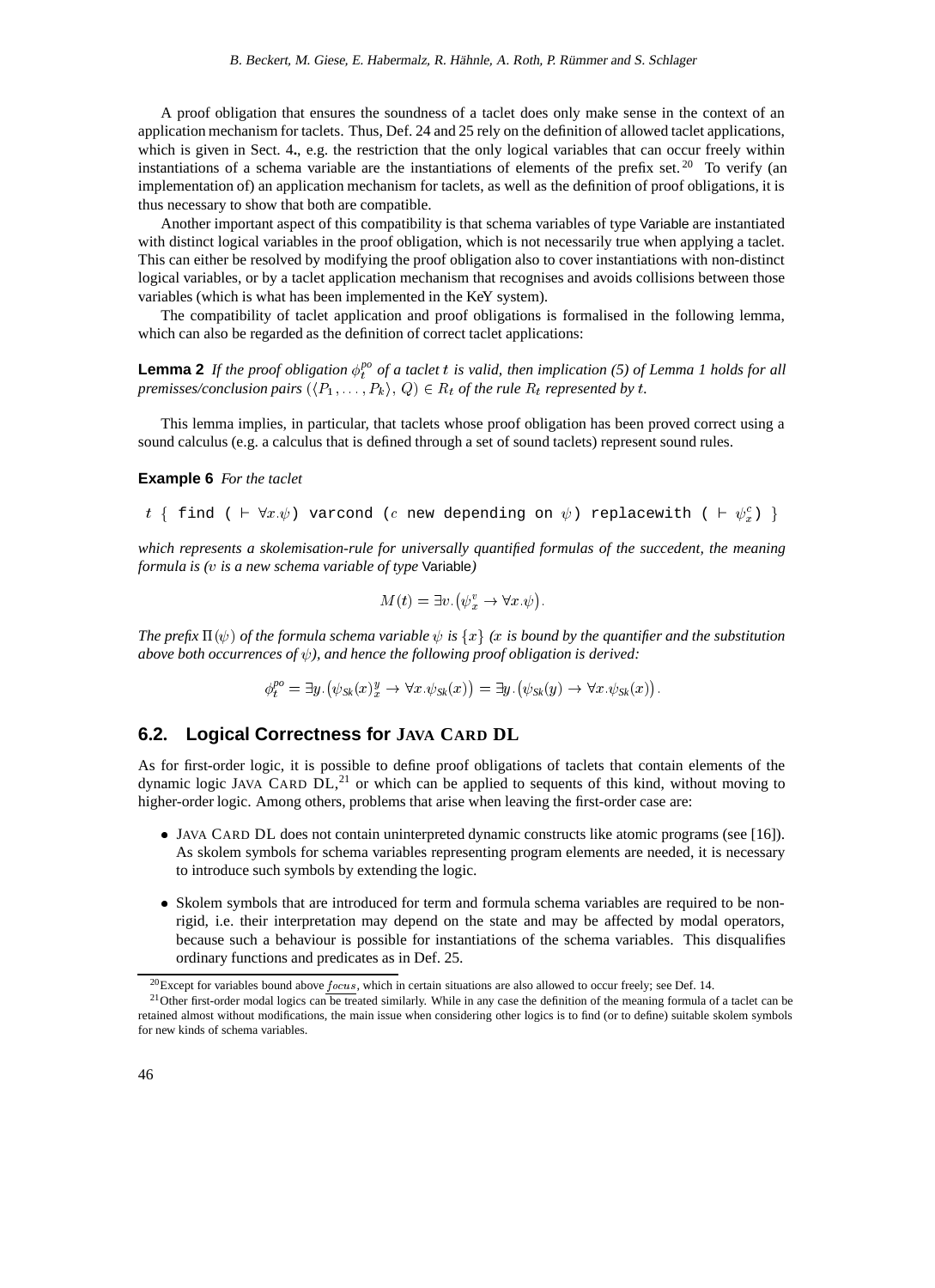- For schema variables of type ProgramVariable, which represent local program variables or class attributes, the possibility of non-distinct instantiations has to be covered. Namely, when applying a taclet, two such schema variables can either be instantiated with the same program variable or with distinct ones, which in general leads to completely different formulas. To show that a taclet is sound, both cases have to be considered. For logical variables, similar collisions are prohibited by the taclet application mechanism of the KeY system (hence it is possible to use distinct logical variables to instantiate all schema variables of type Variable in Def. 25).
- It is possible that a taclet is applied within the scope of modal operators, whereas the if-sequent matches top level formulas of the sequent, or equivalently the taclet has an add-part creating top level formulas. In this case, the states in which different parts of a single taclet are interpreted can differ.<sup>22</sup> To prevent taclets that are invalid in such situations, it is necessary to take modalities of the application context into account when defining proof obligations.

A more detailed description and a possible definition of proof obligations is given in [6].

**Example 7** *For the* JAVA CARD DL *taclet*

 $t_1$  { find ( $\langle \#v = \#v \rangle \psi$ ) replacewith ( $\psi$ ) }

in which  $\#v$  is a schema variable of type <code>ProgramVariable</code> and  $\psi$  a formula schema variable, the derived *proof obligation is*

$$
\phi_{t_1}^{po} = \left( \langle x_{Sk} = x_{Sk} \rangle \psi_{Sk}(x_{Sk}) \right) \leftrightarrow \psi_{Sk}(x_{Sk}).
$$

In this formula,  $x_{Sk}$  denotes a new program variable, and  $\psi_{Sk}$  is a fresh non-rigid skolem symbol for for*mulas. Symbols of this kind do not exist in* JAVA CARD DL*, but are in [6] introduced specifically for taclet proof obligations; they are comparable to non-rigid predicate symbols.*

## **7. Implementation Issues**

Now that the theoretical background of the taclet mechanism has been discussed, it is natural to ask how all this can be implemented in an efficient manner. In this section, we review some implementation issues and explain how they were resolved in the KeY prover.

The KeY prover is implemented in the JAVA programming language [12], using the Swing GUI library [24]. The coordination between the displayed proof tree, the current sequent, etc., and the underlying logical data structures follows the *Model, View, Controller* architecture, making intensive use of the *Observer* design pattern [9]. Every change in the data structures representing the proof tree triggers an event for which the concerned user interface components wait. While this is not the fastest conceivable technique, it has helped to ensure a good modularisation of the system.

### **7.1. Highlighting**

To assist the user in selecting the focus formula or term, the KeY prover highlights the whole subformula or term the mouse pointer is over as it moves over the sequent (see also Sect. 2**.**2**.**). For instance, in the formula

$$
p \wedge (q \vee r \wedge s) \quad ,
$$

given that  $\wedge$  has priority over  $\vee$ , the right conjunct  $(q \vee r \wedge s)$  is going to be highlighted when the pointer is over the  $\vee$  or one of the parentheses,  $r \wedge s$  will be highlighted when the pointer is over the right  $\wedge$ , and the whole formula if it is over the left  $\wedge$ . If the pointer is over one of the symbols  $p, q, r, s$ , only that symbol

 $22$ This problem does also motivate the introduction of further taclet statements to restrict applications, or further kinds of schema variables syntactically distinguishing rigid and non-rigid formulas.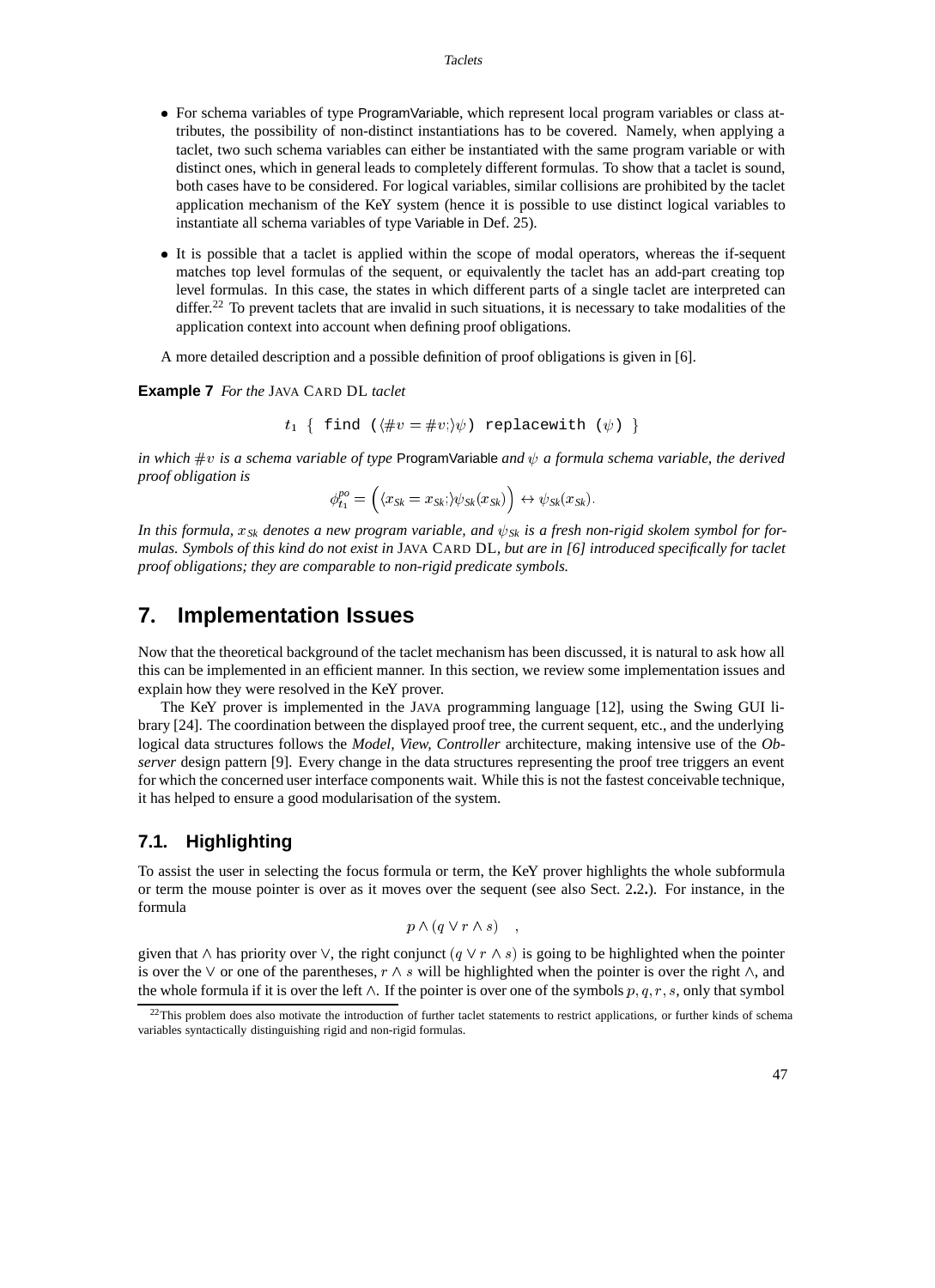

Figure 6. Indexing Data Structures for Taclets

is highlighted. The implementation of this feature relies on a fast mechanism to find the term position corresponding to a certain character in the displayed sequent. This is achieved using *position tables*, which record the start and end of nested formulas and terms in every subformula/term of the sequent. Position tables are built by the pretty-printer during layout, at a low additional cost, and they are very efficient. There is no perceivable delay due to highlighting when the mouse is moved over the sequent. The position tables have the same tree structure as the represented terms, so the time to find the position corresponding to a character is linear in the depth of the term. This has so far proved to be fast enough. An additional feature of the position tables is that they store only *offsets* of subterms for each position, instead of absolute positions in the string representation of the sequent. This makes it possible to reuse the position table for a formula that is not affected by a taclet application, provided its layout does not change. This optimisation has not yet been implemented in the KeY system though. Once the text range to be highlighted has been calculated using the position tables, the actual painting is done using the standard highlighting functionality provided by the JAVA libraries.

### **7.2. The Taclet Application Index**

For a pleasant user experience, it is also important that the available taclets at a certain position are displayed with minimal delay when the user clicks somewhere. The first ingredient for this is of course the position table, which yields a handle on the logic data structures corresponding to the mouse position. The actual list of applicable taclets is computed from this using a number of indexing data structures, see Fig. 6. Considering that the taclet set for JAVA CARD DL comprises hundreds of taclets, it is clearly not an option to iterate through the whole set of taclets while the user waits for the menu. Instead, for every open goal, a *taclet application index* is kept, that stores all taclet applications possible in a sequent at any position. In this context, a *taclet application* consists of a taclet along with a position where it is applied and a number of schema variable bindings determined by the position.  $^{23}$  The taclet application index is organised in such a way that quick access to the applicable taclets is possible based on the position in the sequent. Only taclet applications that are actually possible are stored. Regard for instance the taclet

find 
$$
(\vdash \phi \rightarrow \psi)
$$
 replacewith $(\phi \vdash \psi)$ .

from Sect. 2**.**, which has to be applied on an implication in the succedent. Only for such positions is a taclet application going to be put in the taclet application index, and only then will it be displayed to the user. The nice thing about the taclet application index is that most of a sequent usually remains unchanged between

 $23$ There may be unbound schema variables left; the instantiations of those are asked for interactively. These taclet applications are entities in the implementation which do not completely coincide with what was called a taclet application in previous sections.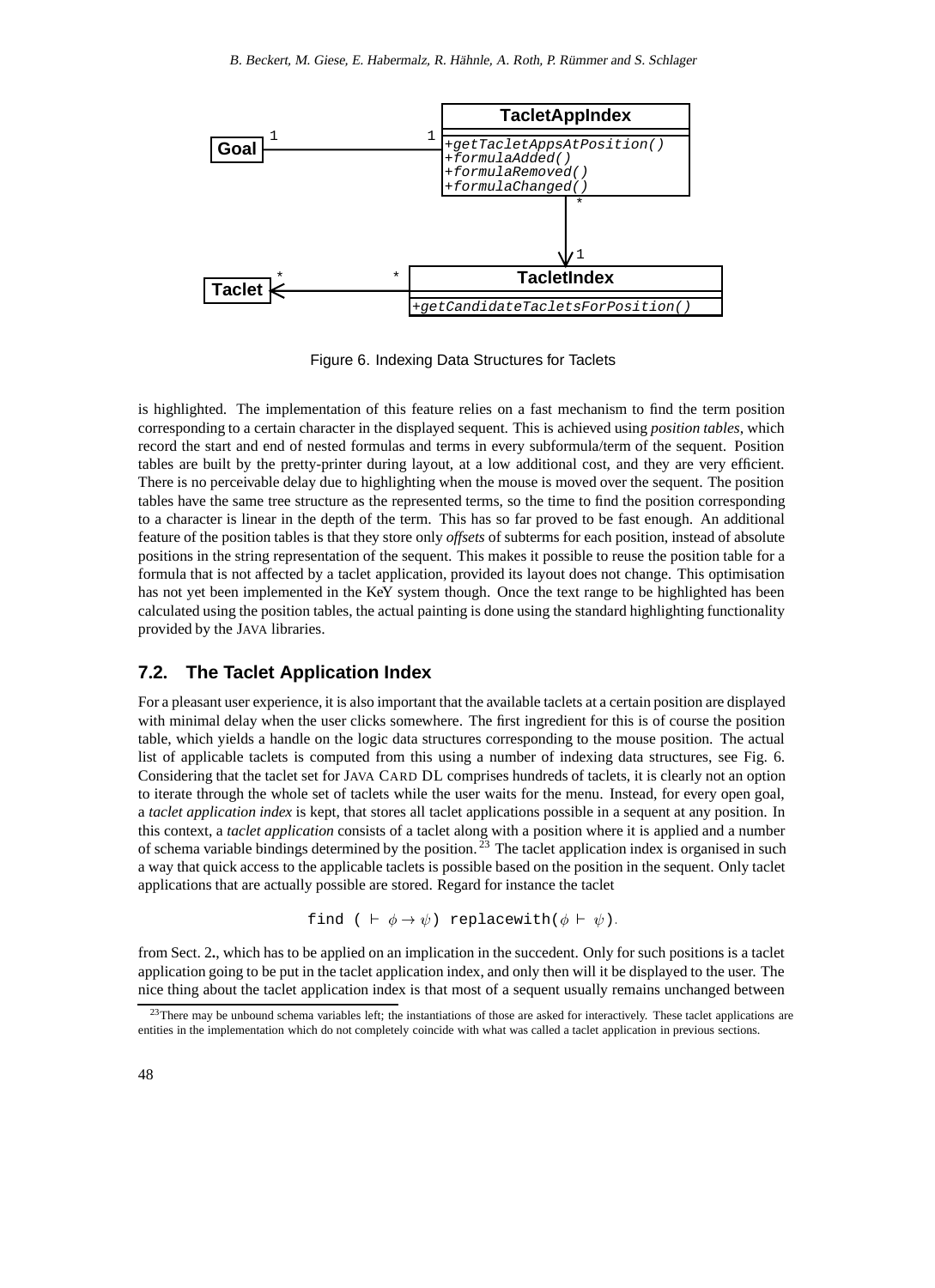taclet applications, and accordingly most of the taclet applications remain valid. It is sufficient to remove taclet applications referring to changed formulas and to add some for new formulas after each proof step. Again however, this is an optimisation which is not strictly necessary. Until recently, the taclet application index was simply recalculated before each interaction.

#### **7.3. The Taclet Index**

To update the taclet application index, one needs to pick the taclets that are applicable at a certain position in a formula from among a set of maybe several hundred taclets. KeY uses another indexing data structure to do this efficiently: The *taclet index*. This contains the set of all available taclets, and provides an operation to determine a set of candidates that might be applicable, given some formula and its position in a sequent. The idea is to go through all subformulas of a newly introduced formula in a sequent and ask the taclet index for a (hopefully small) set of potentially applicable taclets. For each taclet in this set, it is then checked whether all conditions for the application are actually satisfied, and if so, a corresponding taclet application is put into the taclet application index.

What indexing mechanism is sensible for the taclet index is of course dependent on the set of taclets in use. For instance, many of the taclets currently used in the KeY prover serve the symbolic execution of programs. Therefore, we make sure that the indexing can differentiate between taclets for various kinds of JAVA statements. We use a hash table indexed by the top operator of the formula or term in question, and in case of program modalities, by the type of the first executable statement in the program in question. This gives very acceptable performance for interactive use: the time required to apply a rule, to build the new taclet application index and to layout and display the new sequent lies mostly below half a second. The standard set of taclets usually worked with comprises several hundred taclets for propositional and predicate logic, integers, sets and above all for JAVA CARD. When taclets are applied automatically using the heuristics, performance ranges between 20 rule applications per second for the more complicated symbolic execution taclets to about 500 per second for simple propositional logic on a current Linux workstation.

The performance of the taclet index might become unacceptable in the future, due for instance to an enlarged taclet base. In that case, our course will be to progressively optimise the indexing data structures. In fact, this has already been done twice in the past: originally there was no taclet index at all. As the number of predicate logic rules grew, hashing on the top function symbol was introduced. Finally, with the addition of DL rules, indexing on program statements became necessary.

Another conceivable future optimisation is to compile taclets: As taclets have a quite operational semantics, it would be possible to produce JAVA byte code for the actions of a taclet, instead of the current interpretative approach. In particular the matching part might become faster than with the current approach of comparing two term data structures. It is not clear whether this will become necessary, as the system performs quite satisfactorily so far.

## **8. Case Studies**

Taclets are not merely a theoretical concept but were successfully used to implement the theorem prover of the KeY system. Here we list a number of major case studies that involved writing and using taclets:

• The interactive theorem prover and simplifier of the KeY tool [1; 2] are implemented on the basis of taclets. The target language of the prover is the full JAVA CARD language. This shows that taclets are powerful enough to describe the whole JAVA CARD semantics in a comparatively concise way. This JAVA CARD semantics is even executable. Therefore, taclets are powerful enough to write a JAVA CARD interpreter. Taclets that deal with JAVA CARD programs contain special constructs for symbolic state updates. Application and simplification of updates was not realised with taclets (but could have been) to boost system performance. All other aspects of the interactive theorem prover were done with taclets.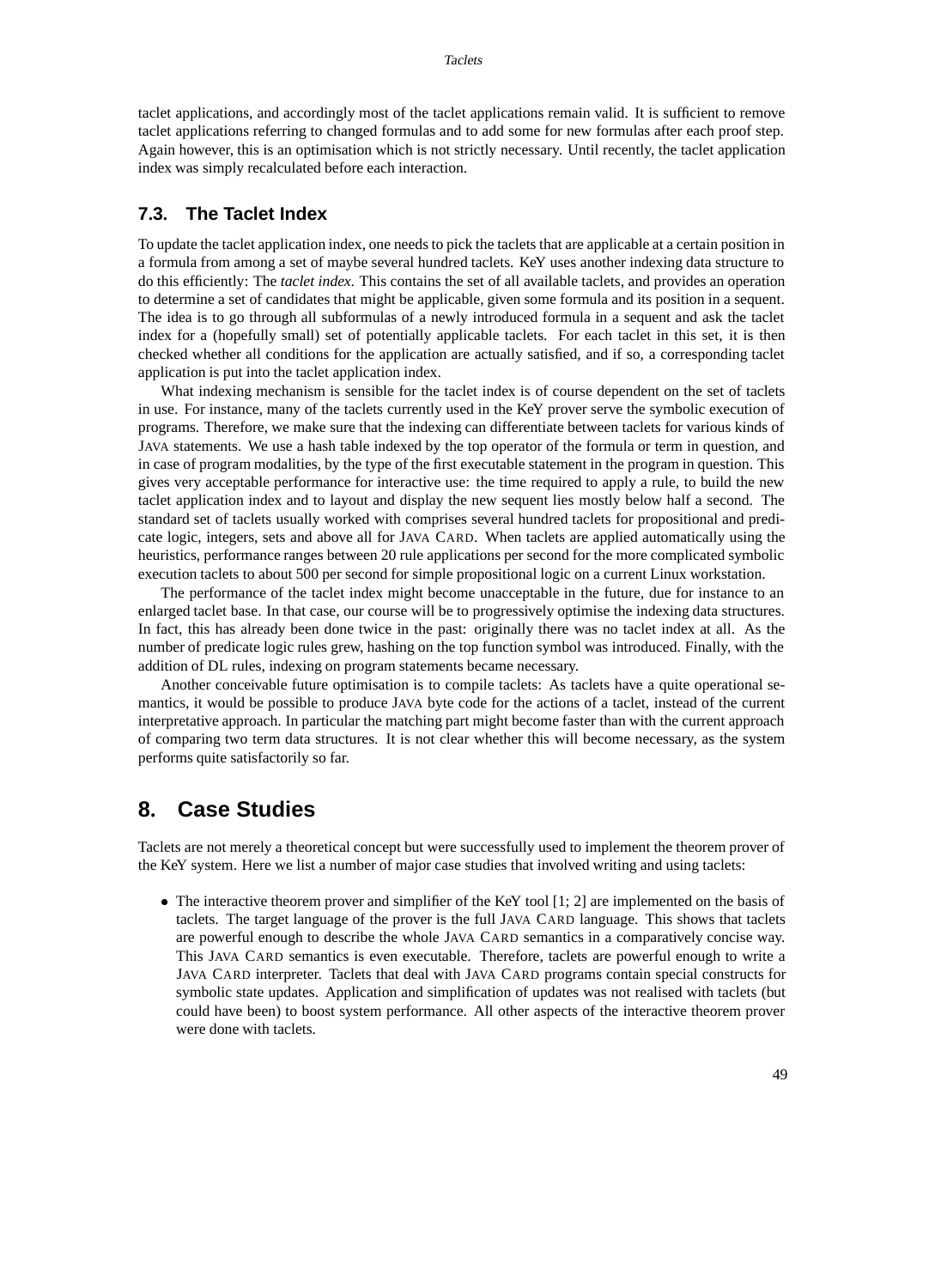- The main aspect where JAVA CARD goes beyond JAVA is its transaction mechanism. Handling transactions requires extension of the JAVA CARD DL with a "throughout" modality [4]. To this end the taclet mechanism is extended with schematic modal operators, a kind of placeholder for modal operators. This allows to generalise most common rules for a set of modalities. Realisation of support for the throughout modality now boils down to writing a number of rules that differ from the diamond/box rules mainly in how variable assignment is handled. The remaining rules are taken from the diamond rules using schematic modal operators. Merely one aspect of JAVA CARD transactions had to be hard coded into the prover. The transactions extension was implemented in a few person months. In a recent case study involving the verification of a JAVA CARD electronic purse the KeY prover equipped with suitable heuristics found proofs with thousands of taclet applications automatically within one minute [15].
- KeY was applied to analysis of secure information flow [7]. Traditionally this is done by static analyses based on specialised type systems. Although efficient, such approaches need to approximate complex language constructs such as loops, reference types, or exceptions. Verification is not fully automatic, but yields higher precision. Taclets allow to combine both approaches, as they make it easy to add incomplete rules as used in type-based systems. It was a matter of hours to add such rules and emulate results from type-based analysis.
- There is an instance of the KeY system realising an axiomatisation of Abstract State Machines (ASM) instead of JAVA CARD as its target language for verification. It is based on the ASM logic developed in [22] and covers parallel and recursive ASMs. This shows that taclets are general enough to support a completely different target language than JAVA CARD.

## **9. Related Work**

Taclets were introduced under the name of *schematic theory specific rules (STSR)* by Habermalz [13; 14]. The concept of interactive theorem proving by pointing the mouse at the formula a rule should act upon was inspired by the prover InterACT [10]. That theorem prover had a more or less hard-wired set of rules, however. Domain-specific reasoning was only possible by application of conditional equations taken from an algebraic specification. With taclets domain-specific reasoning is possible in a way that matches human reasoning in the domain, not the underlying specification language.

An idea for using mouse gestures to control a theorem prover, known as "Proof by Pointing" has already been suggested earlier by Bertot, Kahn and Théry [5]. The peculiarity of the proof by pointing approach is that a single mouse click on some subformula can trigger a whole series of rule applications that decompose a formula until the selected subformula is on the top level of the sequent. Proof by pointing is limited to a fixed sequent calculus, with no domain-specific rules at all.

Semantically, taclets bear an obvious resemblance to tactics and/or derived rules in systems based on higher-order logic like Isabelle [19] or PVS [18], but also to concepts from the proof planning world like the methods of the  $\Omega$ MEGA system [21]. Indeed, in a taclet-based theorem prover, taclets often play the role of (possibly derived) rules or tactics, and they do encode knowledge about domain-specific reasoning like methods. Taclets differ from the cited concepts in that they (i) include an operational semantics for both automated and interactive application; (ii) do *not* provide any programming constructs, and thus (iii) can be justified with respect to other taclets by reasoning in the object logic, and not in some higher-order 'meta' logic.

## **10. Conclusion & Future Work**

We presented the idea of taclets, which are a new means for constructing interactive theorem provers. They are the technology of choice for implementing all those calculi (including domain-specific simplifiers) that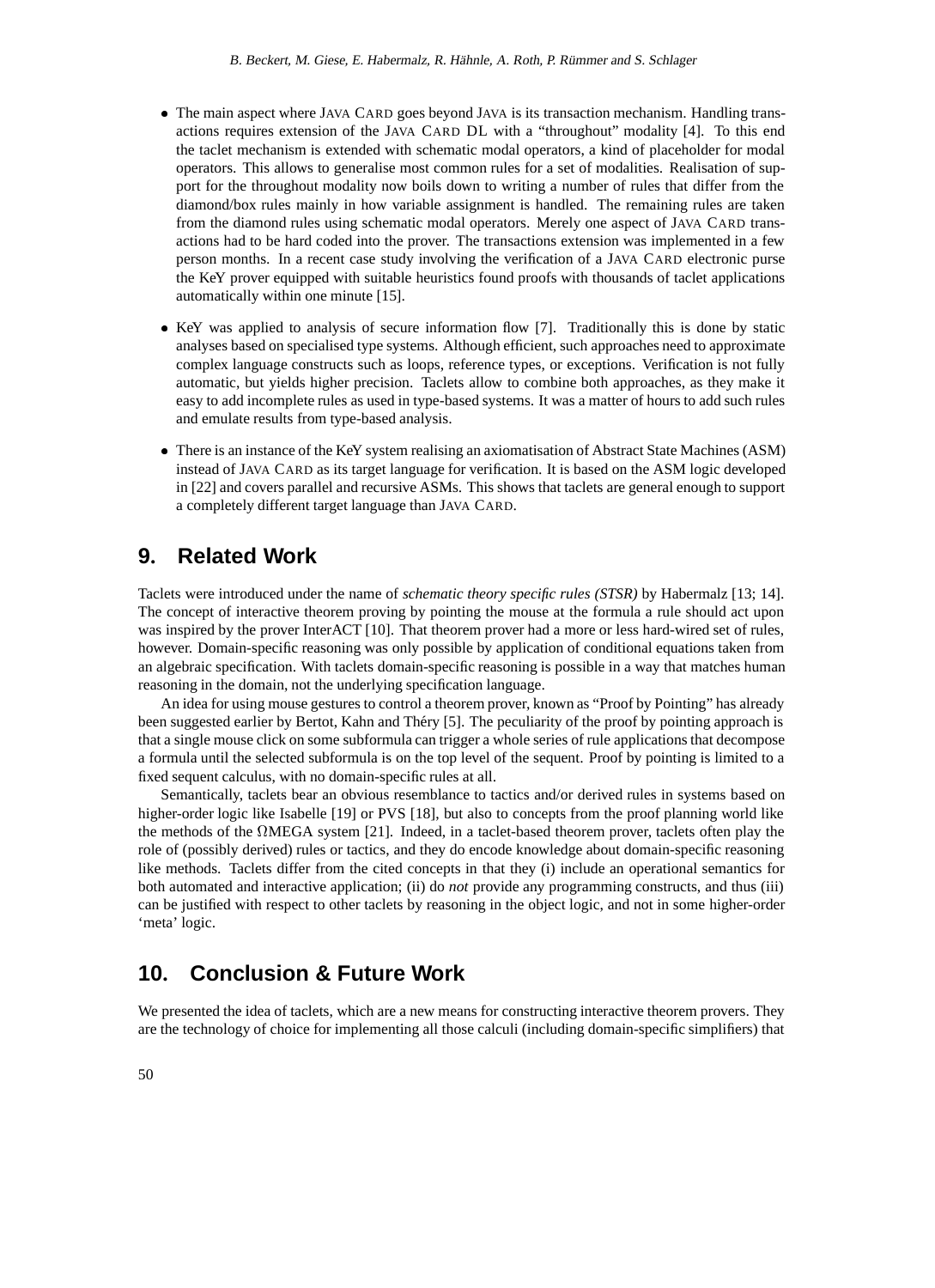require user interaction and have a large number of rules—for such calculi they are, in our experience, superior to the more general approach of logical frameworks.

As only a restricted class of logics (first-order modal logic) is considered, a large part of the proof construction techniques can be implemented efficiently and once and for all as part of the taclet system; and new features can be quickly implemented. Taclets provide a clear separation of (a) logical content, (b) context of usage, and (c) heuristics for automated/interactive application.

Moreover, taclets are a compact and clear notation. They are easy to use—even for persons with limited experience in logic. Theory and practice of the taclet language can be learned quickly—the basic concepts in less than a day. This helps with the quick development of interactive provers and makes taclets a good choice for educational purposes.

For the future, we plan to implement more calculi using our taclet mechanism, including static program analyses (for JAVA) and program logic calculi for other programming languages such as C.

**Acknowledgement.** We would like to thank Richard Bubel, Vladimir Klebanov, Wojciech Mostowski, and Peter H. Schmitt for careful reading of the manuscript and important feedback.

## **References**

- [1] Wolfgang Ahrendt, Thomas Baar, Bernhard Beckert, Richard Bubel, Martin Giese, Reiner Hähnle, Wolfram Menzel, Wojciech Mostowski, Andreas Roth, Steffen Schlager, and Peter H. Schmitt. The KeY tool. *Software and System Modeling*, 2004. Online First issue, to appear in print, DOI: 10.1007/s10270-004-0058-x.
- [2] Wolfgang Ahrendt, Thomas Baar, Bernhard Beckert, Martin Giese, Reiner Hähnle, Wolfram Menzel, Wojciech Mostowski, and Peter H. Schmitt. The KeY system: Integrating object-oriented design and formal methods. In Ralf-Detlef Kutsche and Herbert Weber, editors, *Proc. Fundamental Approaches to Software Engineering. 5th International Conference, FASE 2002, Grenoble, France*, volume 2306 of *LNCS*, pages 327–330. Springer, 2002.
- [3] Bernhard Beckert. A dynamic logic for the formal verification of Java Card programs. In I. Attali and T. Jensen, editors, *Java on Smart Cards: Programming and Security. Revised Papers, Java Card 2000, International Workshop, Cannes, France*, volume 2041 of *LNCS*, pages 6–24. Springer, 2001.
- [4] Bernhard Beckert and Wojciech Mostowski. A program logic for handling Java Card's transaction mechanism. In Mauro Pezzè, editor, *Proceedings, Fundamental Approaches to Software Engineering (FASE) Conference*, volume 2621 of *LNCS*, pages 246–260, Warsaw, Poland, April 2003. Springer.
- [5] Yves Bertot, Gilles Kahn, and Laurent Théry. Proof by pointing. In M. Hagiya and J. C. Mitchell, editors, *Proceedings of the International Symposium on Theoretical Aspects of Computer Software*, LNCS 789, pages 141–160. Springer, 1994.
- [6] Richard Bubel, Andreas Roth, and Philipp Rümmer. Ensuring correctness of lightweight tactics for Java Card Dynamic Logic. In *Proceedings of Workshop on Logical Frameworks and Meta-Languages (LFM) at Second International Joint Conference on Automated Reasoning 2004*, pages 84–105, 2004.
- [7] Adám Darvas, Reiner Hähnle, and Dave Sands. A theorem proving approach to analysis of secure information flow. In Roberto Gorrieri, editor, *Workshop on Issues in the Theory of Security, WITS*. IFIP WG 1.7, ACM SIGPLAN and GI FoMSESS, 2003.
- [8] Dov M. Gabbay. *Labelled Deductive Systems*, volume 1—Foundations. Oxford University Press, 1996.
- [9] Erich Gamma, Richard Helm, Ralph Johnson, and John Vlissides. *Design Patterns: Elements of Reusable Object-Oriented Software*. Addison-Wesley, 1995.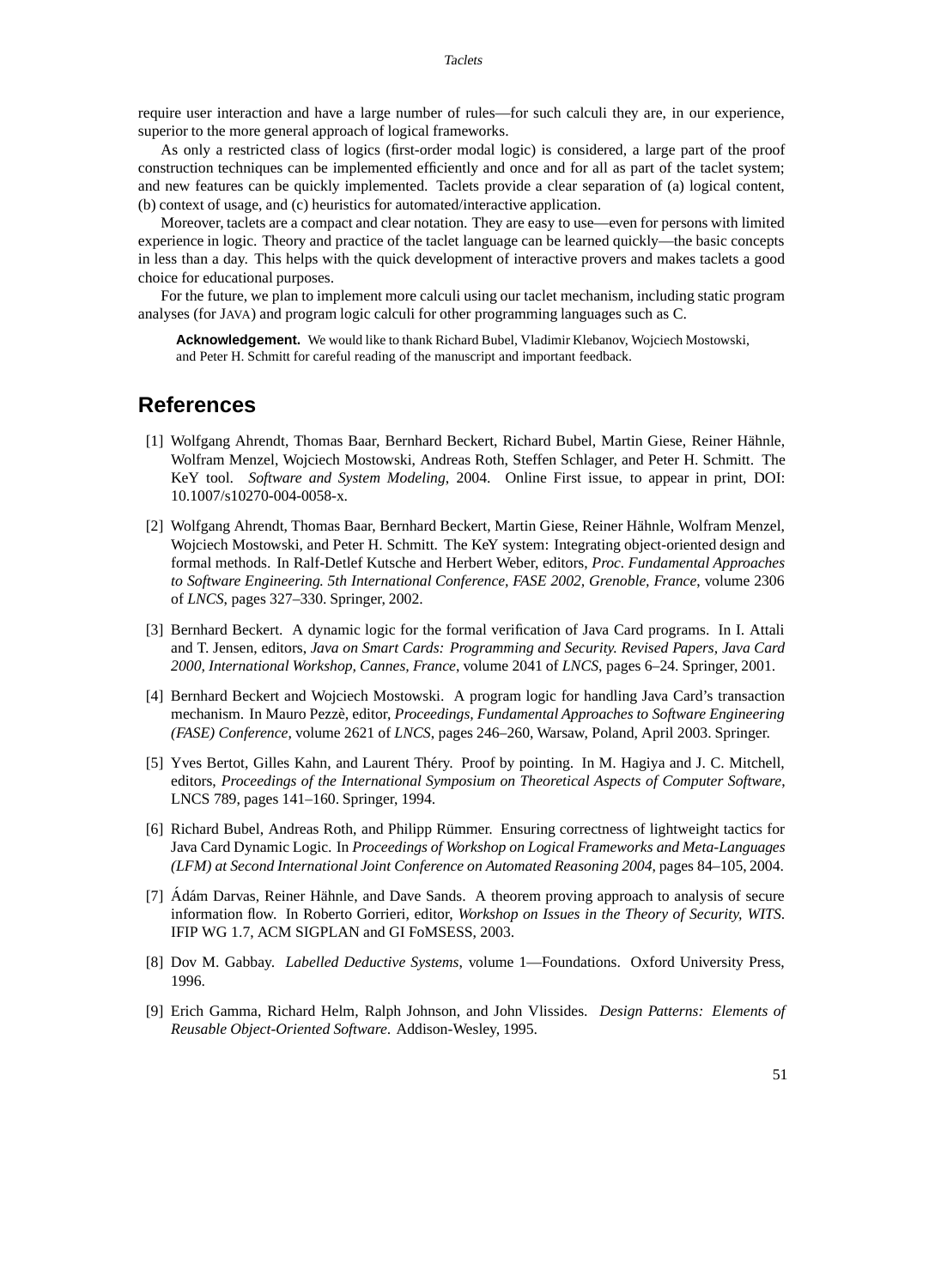- [10] R. Geisler, M. Klar, and F. Cornelius. *InterACT*: An interactive theorem prover for algebraic specifications. In *Proc. AMAST'96, 5th International Conference on Algebraic Methodology and Software Technology*, LNCS 1101, pages 563–566. Springer, July 1996.
- [11] Martin Giese. Taclets and the KeY prover. In Christoph Lüth and David Aspinall, editors, *Intl. Workshop on User Interfaces for Theorem Provers, UITP 2003, Rome, Italy*, ENTCS. Elsevier, 2004. To appear.
- [12] James Gosling, Bill Joy, Guy Steele, and Gilad Bracha. *The Java Language Specification*. Addison Wesley, 2nd edition, 2000.
- [13] Elmar Habermalz. *Ein dynamisches automatisierbares interaktives Kalkül für schematische theo*riespezifische Regeln. PhD thesis, Universität Karlsruhe, 2000.
- [14] Elmar Habermalz. Interactive theorem proving with schematic theory specific rules. Technical Report 19/00, Fakultät für Informatik, Universität Karlsruhe, 2000.
- [15] Reiner Hähnle and Wojciech Mostowski. Verification of safety properties in the presence of transactions. In *Post Conference Proceedings of CASSIS: Construction and Analysis of Safe, Secure and Interoperable Smart devices, Marseille*, LNCS. Springer-Verlag, to appear, 2004.
- [16] David Harel, Dexter Kozen, and Jerzy Tiuryn. *Dynamic Logic*. MIT Press, 2000.
- [17] Dale Miller, Gopalan Nadathur, Frank Pfenning, and Andre Scedrov. Uniform proofs as a foundation for logic programming. *Annals of Pure and Applied Logic*, 51:125–157, 1991.
- [18] S. Owre, S. Rajan, J.M. Rushby, N. Shankar, and M.K. Srivas. PVS: Combining specification, proof checking, and model checking. In Rajeev Alur and Thomas A. Henzinger, editors, *Computer-Aided Verification, CAV '96*, volume 1102 of *LNCS*, pages 411–414. Springer, July/August 1996.
- [19] Lawrence C. Paulson. *Isabelle: a generic theorem prover*, volume 828 of *LNCS*. Springer, 1994.
- [20] Lawrence C. Paulson. A generic tableau prover and its integration with Isabelle. In *Proceedings of the CADE-15 Workshop on Integration of Deduction Systems*, pages 51–60, July 1998. Available as Technical Report 441, Computer Laboratory, University of Cambridge.
- [21] J. Siekmann, C. Benzm¨uller, V. Brezhnev, L. Cheikhrouhou, A. Fiedler, A. Franke, H. Horacek, M. Kohlhase, A. Meier, E. Melis, M. Moschner, I. Normann, M. Pollet, V. Sorge, C. Ullrich, C.P. Wirth, and J. Zimmer. Proof development with MEGA. In A. Voronkov, editor, *Proceedings of the 18th Conference on Automated Deduction (CADE–18)*, volume 2392 of *LNAI*, pages 144 –149, Copenhagen, Denmark, 2002. Springer Verlag, Germany.
- [22] Robert F. Stärk and Stanislas Nanchen. A logic for abstract state machines. *Journal of Universal Computer Science*, 7(11):981–1006, 2001.
- [23] M. Supp. Implementierung eines integriert interaktiven und reflexiven Beweisers für Prädikatenlogik. Diplomarbeit, Fakultät für Informatik, Universität Karlsruhe, 1998.
- [24] Kathy Walrath and Mary Campione. *The JFC Swing Tutorial: A Guide to Constructing GUIs*. Addison Wesley, 1999.